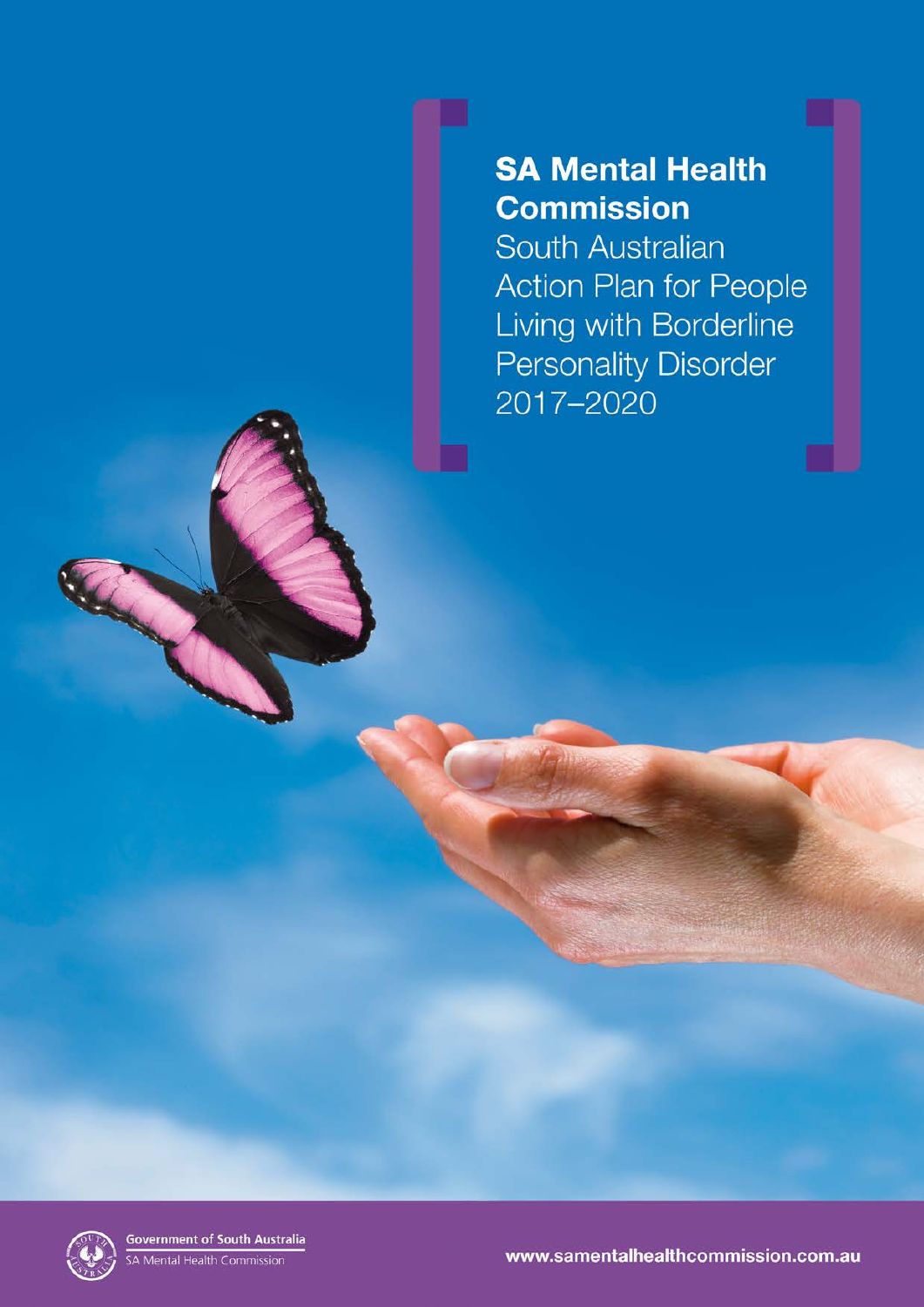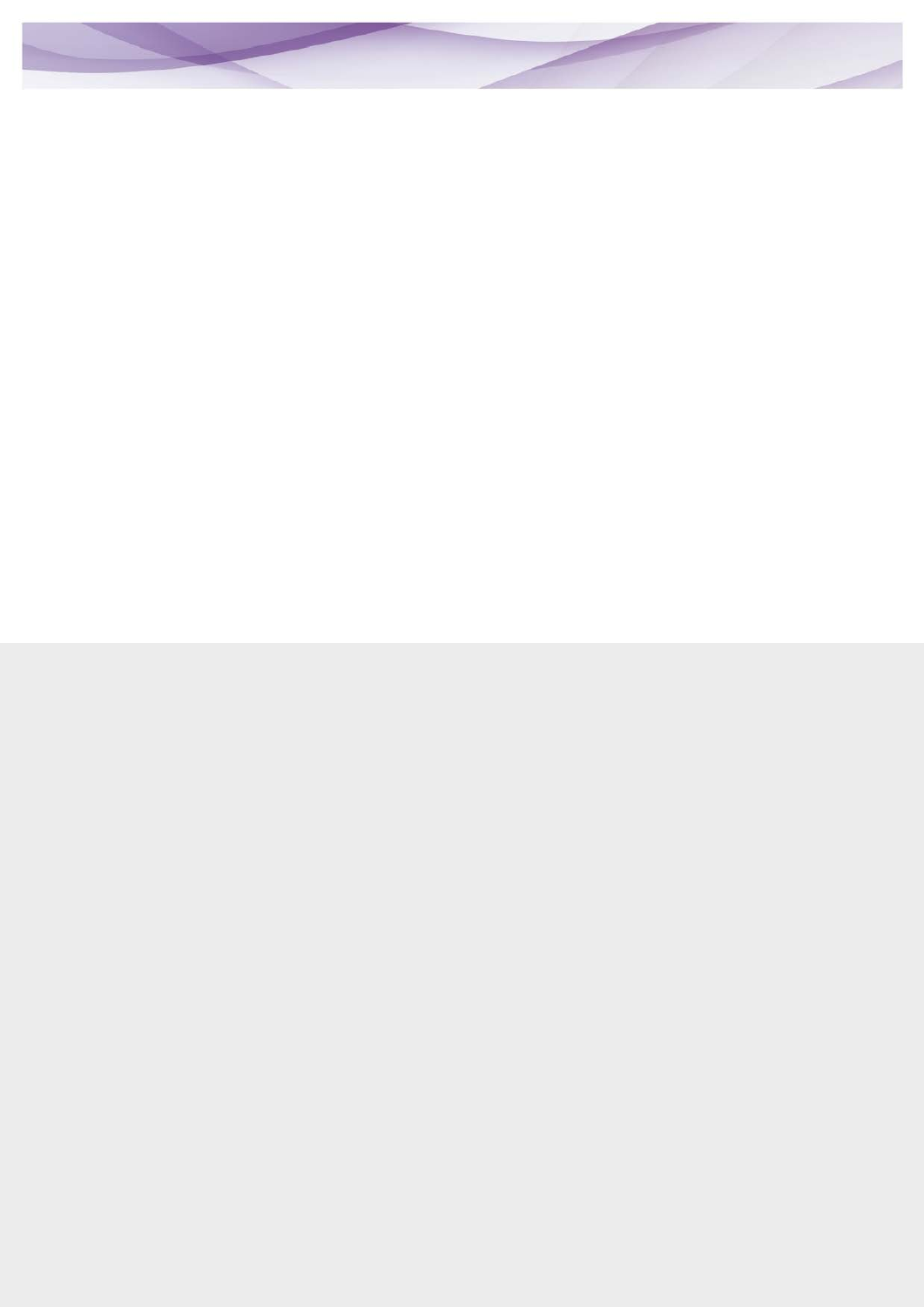## **Foreword**



Borderline Personality Disorder (BPD) is a significant mental health issue across Australia. People living with BPD often struggle to find acceptance, respect and compassion within the mental health system and the general community.

This is the first South Australian *Action Plan for People Living with Borderline Personality Disorder*. This Action Plan demonstrates a joint commitment across a range of government departments, agencies and non-government organisations to work in partnership to improve the overall health and wellbeing of people living with Borderline Personality Disorder.

The South Australian *Action Plan for People Living with Borderline Personality Disorder 2017-2020* aims to support the system to meet the *National Health and* 

*Medical Research Council Clinical Practice Guideline for the Management of Borderline Personality Disorder 2012* and the principles and objectives within the *National Mental Health Plan*.

I commend the many participants who engaged in the consultation process - particularly people living with (and recovered from) BPD and their loved ones - for their advice and their dedication to minimising the health and social impacts for all people living with BPD in South Australia.

eesa Vahos

#### **Hon Leesa Vlahos MP Minister for Mental Health and Substance Abuse**



The South Australian Mental Health Commission (SAMHC) was pleased to be invited by the Minister to develop, as a priority, the first *South Australian Action Plan for People Living with Borderline Personality Disorder 2017-2020*.

The plan fits well with the ethos of the SA Mental Health Commission to be guided by the wisdom and experience of people with a lived experience of mental ill health, in this case Borderline Personality Disorder, the people who will be most affected by this plan.

Key to the development of this plan was extensive consultation with stakeholders.

This was guided by a Steering Group which was very ably Chaired by Karyn O'Keefe, Lived Experience Consultant/Educator.

This Action Plan builds on the 2014 publication *Borderline Personality Disorder: An overview of current delivery of Borderline Personality Disorder services in the public sector across South Australia and a proposed way forward*, developed by the SA Mental Health Clinical Network.

Thank you to everyone who participated in the development of this Action Plan.

The imperative now is for it to be implemented and its effectiveness measured.

**Chris Burns CSC South Australian Mental Health Commissioner**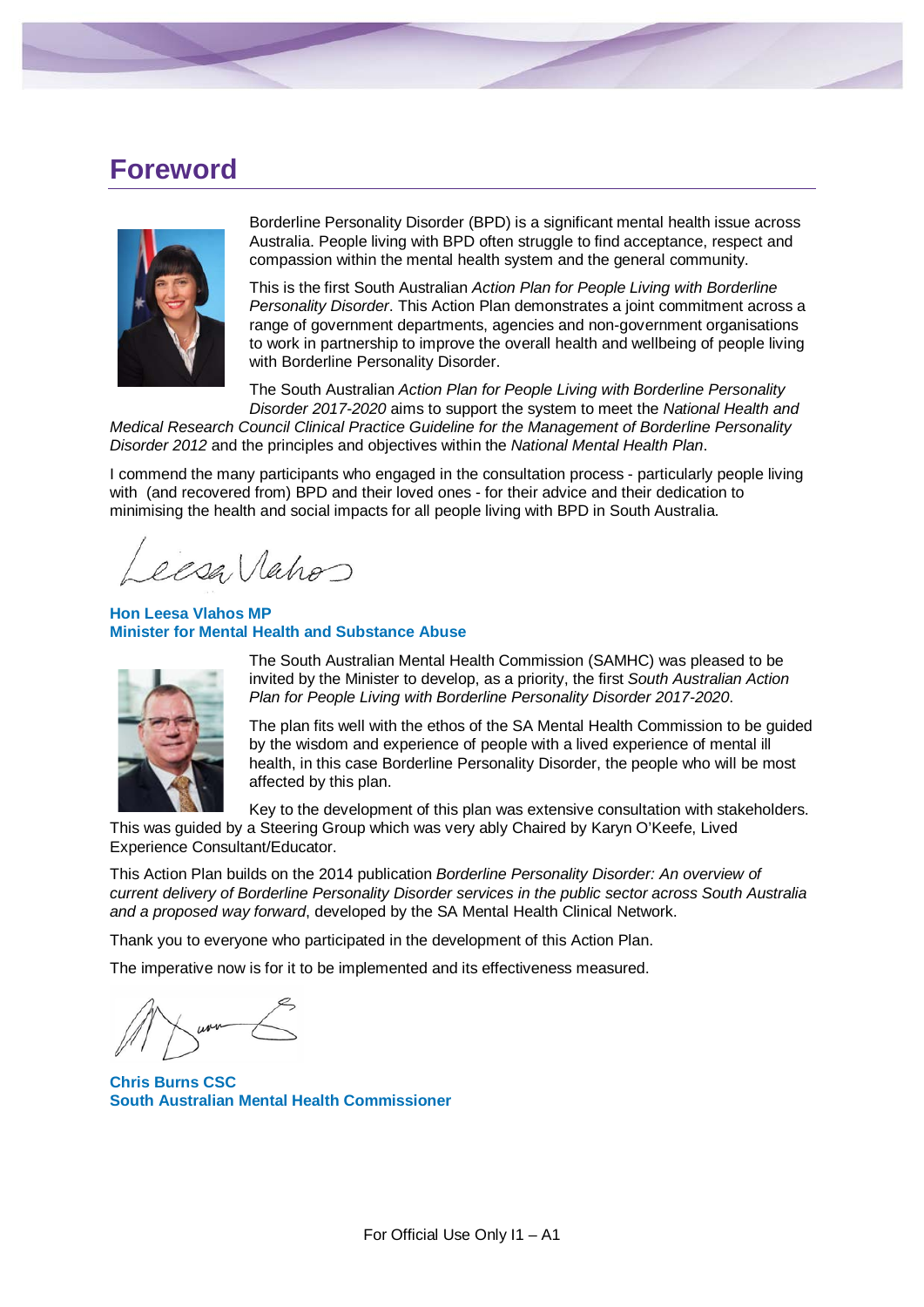# **Table of contents**

| 1.   | <b>Overview</b>                                    | 1              |
|------|----------------------------------------------------|----------------|
| 1.1  | Purpose of this Action Plan                        | 1              |
| 1.2  | Priority action areas                              | $\mathbf 1$    |
| 1.3  | Primary target groups                              | $\overline{c}$ |
| 1.4  | Policy framework                                   | $\overline{2}$ |
| 1.5  | Goal, objectives and key indicators                | $\sqrt{3}$     |
| 1.6  | Partnership approach                               | 3              |
| 2.   | <b>Background to BPD</b>                           | 5              |
| 2.1  | What is Borderline Personality Disorder?           | $\sqrt{5}$     |
| 2.2  | Psychotherapies                                    | $\sqrt{5}$     |
| 2.3  | Rationale                                          | 6              |
| 2.4  | <b>BPD</b> statistics                              | $\overline{7}$ |
| 2.5  | Mothers and their children                         | $\overline{7}$ |
| 2.6  | Prisoners                                          | 8              |
| 2.7  | Young people                                       | 9              |
| 2.8  | Culturally and linguistically diverse communities  | 9              |
| 2.9  | Guideline based care                               | 9              |
| 2.10 | Building trauma informed systems                   | 11             |
| 2.11 | Stigma, discrimination and access                  | 11             |
| 2.12 | Partners, families and support people              | 12             |
| 3.   | <b>Health and social costs</b>                     | 13             |
| 4.   | <b>Implementation and evaluation</b>               | 14             |
| 4.1  | Implementation                                     | 14             |
| 4.2  | Progress reporting                                 | 14             |
| 4.3  | Evaluation                                         | 14             |
| 5.   | <b>Detailed strategies and actions</b>             | 16             |
|      | Action area 1: Community information and education | 17             |
|      | Action area 2: Workforce development               | 20             |
|      | Action area 3: Earlier identification and referral | 23             |
|      | Action area 4: Access, treatment, care and support | 24             |
|      | Action area 5: Governance and partnerships         | 26             |
|      | <b>Appendix: Project Steering Group</b>            | 28             |
|      | <b>Acronyms</b>                                    | 30             |
|      | <b>Definitions</b>                                 | 31             |
|      | <b>References</b>                                  | 32             |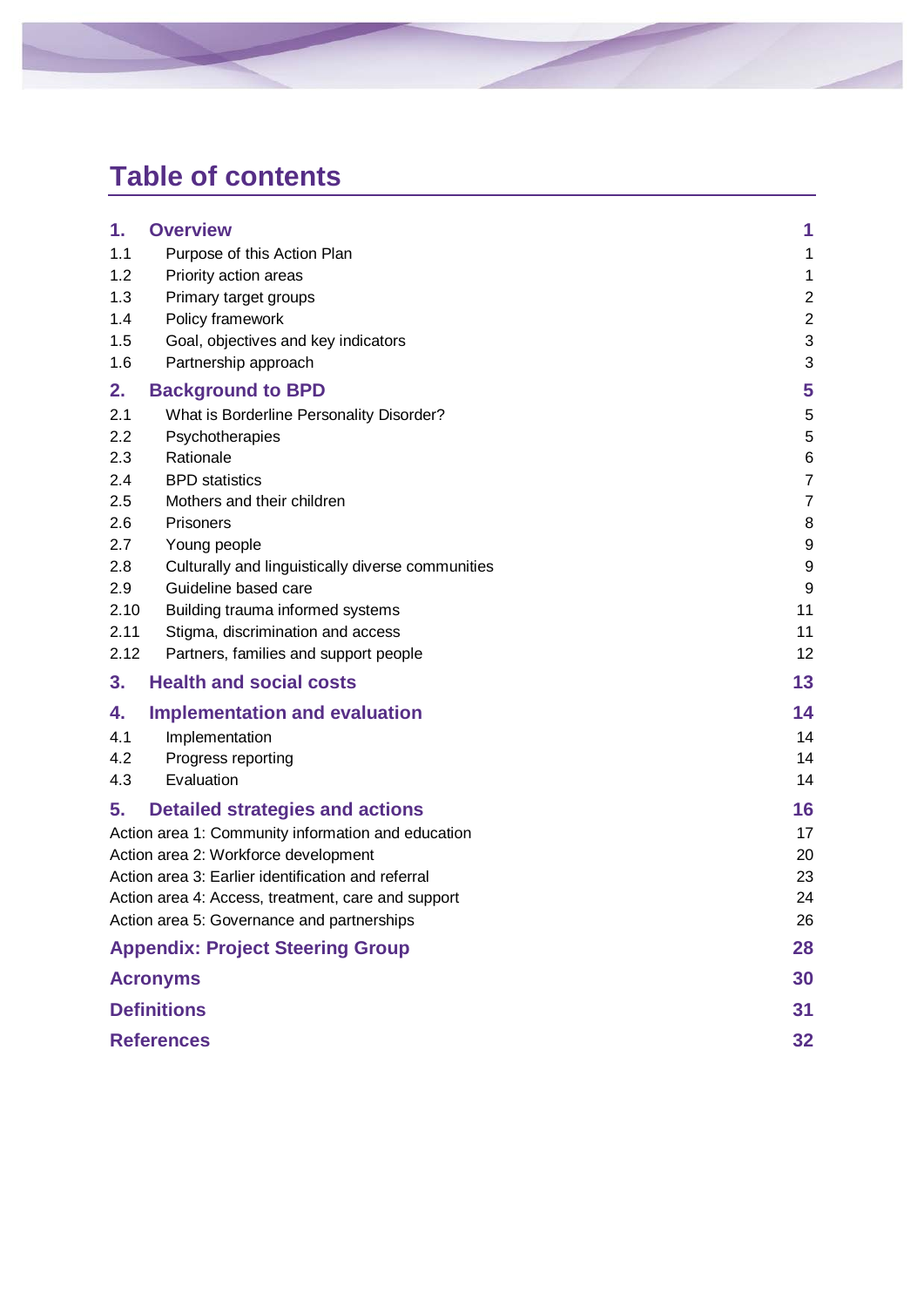## **1. Overview**

*"Everybody struggles with their emotions. People living with BPD experience emotions with much more intensity and have extreme difficulties with regulating those emotions"* **-** *Person in recovery from BPD*

#### **1.1 Purpose of this Action Plan**

This is South Australia's first *Action Plan for People Living with Borderline Personality Disorder* and describes a collaborative approach to reducing the impact of living with BPD as a health priority.

The responsibility for early identification, referral, assessment, treatment and support for people living with BPD in South Australia is shared across the community from the primary health care system, the public and private mental health systems, hospitals, correctional services, forensic services, schools and other government and non-government agencies.

Long-term collaborations and partnerships are, therefore, the foundation to building an effective statewide approach to support people living with BPD. The specific strategies in the Action Plan reflect the integration, teamwork and goodwill needed to construct a system that is responsive to people living with BPD.

Much activity under this plan is expected to be funded within existing resources as many of the actions can build on existing relationships or existing work activities to create new capacity. However, some activities require find new funding streams to implement new strategies which meet performance indicators and / or output measures.

This Action Plan is a statewide document that:

- > commits to local strategies and actions required to progress elements of the National Mental Health Plan and National Health and Medical Research Council Clinical Practice Guideline for the Management of Borderline Personality Disorder 2012 (referred to hereafter as 'NHMRC Guideline')[1](#page-29-0)
- > identifies current relationships and proposes new relationships and joint activities that need to be developed in order to achieve its objectives
- > defines local performance indicators, output measures and the lines of governance required to implement and monitor the effectiveness of the actions.

#### **1.2 Priority action areas**

The priorities outlined in this Action Plan are:

**Action area 1: Community information and education** 

- **Action area 2: Workforce development**
- **Action area 3: Earlier identification and referral**
- **Action area 4: Access, treatment, care and support**

**Action area 5: Governance and partnerships**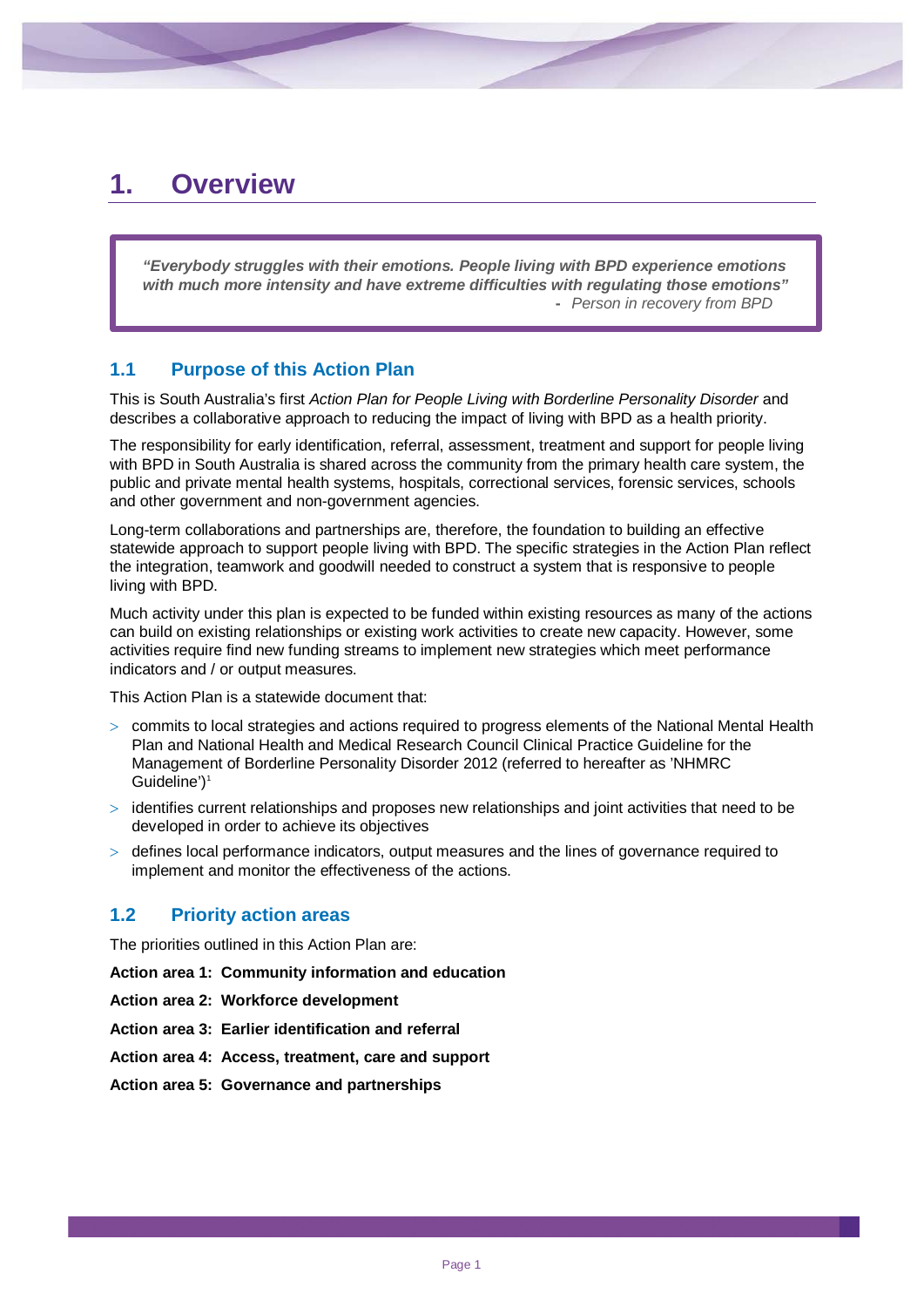### **1.3 Primary target groups**

This Action Plan is for all people living with BPD. Within this, primary target groups are:

- > people living with BPD who present to Emergency Departments
- $>$  young people living with BPD (or at high risk of developing BPD)
- > people living with severe and complex BPD
- $>$  people living with BPD who receive support from non-government mental health services
- > people living with BPD in rural and remote communities
- > people living with BPD who are currently long-stay inpatients
- $>$  people living with BPD who are in prison
- $>$  people living with BPD who are homeless or at risk of homelessness
- > parents living with BPD who have children, particularly infants
- > family/friends/loved ones who provide support to people living with BPD.

Within these target groups, populations of interests are:

- $>$  women and girls
- > Aboriginal people, particularly in rural and remote locations
- > people from culturally and linguistically diverse groups
- > people with particularly complex presentations e.g. multiple diagnoses, comorbidities or disability.

This Action Plan also considers the workforces (including volunteers) providing mental health, drug and alcohol services, custodial services or other services that support people with lived experience of BPD including:

- > government staff including SA Health
- > non-government organisation staff
- > lived experience workers
- > private hospitals and health services, including psychiatrists, psychologists and GPs in private practice.

### **1.4 Policy framework**

While there is no single, national plan or strategy related to improving mental health status of people living with BPD, this Action Plan draws primarily from earlier reviews and policy documents including:

- > SA Health Borderline Personality Disorder: An overview of current delivery of Borderline Personality Disorder services in the public sector across South Australia and a proposed way forward (June 2014)
- > The Framework for recovery-oriented rehabilitation in mental health care ([2](#page-29-1)012)<sup>2</sup>
- > National Health and Medical Research Council Clinical Practice Guideline for the Management of Borderline Personality Disorder (2012)<sup>[3](#page-29-2)</sup>
- > The Australian Parliament Senate Standing Committee on Community Affairs Report, Towards recovery: mental health services in Australia (2008)<sup>[4](#page-29-3)</sup>
- > Strong Foundations & Clear Pathways: Women Offender Framework and Action Plan 2014-2019<sup>[5](#page-29-4)</sup>
- > Caring with Kindness: The Nursing & Midwifery Professional Practice Framework $6$
- $>$  The Fourth National Mental Health Plan.<sup>[7](#page-29-6)</sup>

The NHMRC Guideline includes recommendations and practice points developed by the BPD Guideline Development Committee, a multidisciplinary committee of people with a background in clinical services, research and lived experience. These recommendations have informed the development of the detailed strategies and actions in Section 5.

This Action Plan aims to build capacity to support the long-term agenda for change recommended by the 2008 Australian Parliament Senate Standing Committee on Community Affairs report that included the development of jointly funded: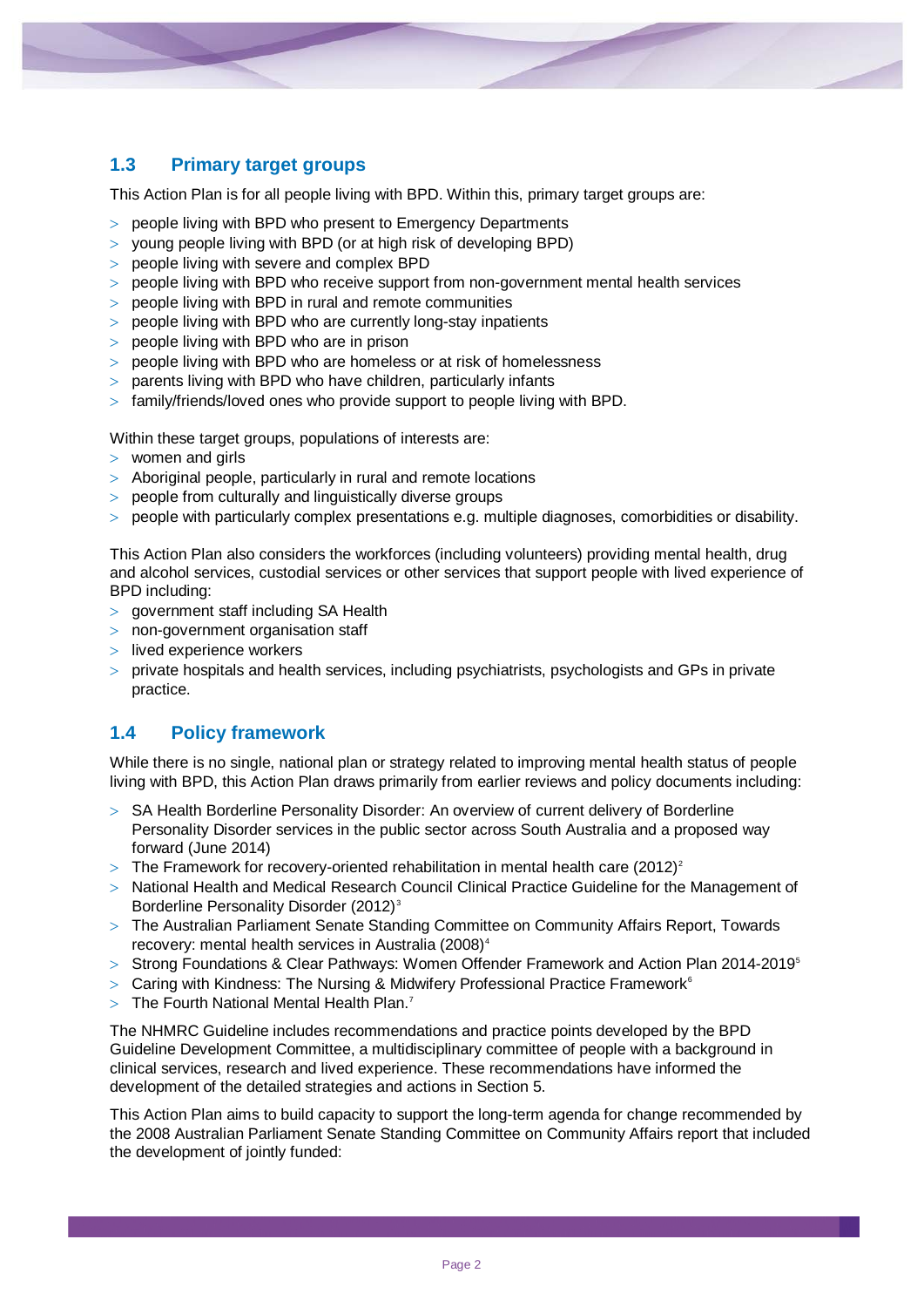- $>$  designated BPD outpatient care to provide assessment, therapy, teaching, research and clinical supervision
- > training programs for mental health services and community-based organisations in the effective care of people living with BPD
- > programs targeting adolescents and young adults, aiming to improve recognition of BPD
- $>$  programs targeting providers of primary health care and mental health care, aiming to improve attitudes and behaviours toward people living with BPD.

#### **1.5 Goal, objectives and key indicators**

#### **Goal**

To assist people living with BPD in SA to achieve recovery, improve quality of life and minimise the personal and social impacts living with of BPD in South Australia.

#### **Objectives**

To ensure that all people living with BPD receive the earliest possible, most appropriate treatment and supports to assist in building a contributing life, and are not excluded from mental health services and other supports.

To ensure that effective and appropriate support for carers, including young carers, of people living with BPD in SA are established to minimise the impact on families and friends.

#### **Key indicators**

For SA, this Action Plan aims to:

- > reduce BPD-related Emergency Department crisis presentations
- > reduce BPD-related unplanned public hospital admissions
- > reduce excessive length of hospital stay for people with severe and complex BPD
- > reduce the use of restraint for people with BPD
- > reduce BPD-related substance use disorder
- $>$  reduce the number of attempts by people living with BPD to end their own life
- $>$  reduce the number of people living with BPD who take their own life.

#### **1.6 Partnership approach**

A partnership approach across services will be an essential driver to the success of this Action Plan, and collaboration between agencies and workforces will be required.

Potential partners (and workforces) in SA that will be important to the implementation of this plan include:

- $>$  people living with BPD
- > families and others providing support to people living with BPD
- > SA Health and the Local Health Networks
- > Drug and Alcohol Services SA
- > Adelaide Primary Health Network
- > Country SA Primary Health Network
- > Department for Correctional Services
- > Department for Communities and Social Inclusion
- > Department for Education & Child Development
- > The Mental Health Coalition of SA and other non-government organisations
- $>$  SAPOL
- > SA Ambulance Services
- $>$  General practitioners and other primary health settings such as migrant health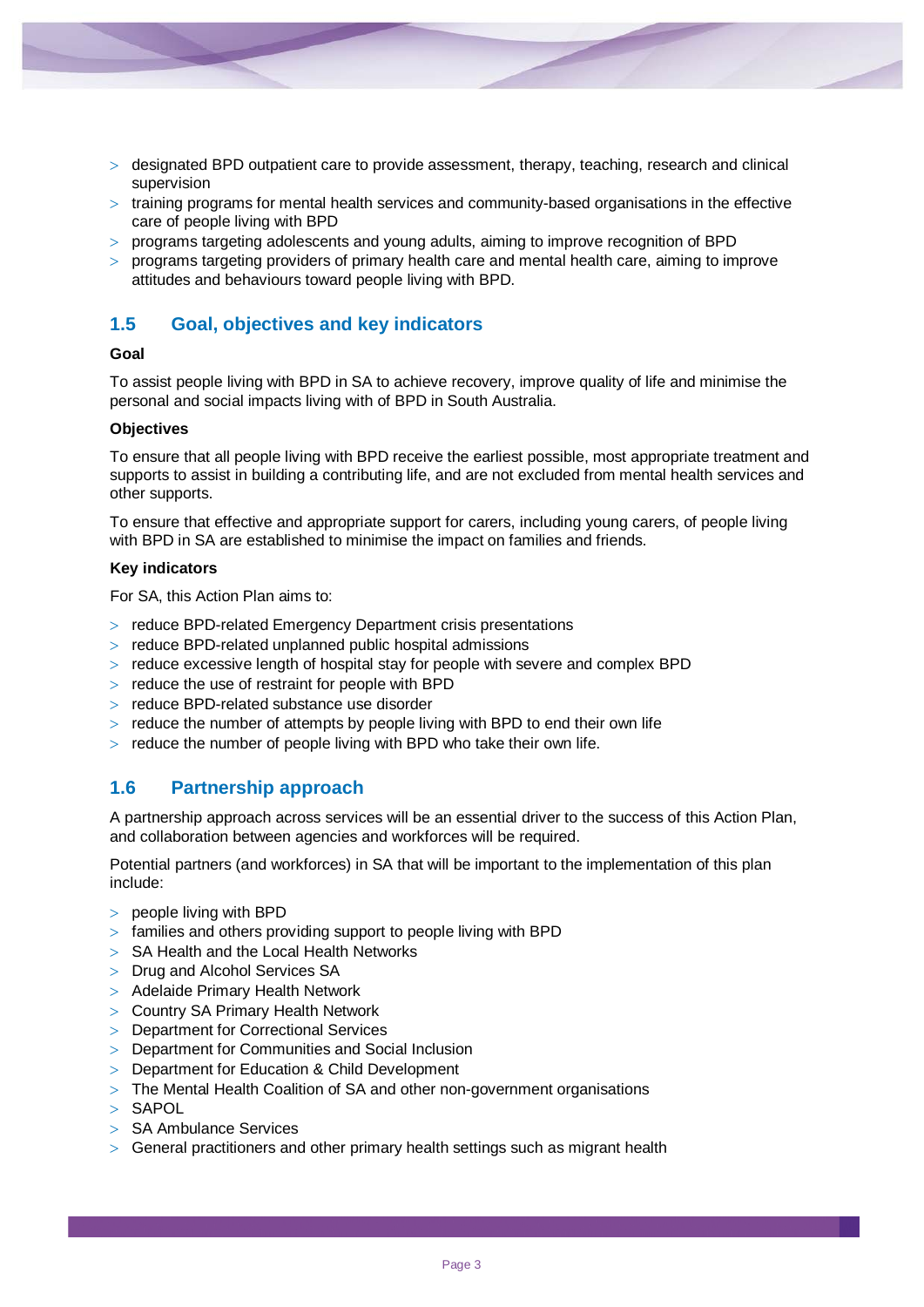- > Universities and TAFE Colleges
- > The SA Mental Health Commission.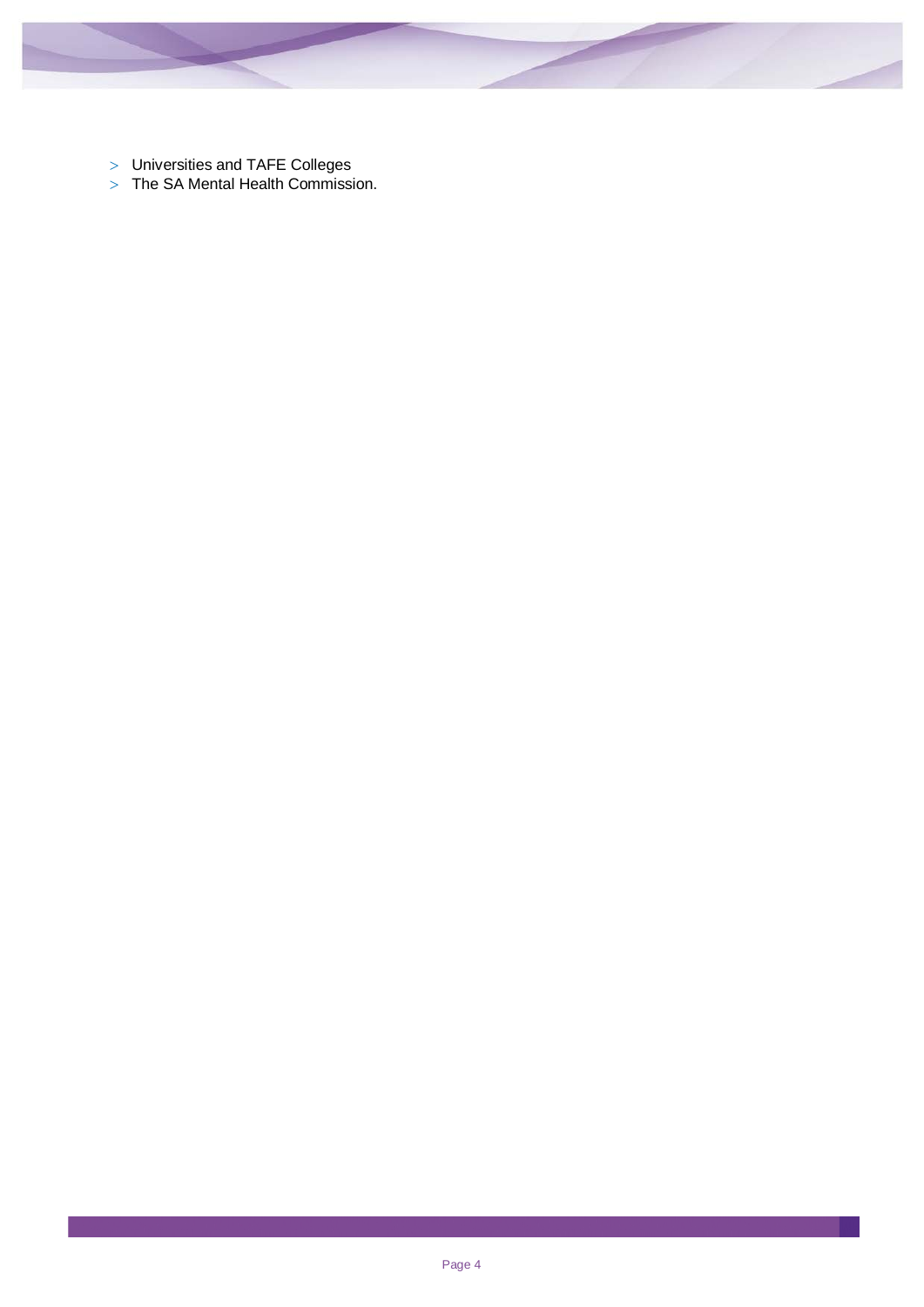## **2. Background to BPD**

*"Borderline Personality Disorder is a very treatable mental illness, most people can achieve recovery." – Dr Paul Cammell, Consultant Psychiatrist, Flinders Medical Centre*

#### **2.1 What is Borderline Personality Disorder?**

BPD is a significant mental illness. The NHRMC Guideline states that:

'*BPD is a common mental illness...associated with severe and persistent impairment of psychosocial function, high risk for self-harm and suicide, a poor prognosis for co-existing mental health illness, and heavy use of healthcare resources. International data show that the suicide rate among people with BPD is higher than that of the general population. Estimated suicide rates among people with BPD range from 3% to 10%.'[8](#page-29-7)*

BPD is a mental illness that can make it difficult for people to feel safe in their relationships with other people, to have healthy thoughts and beliefs about themselves, and to control their emotions and impulses. People living with BPD may experience distress in their work, family and social life, and may harm themselves.

The development of BPD is thought to involve a combination of biological factors (such as genetics) and experiences that happen to a person while growing up (such as trauma early in life). Over 80% of people living with BPD report a history of trauma, with many also having diagnosis of post-traumatic stress disorder. For most people living with BPD, symptoms begin to emerge during adolescence or as a young adult. Left untreated BPD has a significant impact on the life of the individual and their loved ones.

People living with BPD have historically met with widespread misunderstanding and blatant stigma. However, evidenced-based treatments have emerged over the past two decades bringing hope to those diagnosed with the disorder and their loved ones.<sup>[9](#page-29-8)</sup>

People living with BPD are at increased risk of suicide and self-harm and frequently have contact with a number of agencies and service providers including hospitals and health services, Drug and Alcohol Services SA, SA Ambulance Services, SAPOL, prison services, general practitioners, NGO community services and housing services.

New approaches to psychotherapy have demonstrated that people living with BPD can achieve recovery with low relapse rates.

#### **2.2 Psychotherapies**

Psychotherapy is a general term for treating mental health problems by talking with a psychiatrist, psychologist, counsellor or other mental health provider. Psychotherapy is also known as talk therapy, counselling or psychosocial therapy.

During psychotherapy, the person learns about their condition, moods, feelings, thoughts and behaviours, and develops life-long skills to assist them in recovery. There are many types of psychotherapy, each with its own approach.

There is a wide range of psychological therapies in use to treat BPD, the primary types being:

- > Dialectical Behaviour Therapy (DBT)
- > Schema-Based Therapy (SBT)
- > Cognitive Behaviour Therapy (CBT)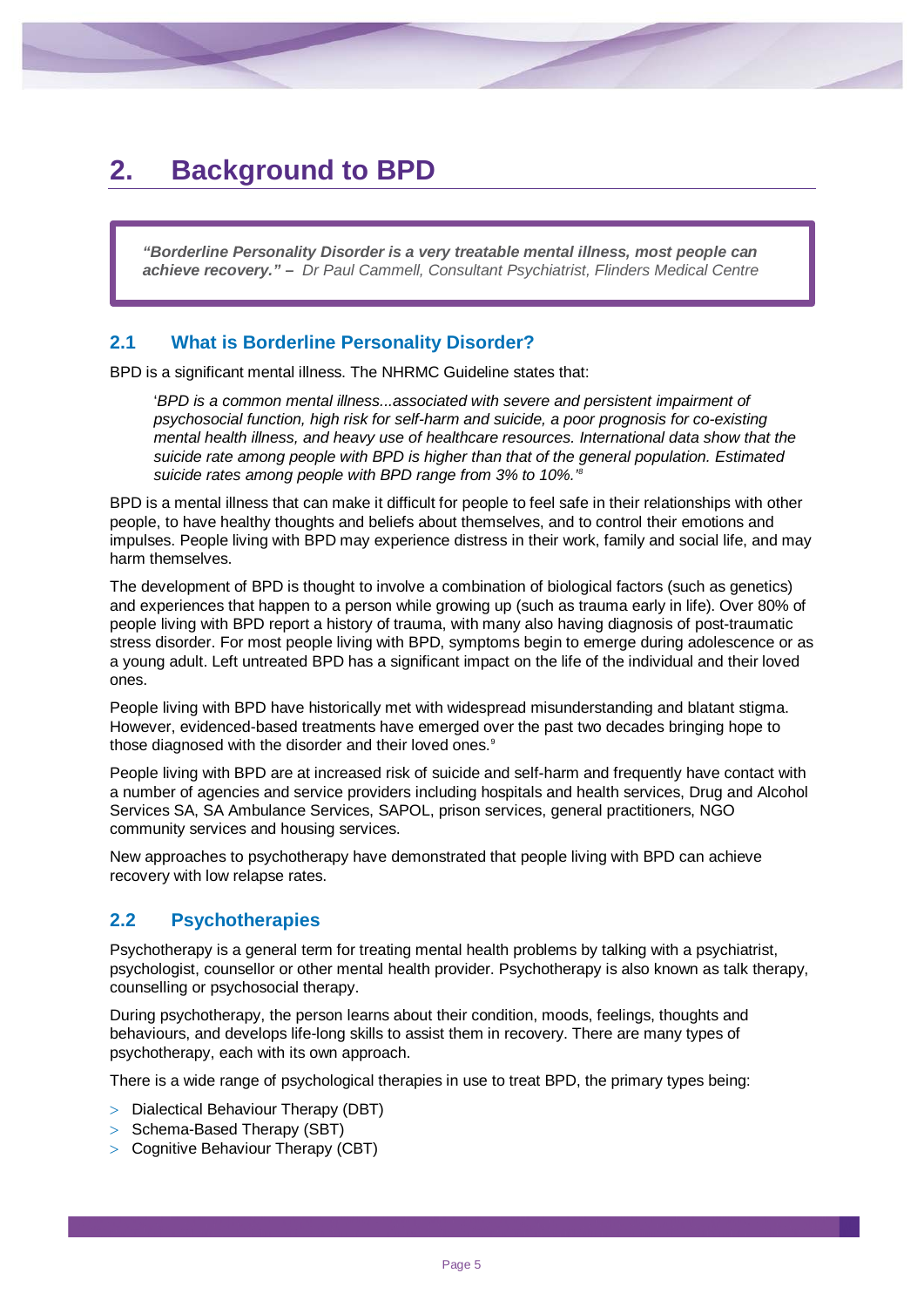- > Mentalisation Based Therapy (MBT)
- > Transference Focused Psychotherapy (TFP)
- > Acceptance and Commitment Therapy (ACT)
- > Interpersonal Group Therapy (IGP)
- > Systems Training for Emotional Predictability and Problem Solving (STEPPS)
- $>$  Manualised Cognitive Therapy (MCT)<sup>[10](#page-29-9)</sup>

An overarching model called Good Psychiatric Management (GPM) has also been shown to be effective.<sup>11</sup>

#### **2.3 Rationale**

-

The rationale for developing this Action Plan is the high cost to society (individual, family and community) of failing to treat people living with BPD when there are now a range of effective psychotherapies with low relapse rates.

Diagnosis of BPD can be carried out by a psychiatrist or psychologist and while relatively resource intensive (up to 4-5 hours in a correctional setting) accurate diagnosis facilitates an individual being offered appropriate therapy.

While these psychotherapies are highly cost effective, typically in the initial phases of treatment they need to be offered quite intensively and for periods of up to 6-18 months. Depending on the needs of the individual, this may be a mix of group therapy and 1:1 psychotherapy. Some people will need to return to repeat group and/or 1:1 psychotherapy. Some people require additional supports such as psychosocial support to help them engage and continue with psychotherapy. Psychosocial support also helps the person living with BPD to practice and integrate what they learn within a safe and supportive relationship.

For SA Health, one of the drivers for this Action Plan is that significant numbers of people living with BPD seek help from Emergency Departments as well as mental health and drug and alcohol services.

There is difficulty in providing an appropriate treatment response through the state mental health system, which is not geared or resourced to provide the intensive psychotherapies needed to assist the recovery of people living with BPD, or the supports required to help them achieve success.

The lack of access to extended Commonwealth funded psychological services in the primary care sector is also a significant financial barrier for people looking to access treatment in the community as the Medicare Benefits Schedule does not currently provide sufficient sessions that most people would requ[i](#page-9-0)re to recover from BPD<sup>i</sup>. This makes it difficult for the state to provide a stepped response that integrates tertiary, intermediate and primary care early in the course of illness, and accessible in the community.

In some cases, the interplay of these service limitations, combined with staff attitudes towards people living with BPD have resulted in a highly stigmatised response from health services.

Collaborative action is now needed to develop a coherent, state-wide response, working across agencies to identify people living with BPD early in their course of illness, and preventing the need for repeated admissions to Emergency Departments through better access to evidence-based psychological therapies and other supports when needed.

That said, the moment of presentation to an Emergency Department is a key opportunity to engage with individuals who are seeking help and can play a vital role in 'case-finding' and engaging people living with BPD into longer-term evidence-based therapies that will assist in recovery.

<span id="page-9-0"></span>*i At the time of writing MBS funding was targeted towards high prevalence, less complex illness - up to 10 individual and 10 group sessions with a psychologist once a year (with another 6 under special circumstances). BPD patients typically require weekly sessions of group and/or individual therapy for at least a year.*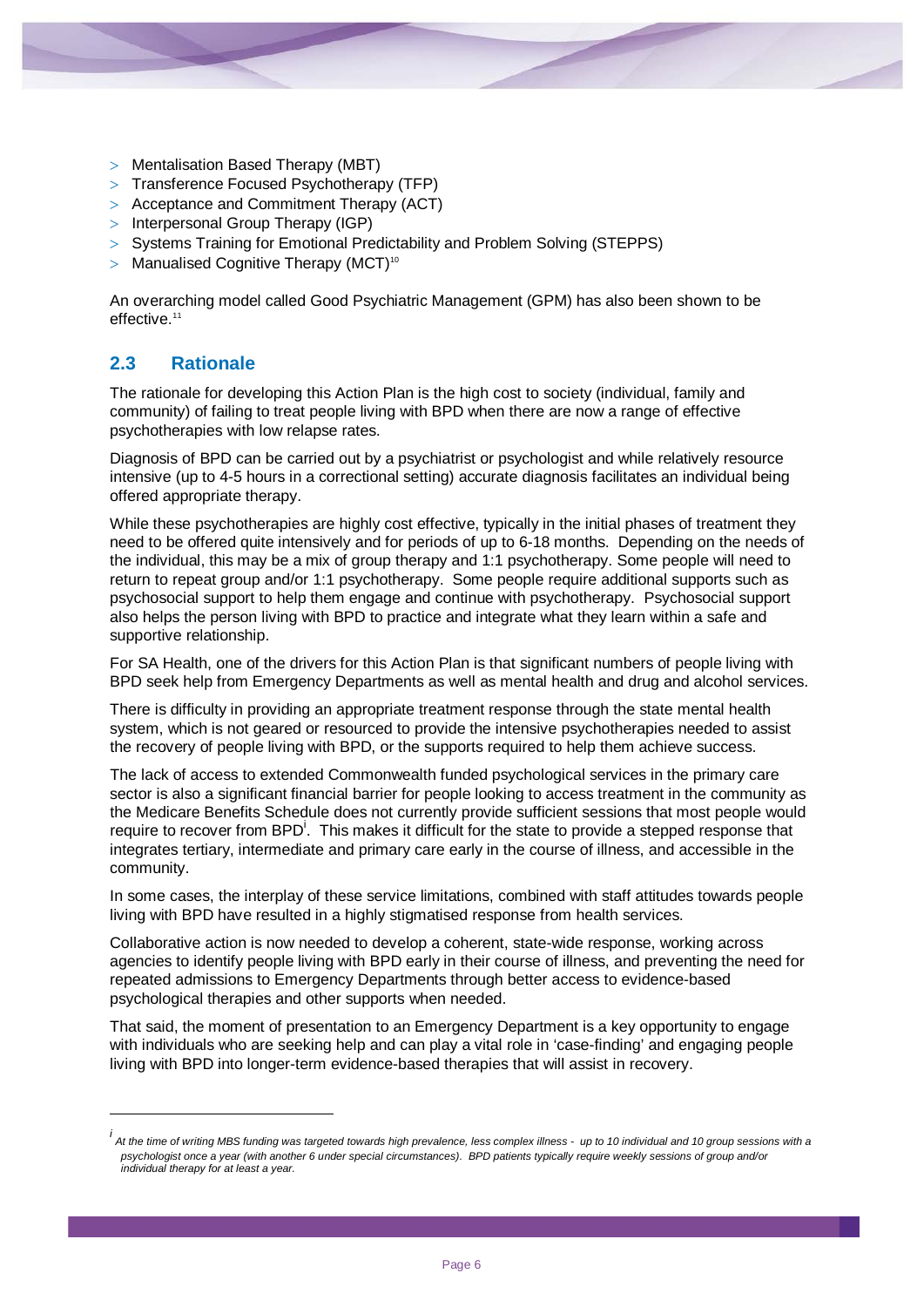### **2.4 BPD statistics**

#### *Population prevalence*

- The epidemiology of BPD at the population level has been studied mainly in the United States, showing rates varying between 0.5 % <sup>12</sup> and 1.4 %<sup>[13](#page-30-1),[14,](#page-30-2) [15](#page-30-3), [16](#page-30-4), [17](#page-30-5)</sup>
- $>$  Two studies have found higher rates of 2.7 %<sup>18</sup> and 5.9 %<sup>18</sup> respectively.
- > The NHMRC Guideline suggests Australia has a population prevalence of 1-4%.
- $>$  Based on a population prevalence estimate 1-4 %, in South Australia we would expect approximately 17,000 – 68,000 South Australians to be living with BPD. $^{20}$  $^{20}$  $^{20}$

#### *Health service usage*

- $>$  The NHMRC Guideline highlights international research on prevalence of BPD among people using psychiatric services which has been estimated at up to 23% for outpatient populations, and up to 43% for inpatient populations.
- $>$  Across Australia, 90% of admissions to hospital with a principal diagnosis of BPD are female.  $\mathsf{\ddot{}}$
- $>$  In South Australia, half are under the age of 30 and two thirds are under the age of 35. $^{21}$
- > In South Australia, at Helen Mayo House (which admits women with severe mental illness and their infants) 50% of women self-identify with the criteria of BPD and 25% have this diagnosis clinically.<sup>[22](#page-30-10)</sup>
- $>$  While no reliable data currently exists on repeat admissions, advice from clinicians is that further targeting individuals with a previous hospital admission, would have even greater impact.
- > In Australia, compared to other personality disorders, living with BPD is more strongly associated with having more than one mental illness, greater disability and lost days of total and partial role functioning. It is also strongly associated with having sought mental health consultations from GPs, psychiatrists and psychologists. [23](#page-30-11)

#### *Community mental health contacts*

- > Across Australia, 89% of all contacts with community mental health care services with a principal diagnosis of BPD were for women.
- $>$  Across Australia, women aged 20-24 years accounted for more of the community mental health care contacts than any other group.<sup>[24](#page-30-12)</sup>
- $>$  Of these contacts, more than half were for those aged up to 34 and more than two-thirds for those aged up to 39. <sup>[25](#page-31-0)</sup>

### **2.5 Mothers and their children**

-

As highlighted above, the epidemiology of BPD shows high prevalence in the age groups from adolescence into the mid-30's which corresponds with the peak child-bearing ages for women.

International research suggests children born to mothers with BPD are considered high risk for poor psychosocial outcomes<sup>[26](#page-31-1),[27](#page-31-2)</sup> which may include BPD symptoms, internalising (including depression) and externalising problems, insecure attachment patterns, and emotional dysregulation. Findings suggest that vulnerability from mother to offspring may in part be transmitted via the impact of maternal mental health on parenting style.<sup>[28](#page-31-3)</sup>

Therefore, a key time for providing therapeutic support to women with BPD is the time of presentation to health services during the antenatal period.

<span id="page-10-0"></span>*ii The much higher proportion of females accessing services compared to males in Australia suggests further research is needed regarding prevalence in males and access to services.*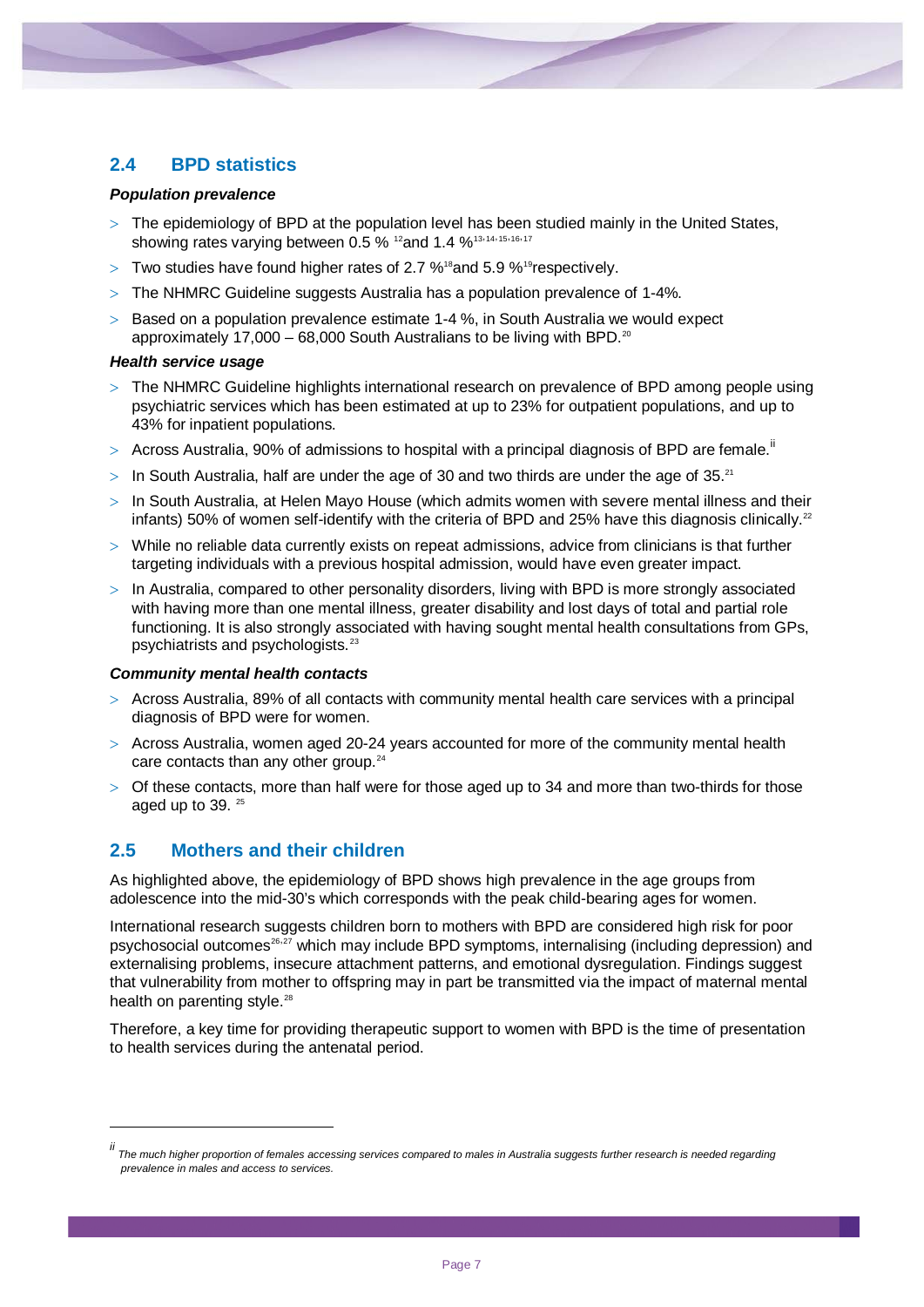Women with BPD are often better motivated at these times to undertake intense therapies (mothers do things for their infants they might never have done just for themselves) which is also protective for their infant.

Mothers with BPD are also at higher risk of postnatal depression, as they are more vulnerable to severe emotional dysregulation in the post-natal period.

#### **2.6 Prisoners**

While no research has been undertaken in SA on prevalence in the prisoner population, a recent survey in WA estimated that nearly a quarter of women (23%) and 15.8% of men fulfilled criteria for borderline personality disorder.

This was not dissimilar to a New Zealand study which indicated 20.3% of women and 25.7% of men fulfilling the criteria for borderline personality disorder.<sup>[29](#page-31-4)</sup>

At 30 June 2016, there were 191 adult female prisoners in South Australia, almost all in Adelaide Women's Prison, and 2,752 adult male prisoners.<sup>[30](#page-31-5), [iii](#page-11-0)</sup>

If the WA prevalence data is used to estimate total numbers for SA it could be expected that 44 female and 435 male prisoners could be l[iv](#page-11-1)ing with BPD.<sup>iv</sup>

While female prisoners have a higher prevalence of BPD than male prisoners, given the total numbers of 44 female and 435 male, both genders of prisoners should be targeted for treatment. [31,](#page-31-6)[32,](#page-31-7)[33,](#page-31-8)[34](#page-31-9)

People living with BPD experiencing co-morbidities appear to be much more likely to come into contact with the criminal justice system, particularly when combined with:

- > substance use disorder
- $>$  low cognitive functioning

-

> antisocial personality disorder.

The challenge in supporting people living with BPD in prison is that prisons were never designed to be therapeutic environments and can exacerbate symptoms in people with trauma-related mental health issues.

Internationally, some correctional facilities have recently augmented staff training on trauma, including programs on techniques to respond effectively to trauma symptoms, the trauma-recovery approach, and trauma-specific interventions. During training, staff learn ways to minimize triggers, stabilize offenders, reduce critical incidents, deescalate situations, and avoid measures that may repeat aspects of past abuse (e.g. restraint and seclusion).

The value of employing a 'trauma-informed correctional care' approach for people living with BPD cannot be underestimated as the physical environment and many of the routines for managing behaviour in a correctional setting are particularly counterproductive for people living with BPD and exacerbate their illness. [35](#page-31-10)

This was highlighted recently in the Ombudsman SA Final Report 2013<sup>36</sup> which suggested that the traumatic effect of the prison environment, including the use of restraints had a detrimental impact on the prisoners' mental health triggering a cycle of self-harm.

Therefore, people living with BPD could benefit from diversionary, early release or resettlement programs particularly when evidence-based therapies are offered within these programs.

<span id="page-11-0"></span>*iii Not included: police lock-ups; police prisons; cells in court complexes; immigration detention centres; home detention programs; military prisons; mental health facilities; juvenile facilities, including those under the authority of adult corrective services.*

<span id="page-11-1"></span>*iv Anecdotal and clinical experience in SA suggests that the prevalence of BPD in the Adelaide Women's Prison may be as high as 30-40%*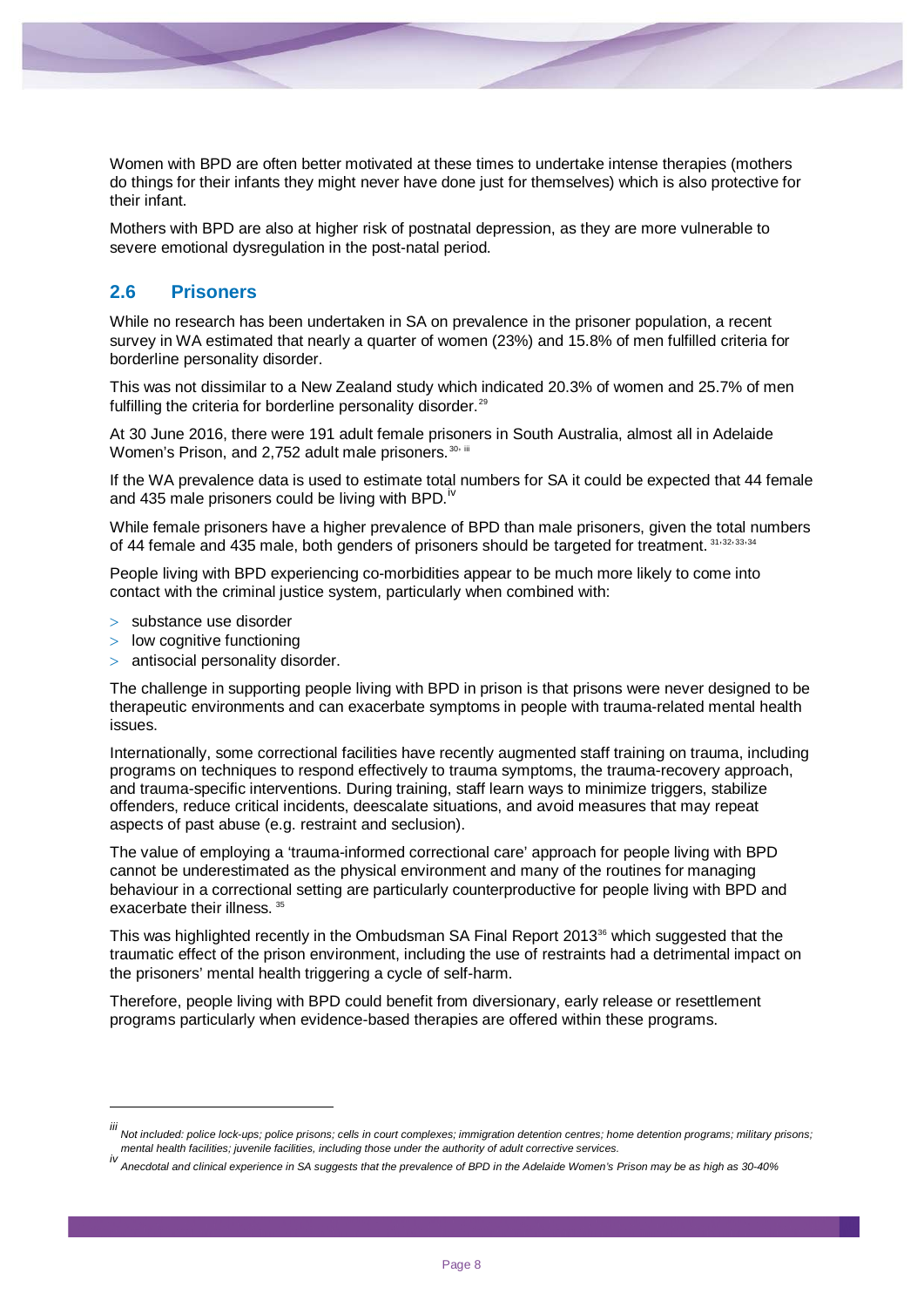### **2.7 Young people**

While historically BPD has gone unrecognised in children and adolescents as formal diagnosis was not usually applied to people until after 18 years of age, recent research shows that the diagnosis can still reliably be made under 18 years of age, both as sub-syndromal and full-threshold BPD.<sup>[37](#page-31-12)</sup>

However, due to the lack of research on treatment modalities, there is still insufficient evidence to say exactly which style of therapy is the most effective for people under 18 years of age.

That said, early treatment with psychological therapies in young people exhibiting severe difficulties with emotional regulation, or who present sub-syndromal should be considered given the:

- > lifetime costs of BPD when left untreated
- $>$  the hospital admissions for BPD occurring under 18 years of age
- > suicides in people with BPD under 18 years of age
- > the opportunity to provide support prior to life difficulties becoming more entrenched
- $>$  the essential role that good mental health plays in healthy adolescent development.

#### **2.8 Culturally and linguistically diverse communities**

The National Health Mental Health Commissioners National Review of Mental Health Programs and Services (2014) states that

'*People who have an experience of immigration to Australia or how have fled traumatic home circumstances as refugees have specific mental health experiences and needs which must be accounted for if support is to be effective…They can also face problems of seclusion and restraint in the mental health system because of issues such as language barriers and culturally different approaches to health and wellbeing.'[38](#page-32-0)*

Factors that can impact upon treatment outcomes include:

- > therapist knowledge and skills in successfully forming and maintaining relationships with people who have a culture different from their own
- $>$  therapy materials and methods require contextualisation and modification
- $>$  the use of interpreters adding to feelings of shame, and risk of breaches of privacy particularly in small communities
- > varying cultural rules and the impact on the meaning of words or behaviour.

Therefore in the implementation phase of strategies and actions within this Action Plan, consideration needs to be given to the modifications and workforce development required to equip staff delivering treatment services and supports to effectively communicate cross culturally.<sup>[39](#page-32-1),[40](#page-32-2)</sup>

#### **2.9 Guideline based care**

The NHMRC Guideline provides advice for developing treatment approaches including:

- $>$  people living with BPD should be provided with structured psychological therapies that are specifically designed for BPD
- > psychological therapy should be conducted by one or more health professionals who are adequately trained and supervised
- > adolescents aged 14-18 years old with BPD or symptoms of BPD that are significantly affecting their lives should be offered structured psychological therapies
- $>$  where available people under 25 should have services provided in a youth-oriented service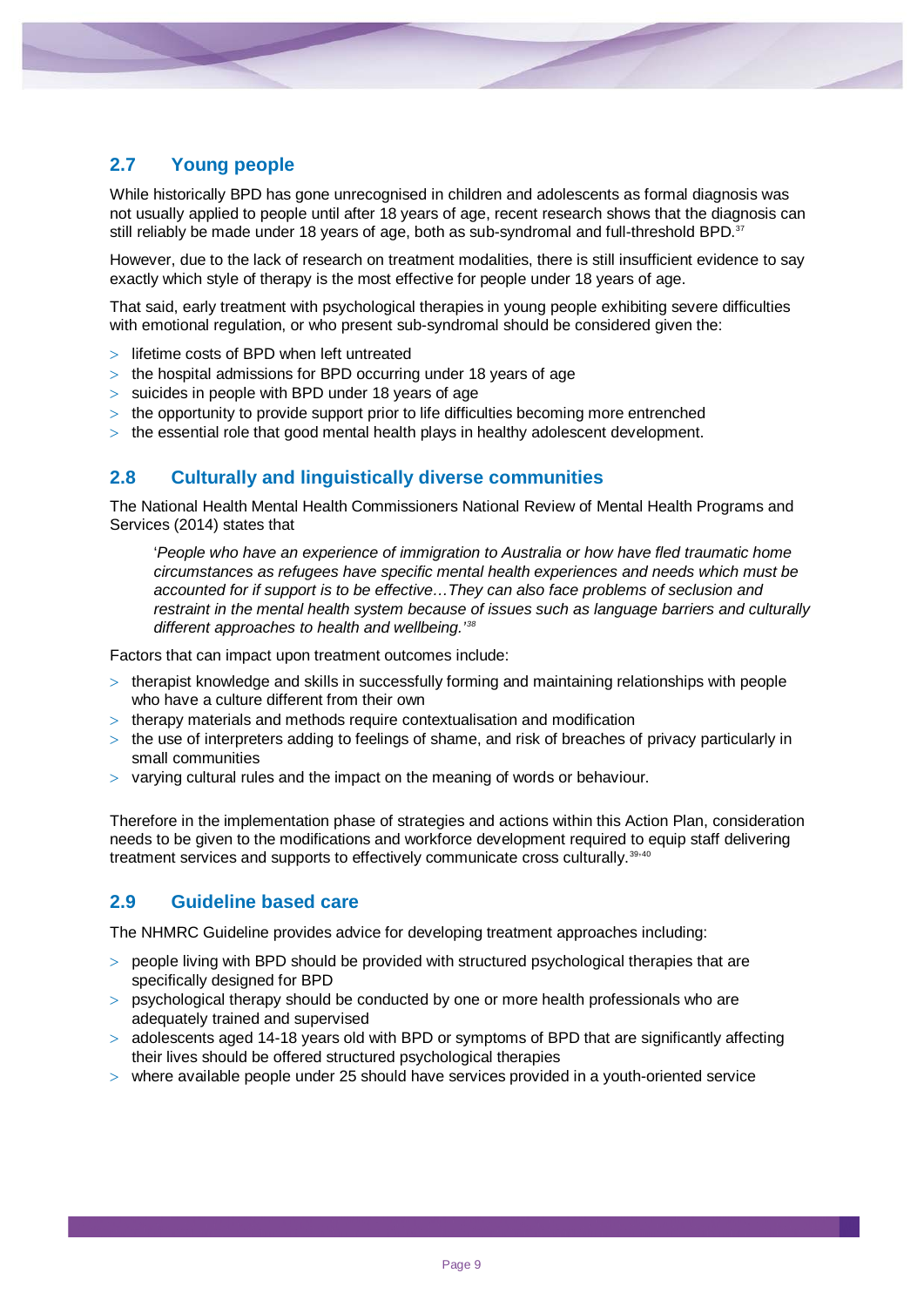- $>$  doctors should not choose medicines as a person's main treatment because medicines can only make small impro[v](#page-13-0)ements in some of the symptoms of BPD, but do not improve BPD itself<sup>V</sup>
- $>$  admissions to hospital should not be used as standard treatment, and should generally only be used as short stays to deal with a crisis when someone is at risk of suicide or serious self-harm
- > hospital stays should be short, aimed at specific, mutually agreed goals
- > generally, health professionals should not arrange long-term stays.
- $>$  treatment should begin in Emergency Departments while a person's medical needs are being dealt with
- $>$  self-inflicted injuries should be dealt with professionally and compassionately
- $>$  where available, health professionals should consider referring people with severe and/or enduring BPD to a specialist service
- $>$  treating a person for BPD is a legitimate use of health services
- > BPD should never be used as a reason to refuse health care to a person
- $>$  Families, partners and carers can play an important part in supporting a person's recovery.

<span id="page-13-0"></span>While medications are not the main treatment for BPD, people with a diagnosis of BPD are often prescribed medications, either for symptoms of *BPD and/or for other mental health diagnoses. Pharmacologic treatment should be part of a documented management plan and reviewed regularly for therapeutic and adverse effects to ensure safe, appropriate and effective medication management throughout the patient journey (SA Health Chief Pharmacist).*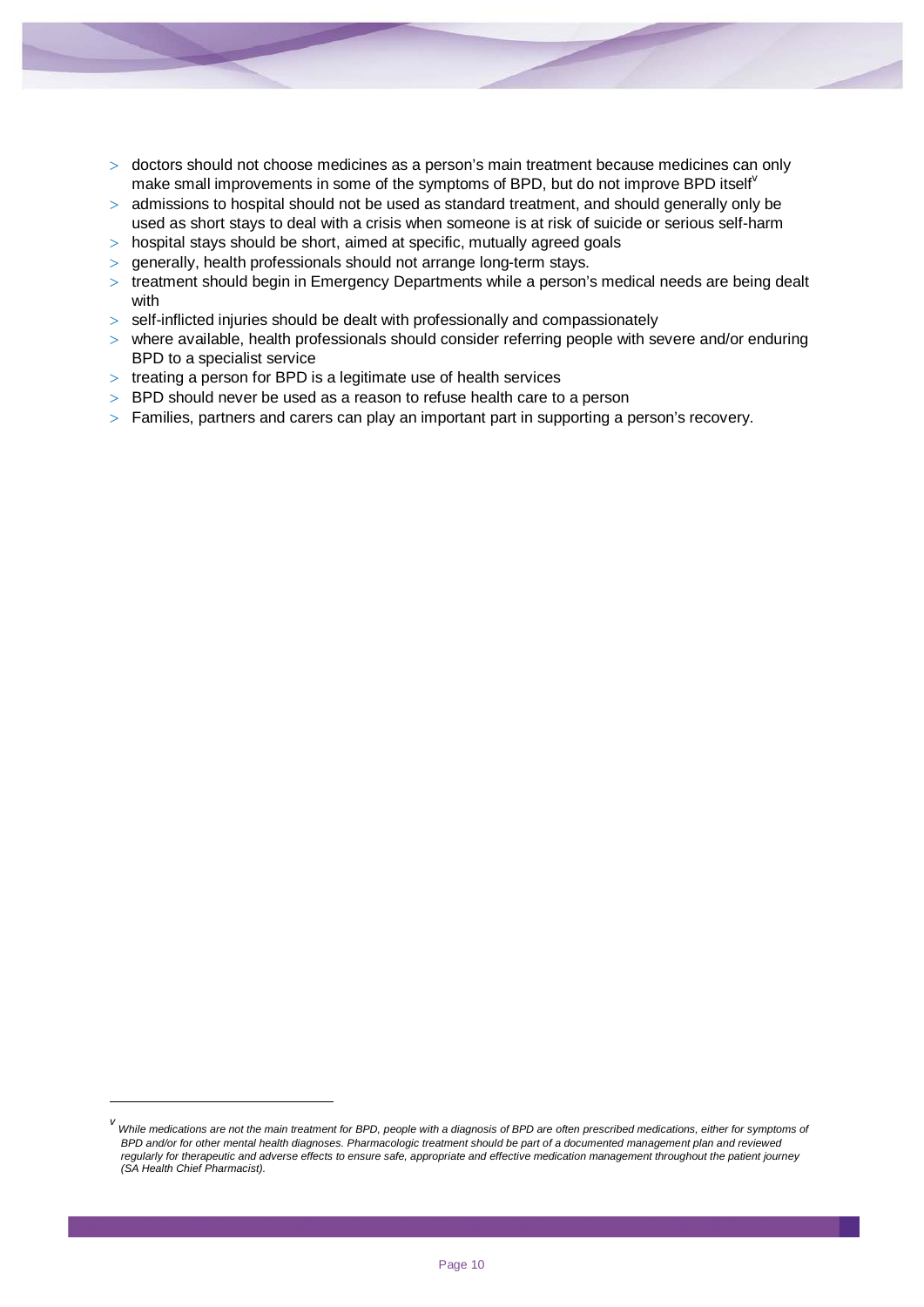### **2.10 Building trauma informed systems**

#### *What is trauma?*

Trauma is a perceived or real threat to a person's life, body or sense of self and may arise from a single incident or repeated adverse events that can interfere with a person's ability to cope or to integrate the experience. Trauma can:

- > accumulate across a life span
- > arise from interpersonal abuse and or neglect
- > occur in childhood or adulthood
- > be caused by a 'single event incident'
- $>$  lead to long-term consequences such as, suicidality, substance abuse, and addictions, selfharming behaviours, dissociation and re-enactments of past abusive relationships
- $>$  be trans- generational and effect whole communities.<sup>[41](#page-32-3)</sup>

#### *Trauma informed care and practice*

The concept of 'trauma informed care and practice' (TICP) has emerged in recognition of the fact that trauma is a wide-spread, harmful and costly public health problem – but that with appropriate supports and interventions people can overcome traumatic experiences.

TICP is a strengths-based framework grounded in an understanding of and responsiveness to the impact of trauma, that emphasises physical, psychological, and emotional safety for both providers and survivors, and that creates opportunities for survivors to rebuild a sense of control and empowerment.

*'For many people with BPD, their goals for treatment involve managing their emotions, finding purpose in life, and building better relationships. Many people with BPD have experienced significant trauma, either in the past or in their daily lives, so they need health care that makes them feel safe while they recover.'* (NHMRC Guideline)

While over 80% of people living with BPD report a history of trauma, some cannot identify this as a variable in their diagnosis. However, it is worth noting that what might appear to be non-traumatic for one person, may in fact be traumatic for another. For example, some children are severely traumatised by early invasive medical procedures that may not readily appear in a person's trauma history.

The concept of TICP should not be mistaken for focussing heavily on individual trauma within therapy, but is about ensuring we develop welcoming, kind and compassionate services which seek to understand people's experiences, to see the human in distress.

### **2.11 Stigma, discrimination and access**

Access to services is not just about delivering services in a range of geographic locations. Access can also be a general concept that describes the fit between the person living with BPD and the health care system.

Stigma is defined as a mark of disgrace that sets a person apart. When a person is labelled by their illness they are seen as part of a stereotyped group. Negative attitudes create prejudice which leads to negative actions and discrimination. [42](#page-32-4)

While stigma is common with all mental illnesses, workforce attitudes combined with significant systemic barriers to treatment means people living with BPD experience additional discrimination when trying to access services.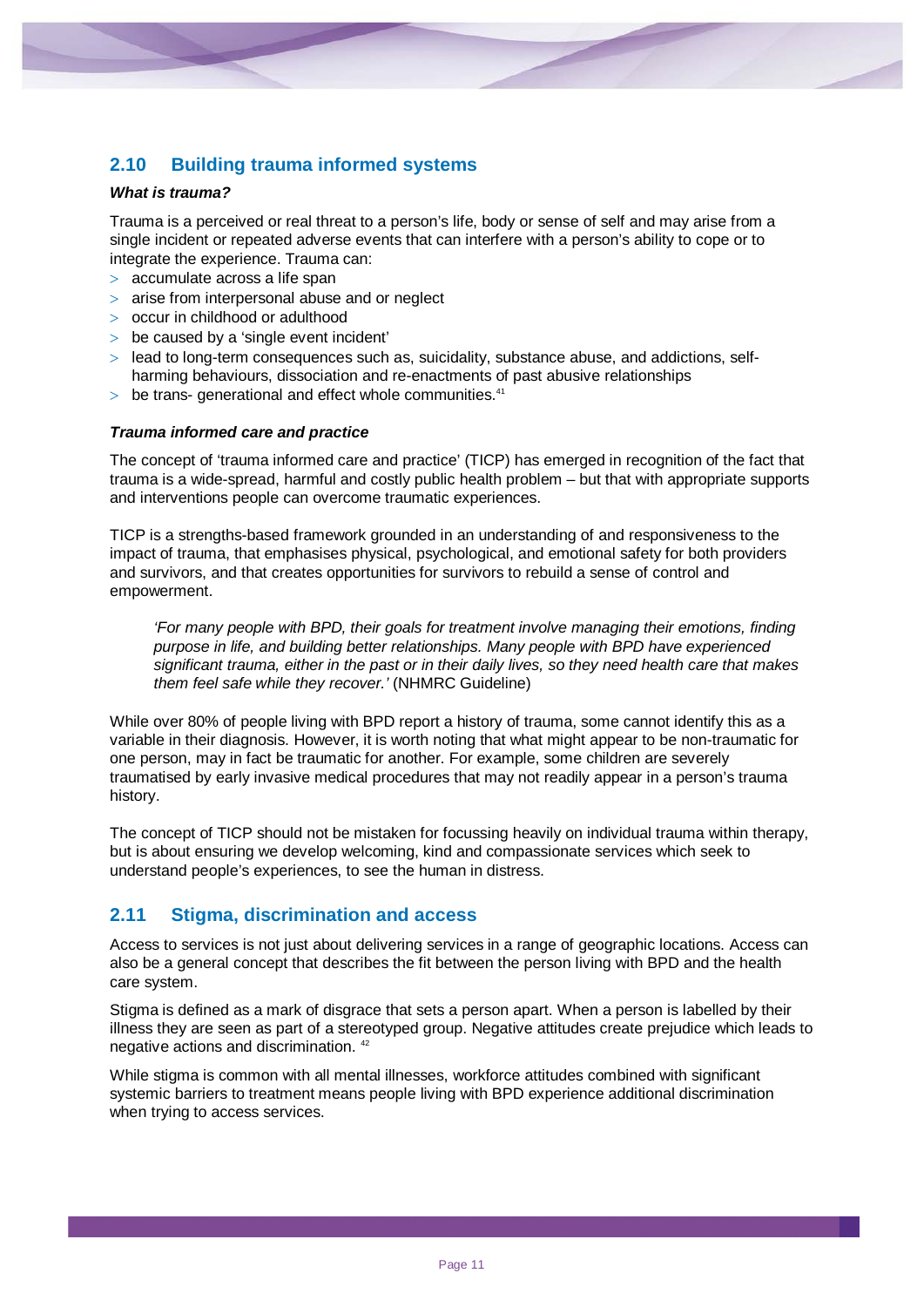In many settings (including mental health and correctional settings) people living with BPD and their families report having their symptoms dismissed as attention-seeking or bad behaviour. Misguided actions and stigmatised attitudes of service providers have resulted in a culture of 'no service'.

A recent survey of 153 people with a diagnosis of BPD about their experiences when attempting to receive support for managing their illness found that:<sup>[43](#page-32-5)</sup>

- > people living with BPD experience significant challenges and discrimination when attempting to get their needs met within both public and private health services, including general practice
- > seeking help from hospital emergency departments during crises was particularly challenging
- > people in rural areas had more difficulty accessing services
- > community supports were perceived as inadequate to meet their needs
- better training for health professionals was required.

Given the stigma many people experience living with BPD once diagnosed, some people will choose not to identify with their diagnosis, or to be associated with mainstream mental health treatment services. Therefore further consideration of how to connect with these people living with BPD could be valuable in the design of future services or programs.

#### **2.12 Partners, families and support people**

The right enduring relationships with significant others can assist with recovery. For example, in supportive family/household settings, significant others can greatly assist in providing validating environments, working collaboratively with the person living with BPD to support treatment.

The NHMRC Guideline states that:

'*Health professionals should be aware that families, partners and carers may feel blamed for the persons BPD, and should show sensitivity and a non-judgemental attitude. It is helpful to remind*  family, partners and carers that not all people with BPD have a history of abuse or neglect, and *that the condition is partly due to genetic and biological factors…[but that]…to discuss the role of trauma in a specific case, these discussions should only take place with the consent of the person with BPD...manage these discussions in a manner that minimises guilt and blame.'*

Living with BPD can be challenging for the individual, and where strong emotions and impulses affect relationships, partners, families and support people can strengthen their own coping strategies and ability to support their loved one through accessing education, support, information, therapy and or therapeutic skills training for themselves. [44](#page-32-6)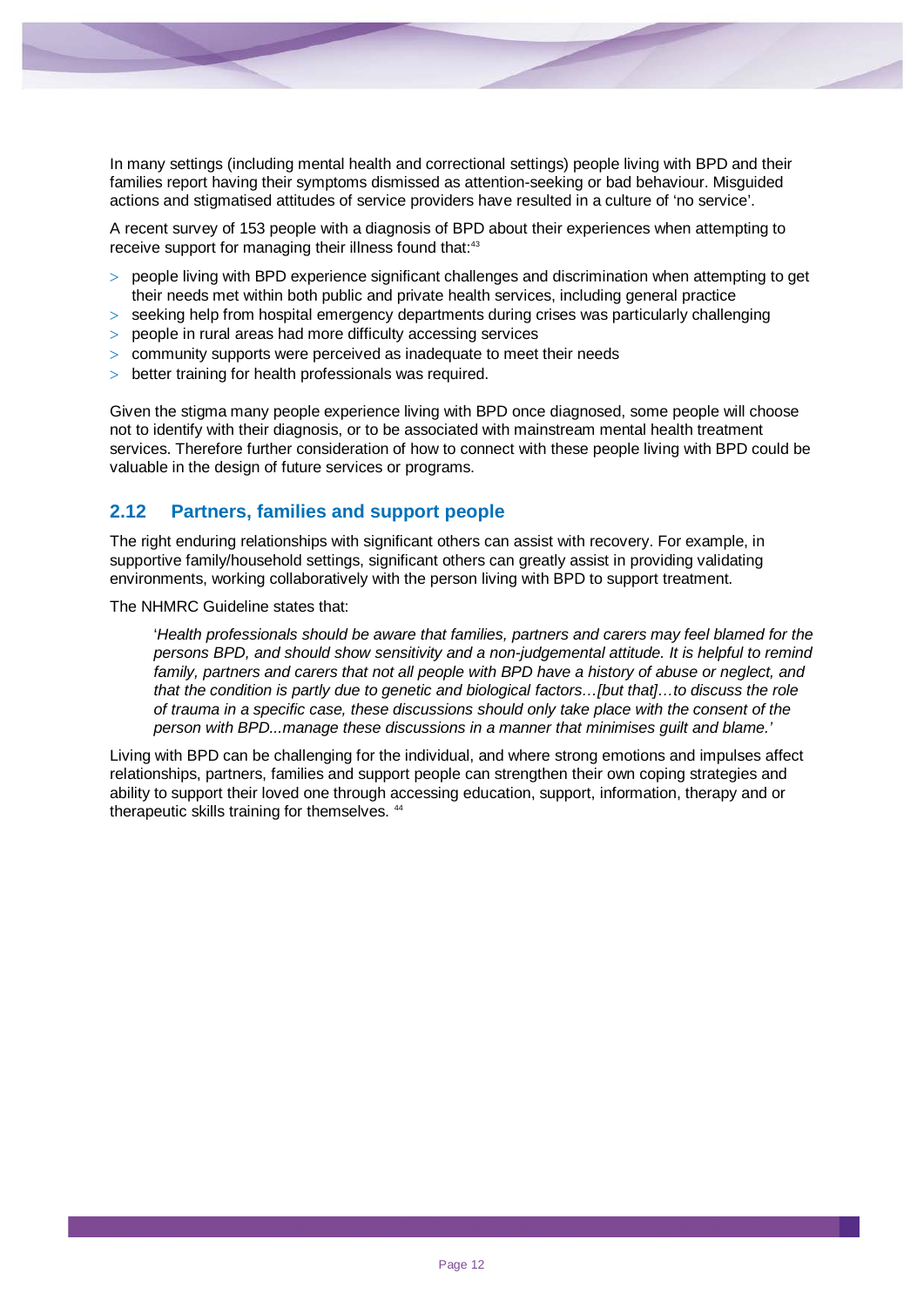## **3. Health and social costs**

According to the Australian National Survey of Mental Health and Well-Being, 4.8% of the Australian fulltime workforce has a personality disorder, with a personality disorder being predictive of work impairment.<sup>[45](#page-32-7)</sup> Lost work productivity due to mental disorders, such as personality disorders and substance-related disorders, contributes an economic loss of AUD\$2.7 billion each year.

Research was completed in 2001 by the NSW Centre for Health Economics Research and Evaluation into the net cost to a health service after one year of treating 30 patients with an intensive psychotherapy program. [46](#page-32-8)

In the 12 month period prior to the study the direct health services costs of the group totalled \$756,789 (\$25,526 per patient).

After implementing a \$130,050 program of psychotherapy (\$3,435 per patient) there was a reduction in direct health service usage costs over 12 months from \$756,789 to \$89,230 (\$2,974 per patient).

This represents an annual direct cost savings of \$546,509 (72%) including psychotherapy, or \$676,559 (88%) net of psychotherapy costs.

Cost savings were higher in those patients who were high users of hospital services.

Of these direct health service savings, 95% came from reduction in usage of inpatient services.

Given that most people experience low relapse rates, most of these savings are likely to be recurrent.

This analysis did not consider all the broader costs including housing, correctional services, family services and other supports, or lost productivity to the state.

The high societal costs of personality disorders suggest the importance of prioritising the development and implementation of effective personality disorder treatments and supports, particularly for those presenting frequently to hospital or mental health services.

Treating and supporting people living with BPD will:

- > Optimise opportunities for recovery, and reduce the frequency of relapse
- > Reduce the current and future cost of health care and other services
- > Reduce the wider societal costs of supporting people living with BPD.

<span id="page-16-0"></span>*vi the net costs of psychotherapy were defined as the costs of health care for twelve months after psychotherapy was completed plus the cost of the psychotherapy less the cost of conventional care*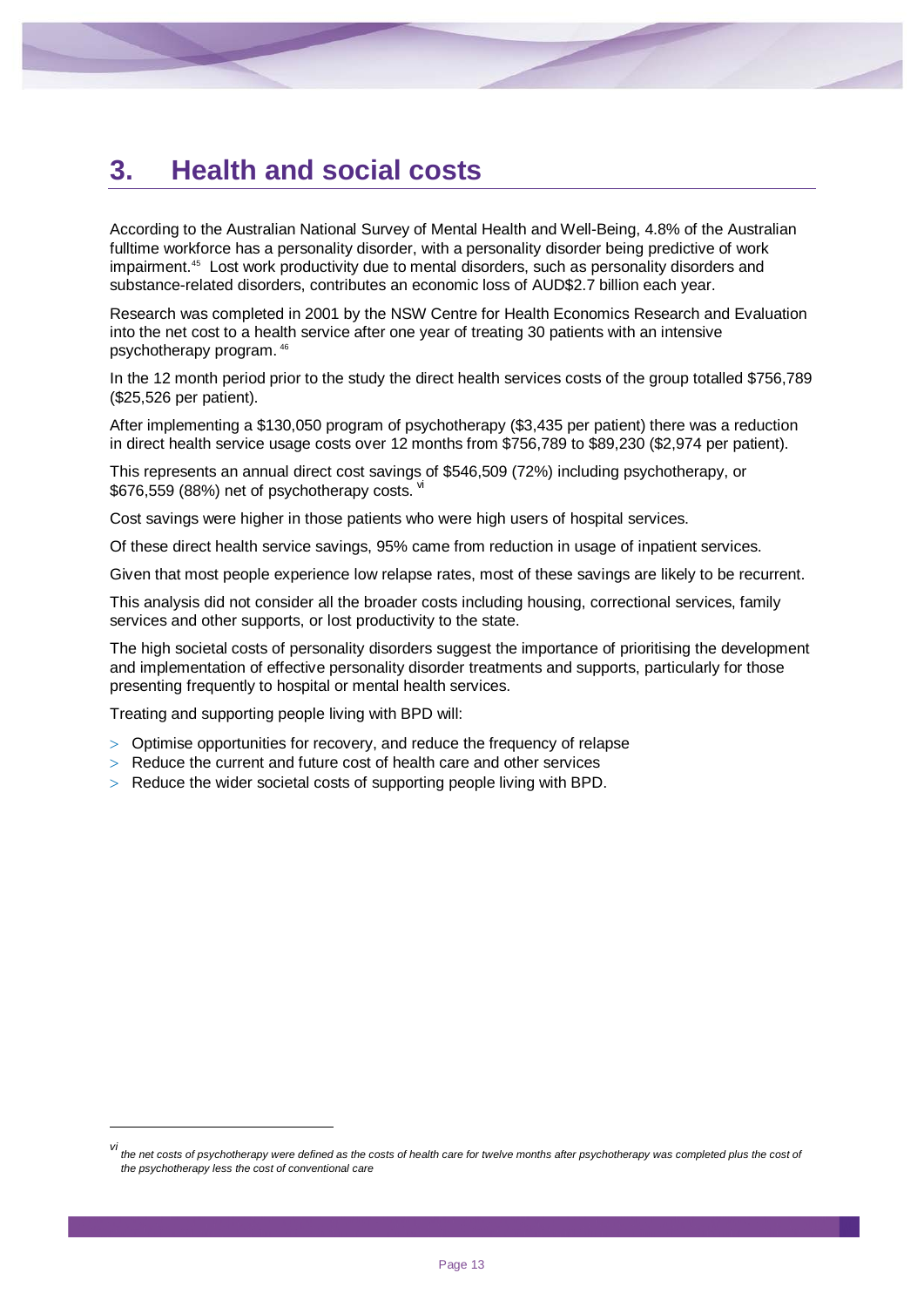## **4. Implementation and evaluation**

### **4.1 Implementation**

Over-arching monitoring of the *South Australian Action Plan for People Living with BPD 2017-2020* will be provided by SA Health Executive.

Groups established that will be key to the implementation and monitoring of this Action Plan include:

- > an SA BPD Model of Care Reference Group (BPD-MOC)
- > an SA Action Plan for People Living with Borderline Personality Disorder Implementation and Monitoring Group (SABPD-IMG).

These two groups are expected to be ongoing for the life of the Action Plan.

The Model of Care Reference Group will include representation from the NGO sector and people with lived experience.

A number of smaller workgroups may also need to be established to assist with the day-to-day operational implementation of key elements of this Action Plan with a focus on specific target groups such as:

- > mothers
- > prisoners
- > young people
- > Aboriginal people (via the Aboriginal Mental Health Reference Group)
- > CALD populations (or specific cultural groups)

These smaller groups may be either time-limited or on-going. The Implementation Group will consist of a cross-section of organisations including NGOs and people with lived experience, and will be established to facilitate partnerships, and oversee and provide local reports on the implementation of the specific actions.

### **4.2 Progress reporting**

Periodic progress reports will be prepared each year. Responsibility for coordination of progress reporting will rest with the Mental Health Strategy Division of SA Health.

Progress reports will be prepared with the assistance of the SA BPD Implementation and Monitoring Group and may include information or data provided by other partners to the Action Plan.

Progress reports may contribute to the final evaluation of the Action Plan.

### **4.3 Evaluation**

Given this is the state's first Action Plan for People Living with Borderline Personality Disorder, applying principles of program evaluation to the Action Plan will ensure the system is accountable, achieves the stated objectives and has laid the foundation for continuous improvement.

Program evaluation will assist SA Health and SA Mental Health Commission to:

- $>$  assess the continued relevance and priority of objectives in the light of current circumstances, including government policy changes (appropriateness)
- > test whether the outcomes achieve stated objectives (effectiveness); and
- $>$  ascertain whether there are better ways of achieving these objectives (efficiency).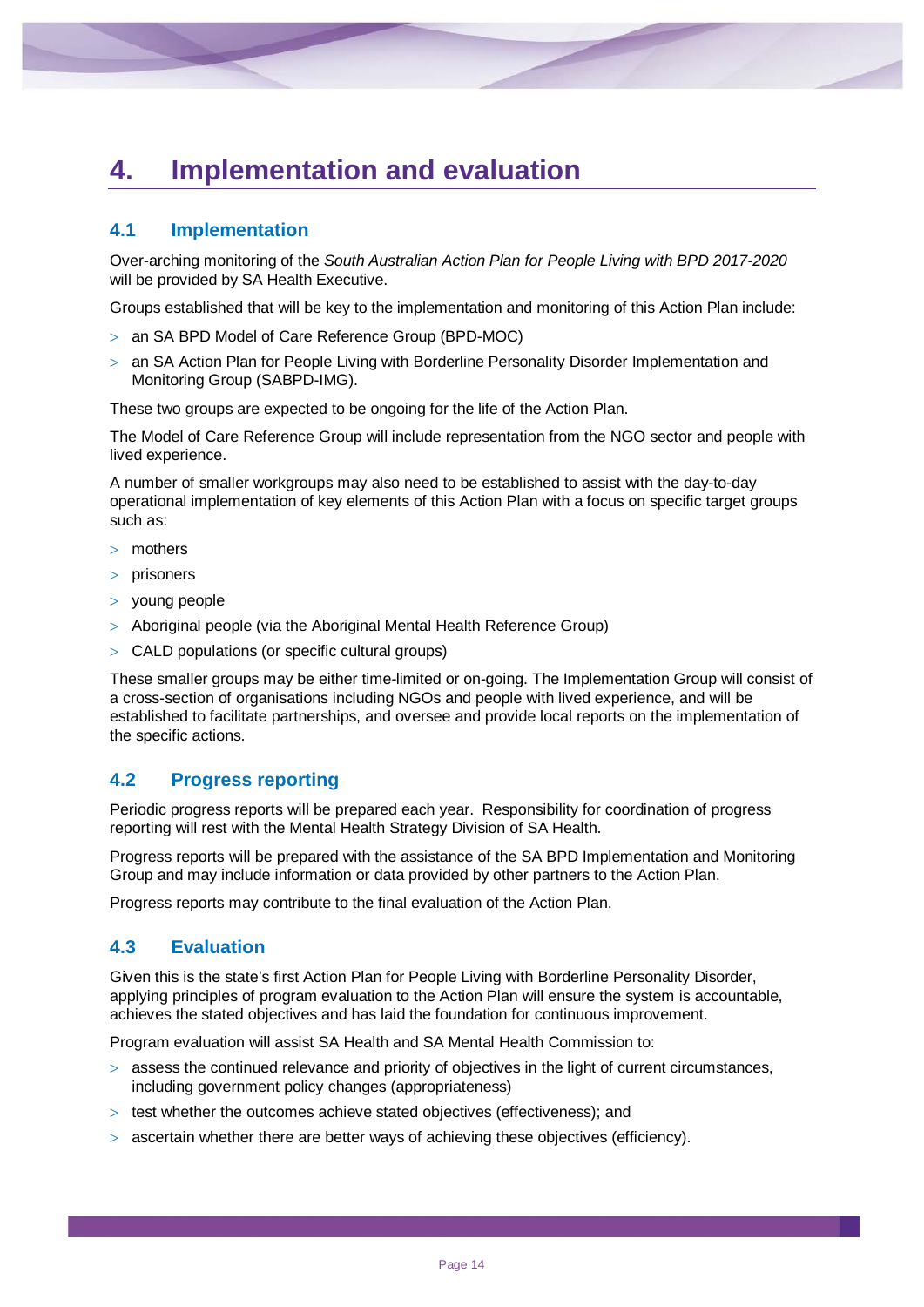The evaluation framework for this Action Plan will define of appropriateness, effectiveness and efficiency as:

- > appropriateness the continued relevance and priority of objectives in the light of current circumstances such as government policy context, including the suitability of program design in response to identified needs
- > effectiveness whether outcomes have achieved stated objectives, and to what extent outputs have contributed to outcomes
- > efficiency whether there are better ways of achieving these objectives, including consideration of expenditure and cost per output, project governance arrangements, and implementation processes.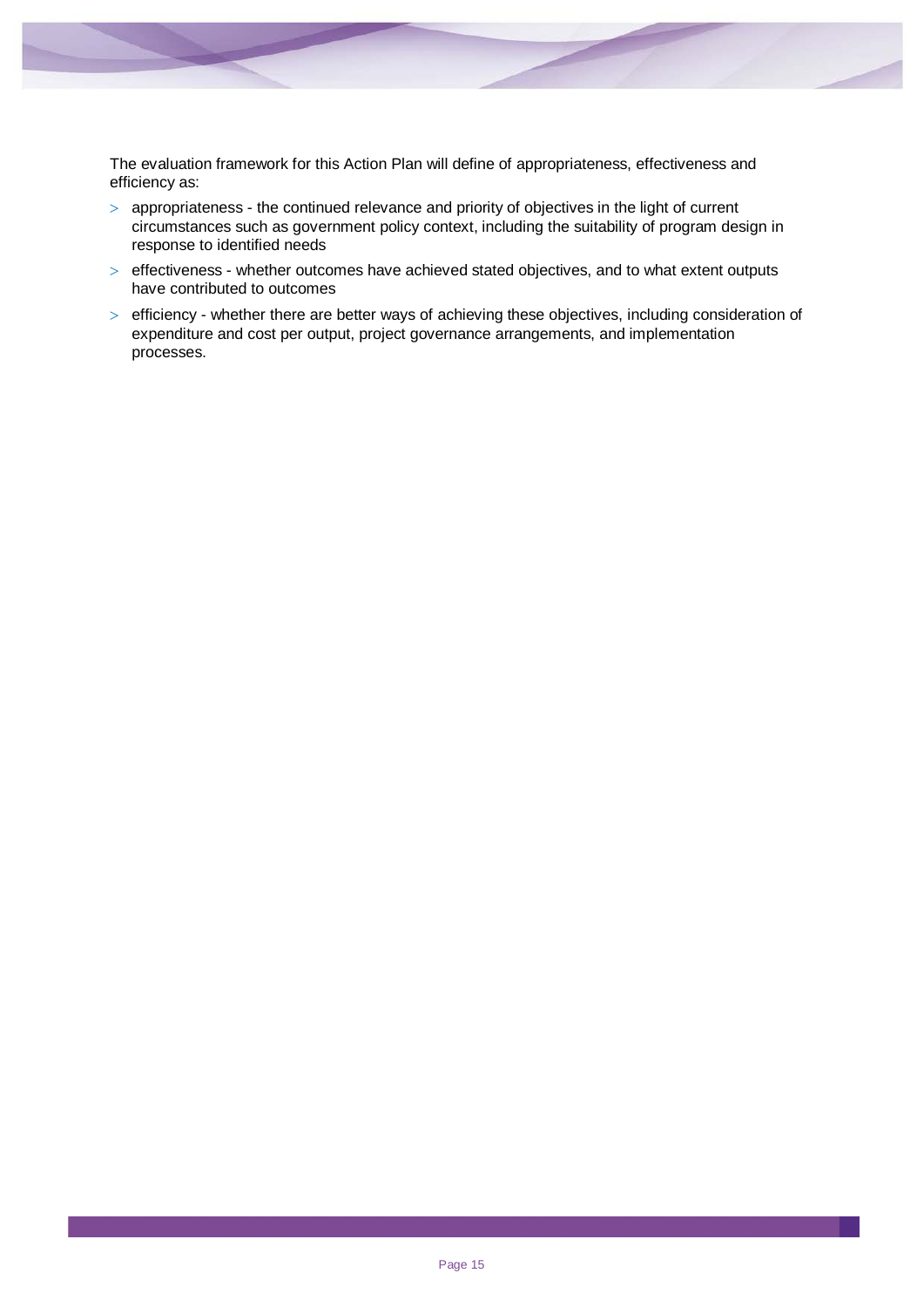## **5. Detailed strategies and actions**

The priority action areas of the South Australian Action Plan for People Living with Borderline Personality Disorder 2017 - 2020 are:

**Action area 1: Community information and education Action area 2: Workforce development Action area 3: Earlier identification and referral Action area 4: Access, treatment, care and support Action area 5: Governance and partnerships**

The following tables detail the strategies, actions, output measures, and major partners to the specific actions.

In these tables, the major partners involved in each action have been identified, however many activities will require wider collaboration with other individuals or organisations.

People living with, or recovered from BPD and carers will be involved in the co-design of strategies and actions.

Specific consideration in the co-design of each strategy will need to be given to ensure reach to/inclusion of Aboriginal people and culturally and linguistically diverse communities.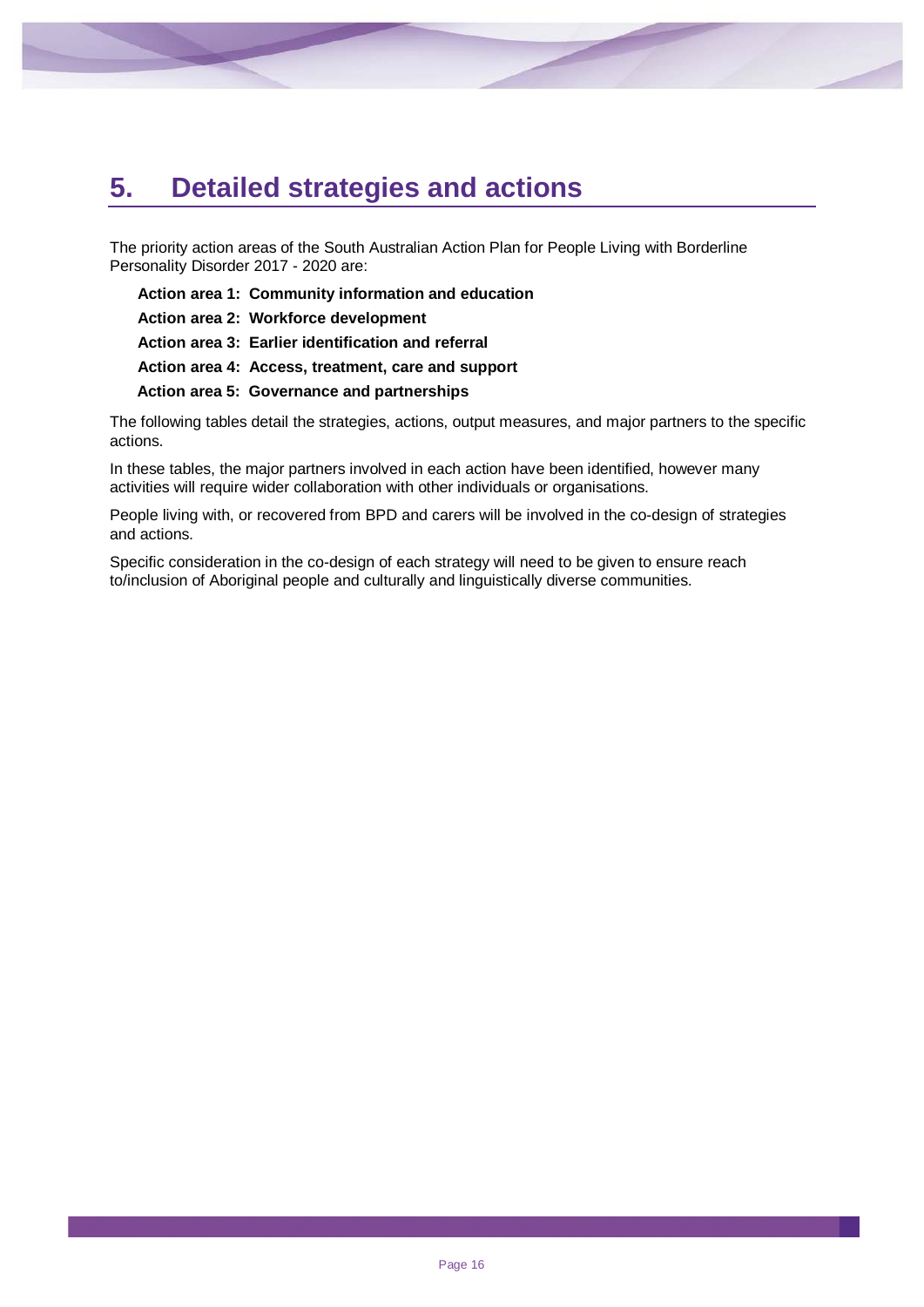

### <span id="page-20-2"></span><span id="page-20-1"></span><span id="page-20-0"></span>**Action area 1: Community information and education**

| <b>Strategy</b>                                                                                                                                           | <b>Action</b>                                                                                                                                                                                                                                                                                                                                                                                                                                                                                | Output measures <sup>vii</sup>                                                             | Major partners <sup>viii</sup>                                                                        |
|-----------------------------------------------------------------------------------------------------------------------------------------------------------|----------------------------------------------------------------------------------------------------------------------------------------------------------------------------------------------------------------------------------------------------------------------------------------------------------------------------------------------------------------------------------------------------------------------------------------------------------------------------------------------|--------------------------------------------------------------------------------------------|-------------------------------------------------------------------------------------------------------|
| 1.1 Undertake work to reduce stigma<br>related to living with BPD                                                                                         | Undertake targeted health promotion activities aimed at reducing<br>stigma and discrimination for people living with BPD (including<br>supporting national BPD week)                                                                                                                                                                                                                                                                                                                         | Projects completed                                                                         | <b>SA Health</b><br><b>Primary Health</b><br><b>Networks</b><br><b>NGOs</b>                           |
| 1.2 Develop an internal and external<br>Communication Strategy for SA Health<br>including web presence, social media<br>and targeted anti-stigma campaign | Develop Communication Strategy including:<br><b>Branding</b><br>$\rm{>}$<br>Web presence<br>Social media use<br>Internal communication<br>$\geq$<br>Anti-stigma campaign<br>Awareness raising                                                                                                                                                                                                                                                                                                | Defined in Communication<br>Strategy<br>Monitoring of each action/project<br>as it unfolds | <b>SA Health</b>                                                                                      |
| 1.3 Provide publicly available information<br>to assist people to live with and recover<br>from BPD                                                       | Develop and maintain a single portal, Borderline Personality<br>Disorder website to assist people living with BPD, carers and<br>service providers to access current, consistent information,<br>referrals and resources specific to South Australia<br>Partners to this action plan to routinely provide updated<br>information to be made available on the website including:<br>Public mental health services<br>$\rm{>}$<br>Private providers<br>$\geq$<br>Non-government organisations. | Website established                                                                        | <b>Private Mental Health</b><br><b>Consumer Carer</b><br>Network (Australia)<br>Limited <sup>IX</sup> |

*vii Where relevant will aim to capture demographics with output measures - age, gender, aboriginality, country of birth, postcode, co-morbidity*

*viii To include people with lived experience.*

ix<br>Anne McMahon, Chair and CEO of the Private Mental Health Consumer Carer Network (Australia) Limited and Justyna Rosa, Acting Program Manager, Life Without Barriers have advised that they applied in May for and *have received funding to develop an SA BPD website funded by SA Health.*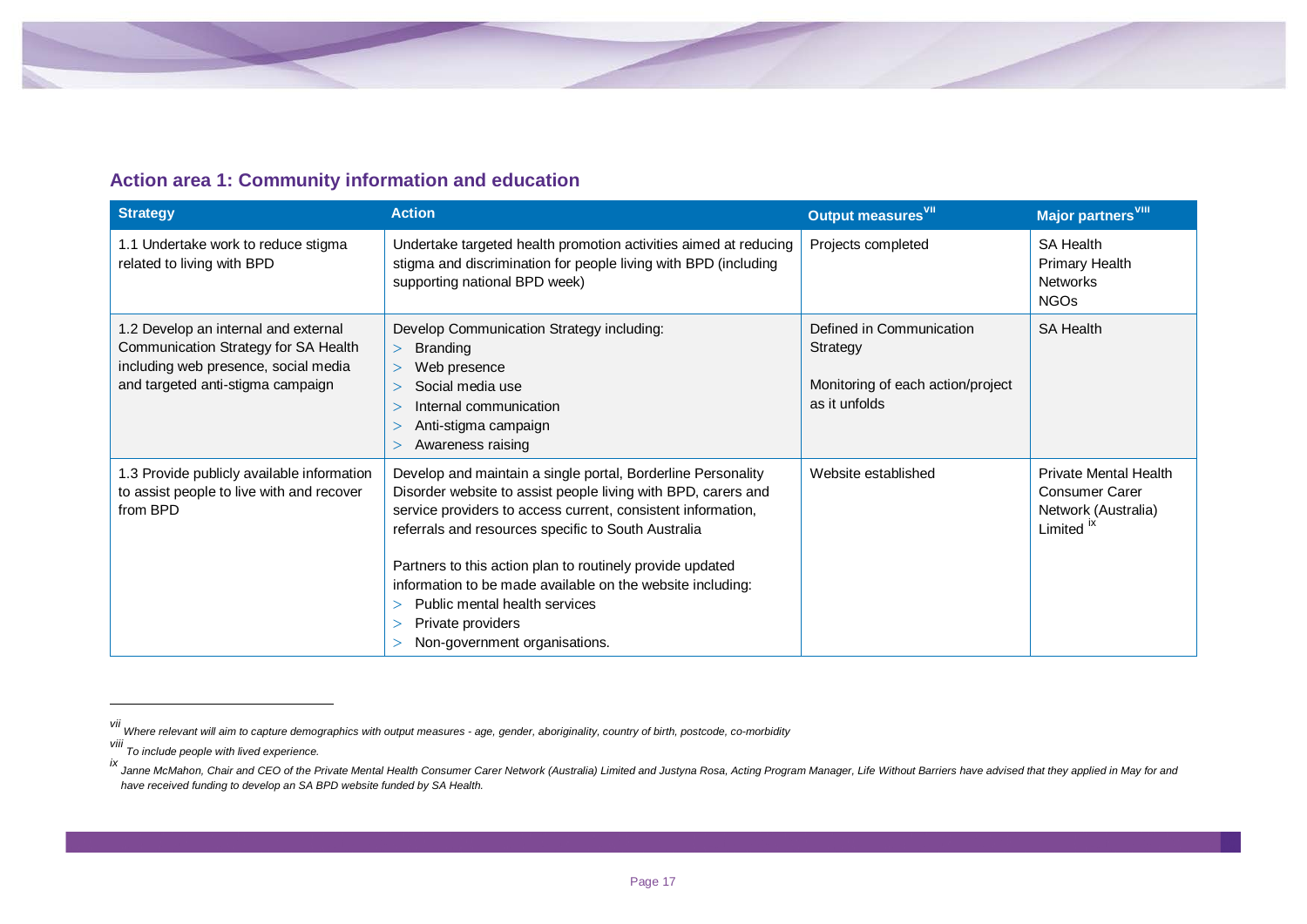

| <b>Strategy</b>                                                                                                                                                                                                                               | <b>Action</b>                                                                                                                                                                                                                                                                                                                                                          | Output measures <sup>vii</sup>                                                    | Major partners <sup>viii</sup>                                                                                                                                                   |
|-----------------------------------------------------------------------------------------------------------------------------------------------------------------------------------------------------------------------------------------------|------------------------------------------------------------------------------------------------------------------------------------------------------------------------------------------------------------------------------------------------------------------------------------------------------------------------------------------------------------------------|-----------------------------------------------------------------------------------|----------------------------------------------------------------------------------------------------------------------------------------------------------------------------------|
| 1.4 Ensure carers have access to health<br>information and resources (including<br>recovery-focussed skills-based programs<br>with support of a mental health worker)<br>and are involved in the co-design.                                   | Promote recovery-focussed support groups and good quality<br>information resources for people living with BPD (with facilitating<br>support from a mental health worker)<br>Promote the use of existing and related programs and resources<br>for people living with BPD such as parenting programs and<br>resources.                                                  | Periodic review of information and<br>access to information and support<br>groups | <b>SA Health</b><br><b>NGOs</b>                                                                                                                                                  |
| 1.5 Ensure carers have access to health<br>information and resources (including<br>recovery-focussed skills-based programs<br>with support of a mental health worker)<br>and are involved in the co-design.                                   | Promote recovery-focussed support groups providing good<br>quality health information and resources for people supporting<br>others living with BPD (with facilitating support from a mental<br>health worker)<br>Promote the use of existing and related programs and resources<br>for people supporting others with BPD such as parenting<br>programs and resources. | Periodic review of information and<br>access to information and support<br>groups | <b>SA Health</b><br><b>NGOs</b>                                                                                                                                                  |
| 1.6 Build awareness and skills in young<br>people and their friends/families/support<br>people to identify emerging BPD<br>symptoms (that may be related to<br>trauma) adopt supportive behaviours and<br>find appropriate treatment pathways | Engage and resource schools and youth services in contact with<br>young people to be able to raise the awareness of young people<br>and their friends/families/support people on :<br>Emerging BPD symptoms (that may be related to trauma)<br>Supporting others with emerging BPD symptoms<br>$\geq$<br>Treatment and hope for recovery<br>$\geq$                     | No. of people receiving<br>awareness training<br>Training effectiveness analysis  | <b>SA Health</b><br>Department for<br><b>Education and Child</b><br>Development<br>Universities (i.e. student<br>wellbeing programs)<br><b>Primary Health</b><br><b>Networks</b> |
|                                                                                                                                                                                                                                               | Engage and resource aboriginal workers to be able to raise the<br>awareness of young Aboriginal people and their<br>friends/families/support people on:<br>Emerging BPD symptoms (that may be related to trauma)<br>Supporting others with emerging BPD symptoms<br>Treatment and hope for recovery                                                                    | No. of people receiving<br>awareness training.<br>Training effectiveness analysis | <b>SA Health</b><br><b>Primary Health</b><br><b>Networks</b>                                                                                                                     |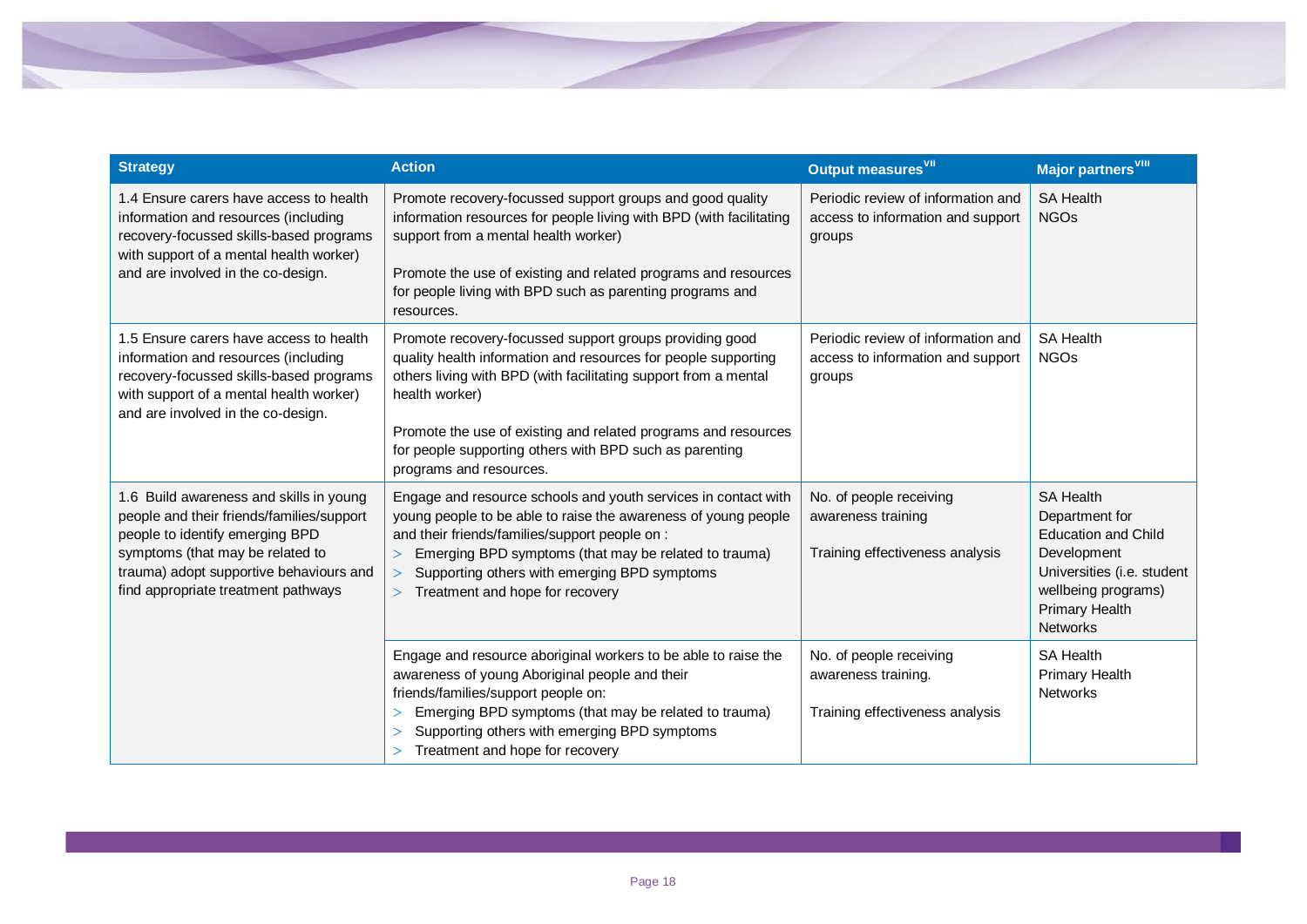

| <b>Strategy</b>                                                                                                                                                                                                                                       | <b>Action</b>                                                                                                                                                                                                                                                                                | Output measures <sup>vii</sup>                                                                                                           | Major partners <sup>viii</sup>                                         |
|-------------------------------------------------------------------------------------------------------------------------------------------------------------------------------------------------------------------------------------------------------|----------------------------------------------------------------------------------------------------------------------------------------------------------------------------------------------------------------------------------------------------------------------------------------------|------------------------------------------------------------------------------------------------------------------------------------------|------------------------------------------------------------------------|
|                                                                                                                                                                                                                                                       | Engage with and resource CALD leaders to be able to raise the<br>awareness of young CALD people and their<br>friends/families/support people on:<br>Emerging BPD symptoms (that may be related to trauma)<br>Supporting others with emerging BPD symptoms<br>Treatment and hope for recovery | No. of people receiving<br>awareness training<br>Training effectiveness analysis                                                         | SA Health<br>CALD partners<br><b>Primary Health</b><br><b>Networks</b> |
| 1.7 Develop appropriate processes and<br>resources to support young people<br>receiving a BPD diagnosis (both clinical<br>and peer-based resources) that<br>communicate hope for recovery, and<br>living well. Involve young people in co-<br>design. | Develop targeted resources appropriate for young people based<br>on groups most likely to be exhibiting any of the symptoms<br>including:<br>LGBTIQ young people<br>CALD young people<br>Aboriginal young people.                                                                            | Targeted resources developed in<br>partnership with young people<br>from specific groups<br>Available on the net with evidence<br>of use | SA Health<br>Primary Health<br><b>Networks</b>                         |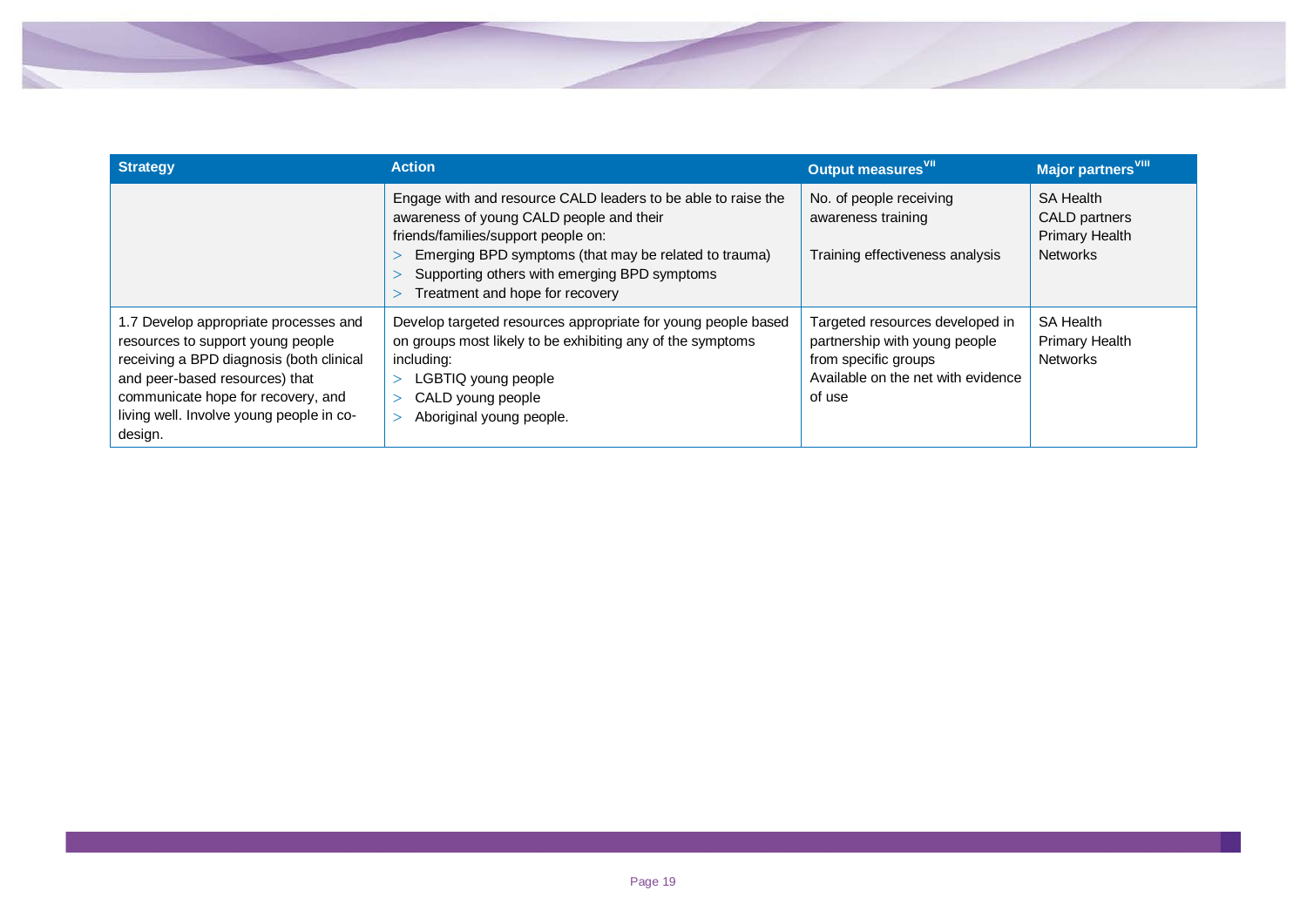

## <span id="page-23-0"></span>**Action area 2: Workforce development**

| <b>Strategy</b>                                                                                                                                                                                                                                                               | <b>Action</b>                                                                                                                                                                                                                                                                                                                                                                                                                                                                                                                                                                                                                                                                                                                                                                            | Output measures <sup>x</sup>                                                                                                                  | <b>Major partners</b>                                                                                                                                                                                                                                                   |
|-------------------------------------------------------------------------------------------------------------------------------------------------------------------------------------------------------------------------------------------------------------------------------|------------------------------------------------------------------------------------------------------------------------------------------------------------------------------------------------------------------------------------------------------------------------------------------------------------------------------------------------------------------------------------------------------------------------------------------------------------------------------------------------------------------------------------------------------------------------------------------------------------------------------------------------------------------------------------------------------------------------------------------------------------------------------------------|-----------------------------------------------------------------------------------------------------------------------------------------------|-------------------------------------------------------------------------------------------------------------------------------------------------------------------------------------------------------------------------------------------------------------------------|
| 2.1 Undertake work to reduce stigma<br>related to living with BPD                                                                                                                                                                                                             | Ensure workforce development programs are co-designed and<br>co-delivered with people living with or recovered from BPD<br>and focus on reducing stigma and building a compassionate<br>and constructive system response to for people experiencing<br>BPD symptoms.                                                                                                                                                                                                                                                                                                                                                                                                                                                                                                                     | Programs have input from<br>people with lived experience<br>Period reports from people with<br>lived experience indicating level<br>of stigma | <b>SA Health</b><br><b>Primary Health Networks</b><br><b>NGOs</b>                                                                                                                                                                                                       |
| 2.2 Build awareness and skills in the<br>wider workforces related to identifying<br>BPD like symptoms (often in the<br>context of trauma) adopting supportive<br>behaviours, avoiding exacerbating<br>behaviours and finding appropriate<br>diagnostic and treatment pathways | Specialised training programs for staff to raise awareness of<br>BPD (often in the context of trauma) and to equip them with<br>skills to de-escalate situations and provide a positive<br>environment for people living with BPD:<br><b>General Practitioners</b><br>$\geq$<br>Drug and Alcohol Services staff<br>$\geq$<br>Pharmacists<br>$\,>$<br>Correctional officers<br>$\,>$<br><b>Police Officers</b><br>$\, > \,$<br><b>Ambulance Officers</b><br>><br>Family services workers<br>><br>School support staff<br>><br>Community service workers<br>><br>Housing providers<br>><br>Homeless sector service providers<br>><br>Family and relationship counsellors<br>><br><b>Disability Services</b><br>Aboriginal health workers<br>><br>CALD health workers<br>><br>Interpreters. | No. of people receiving<br>awareness training<br>Training effectiveness analysis                                                              | <b>SA Health</b><br>Department for Correctional<br><b>Services</b><br><b>SAPOL</b><br>Department for Education<br>and Child Development<br>Department for Communities<br>and Social Inclusion<br><b>Primary Health Networks</b><br>Universities and TAFE<br><b>NGOs</b> |

*<sup>x</sup> Demographics required with output measures include - age, gender, aboriginality, country of birth, postcode, co-morbidity*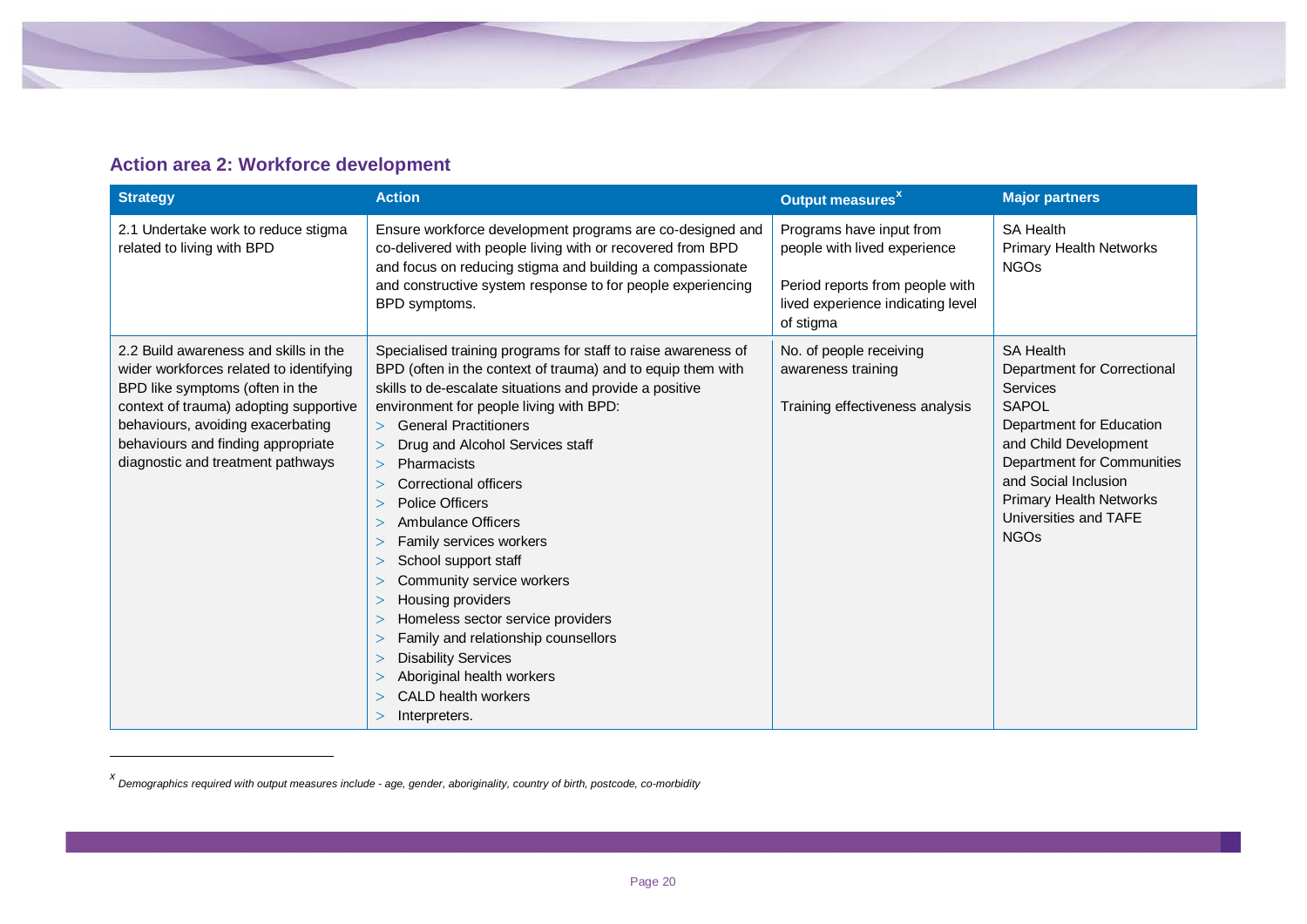

| <b>Strategy</b>                                                                                                                                                                                                                                                                                                                                                            | <b>Action</b>                                                                                                                                                                                                                                                                                                                                                                                                                                                                                                                                                                                                                                                                                                                                               | Output measures <sup>x</sup>                                                                                                                                                                                                                               | <b>Major partners</b>                                                                                                           |
|----------------------------------------------------------------------------------------------------------------------------------------------------------------------------------------------------------------------------------------------------------------------------------------------------------------------------------------------------------------------------|-------------------------------------------------------------------------------------------------------------------------------------------------------------------------------------------------------------------------------------------------------------------------------------------------------------------------------------------------------------------------------------------------------------------------------------------------------------------------------------------------------------------------------------------------------------------------------------------------------------------------------------------------------------------------------------------------------------------------------------------------------------|------------------------------------------------------------------------------------------------------------------------------------------------------------------------------------------------------------------------------------------------------------|---------------------------------------------------------------------------------------------------------------------------------|
|                                                                                                                                                                                                                                                                                                                                                                            | Programs to include people with lived experience as<br>educators, and focus on building empathy and understanding.                                                                                                                                                                                                                                                                                                                                                                                                                                                                                                                                                                                                                                          |                                                                                                                                                                                                                                                            |                                                                                                                                 |
| 2.3 Train the health and social care<br>workforce to effectively work together<br>to case-find, make appropriate<br>referrals and/or deliver treatments or<br>enhance other health and social care<br>responses to people living with BPD<br>(including caring for people in<br>emergency departments, and for<br>people transferring between child and<br>adult services) | Training and education be offered across the sector in both<br>public and private settings:<br>Counsellors<br>$\geq$<br>Psychologists<br>><br>Midwives<br>$\geq$<br>Mental Health Practitioners (Nurse/OT/Social Workers)<br>$\geq$<br>Lived experience workers<br>$\, > \,$<br>Drug and Alcohol Services treatment staff<br>$\geq$<br>Aboriginal health practitioners<br>$\geq$<br>Psychiatrists<br>$\rm{>}$<br>Pharmacists<br>$\geq$<br><b>Emergency Department staff</b><br>$\rm{>}$<br>General nursing and medical staff<br>><br>SA Prison Health staff<br>$\rm{>}$<br>NGO mental health support/peer support/homelessness<br>$\rm{>}$<br>staff<br>Consider skills related to cross cultural communication<br>including effectively using interpreters. | Curriculum relating to supporting<br>people with emerging BPD<br>symptoms or living with BPD<br>embedded into vocational,<br>tertiary courses and CPD<br>training<br>Enhanced access based on<br>experience of people living with<br><b>BPD</b> and carers | SA Health (including SA Drug<br>and Alcohol Services)<br><b>Primary Health Networks</b><br>Universities and TAFE<br><b>NGOs</b> |
| 2.4 Develop an expanded list of<br>providers prepared to be published as<br>a BPD expert or with BPD clinical<br>interest                                                                                                                                                                                                                                                  | Publish a web-list of health professionals with advanced<br>training to deliver evidence-based therapies so people living<br>with symptoms of BPD and their support people can find them:<br><b>General Practitioners</b><br>$\geq$<br>Psychiatrists<br>$\geq$<br>Psychologists and counsellors<br>$\geq$<br>Drug and alcohol treatment providers<br>><br>Specialist Care Coordinators (NGO)<br>$\rm{>}$                                                                                                                                                                                                                                                                                                                                                    | SA Health web list published and<br>routinely updated.<br>List to include professionals<br>skilled in specific therapies to<br>support people living with BPD<br>Enhanced access based on                                                                  | <b>SA Health</b><br><b>Primary Health Networks</b><br>Universities and TAFE<br><b>NGOs</b>                                      |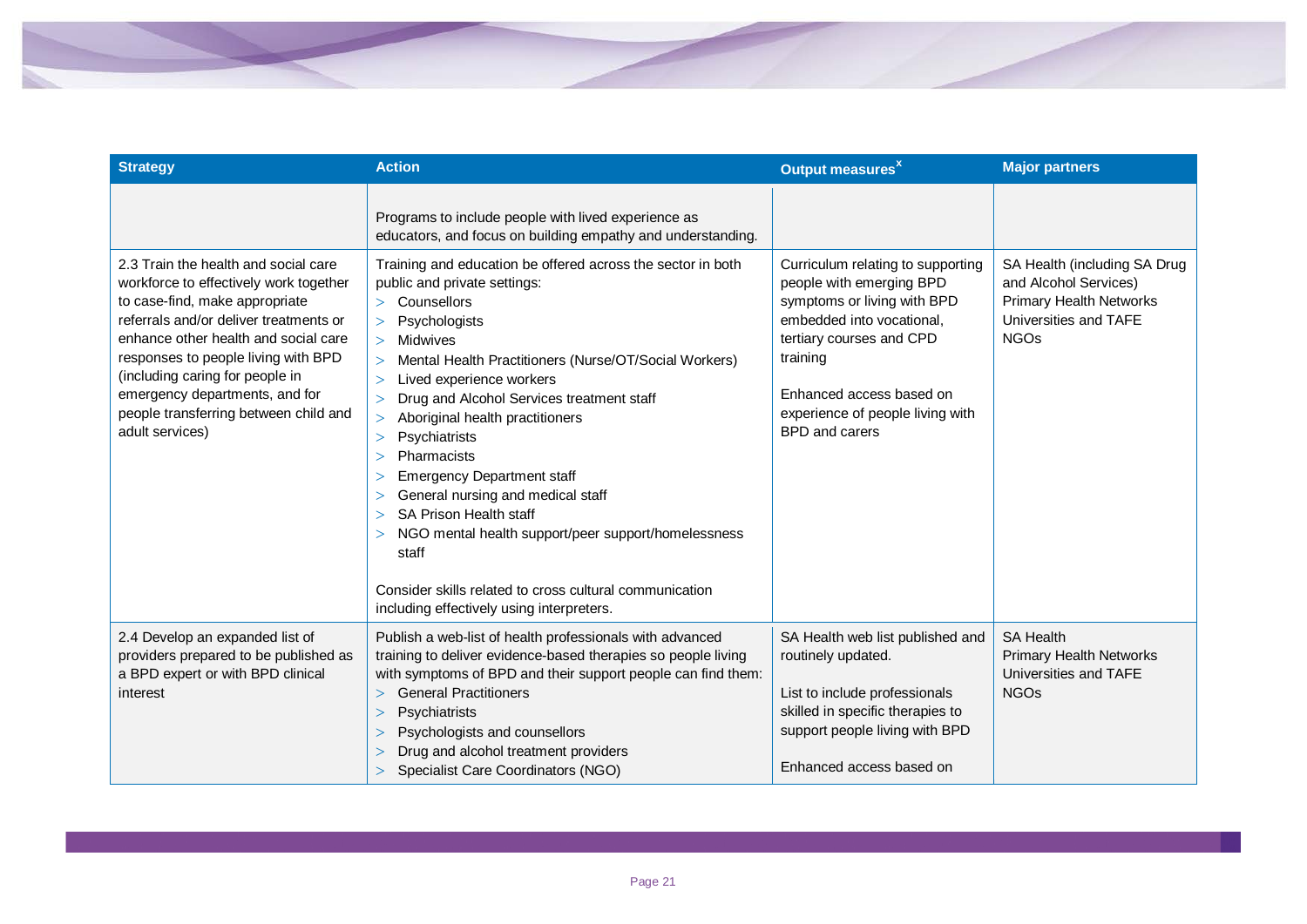

| <b>Strategy</b>                                                       | <b>Action</b>                                                                                                                                | Output measures <sup>x</sup>                       | <b>Major partners</b>                                                                      |
|-----------------------------------------------------------------------|----------------------------------------------------------------------------------------------------------------------------------------------|----------------------------------------------------|--------------------------------------------------------------------------------------------|
|                                                                       | Interpreters<br>Consider skills related to cross cultural communication<br>including effectively using interpreters.                         | experience of people living with<br>BPD and carers |                                                                                            |
| 2.5 Undertake projects to reduce<br>stigma related to living with BPD | Undertake targeted health promotion and/or research activities<br>aimed at reducing stigma and discrimination for people living<br>with BPD. | Projects completed.                                | <b>SA Health</b><br><b>Primary Health Networks</b><br>Universities and TAFE<br><b>NGOs</b> |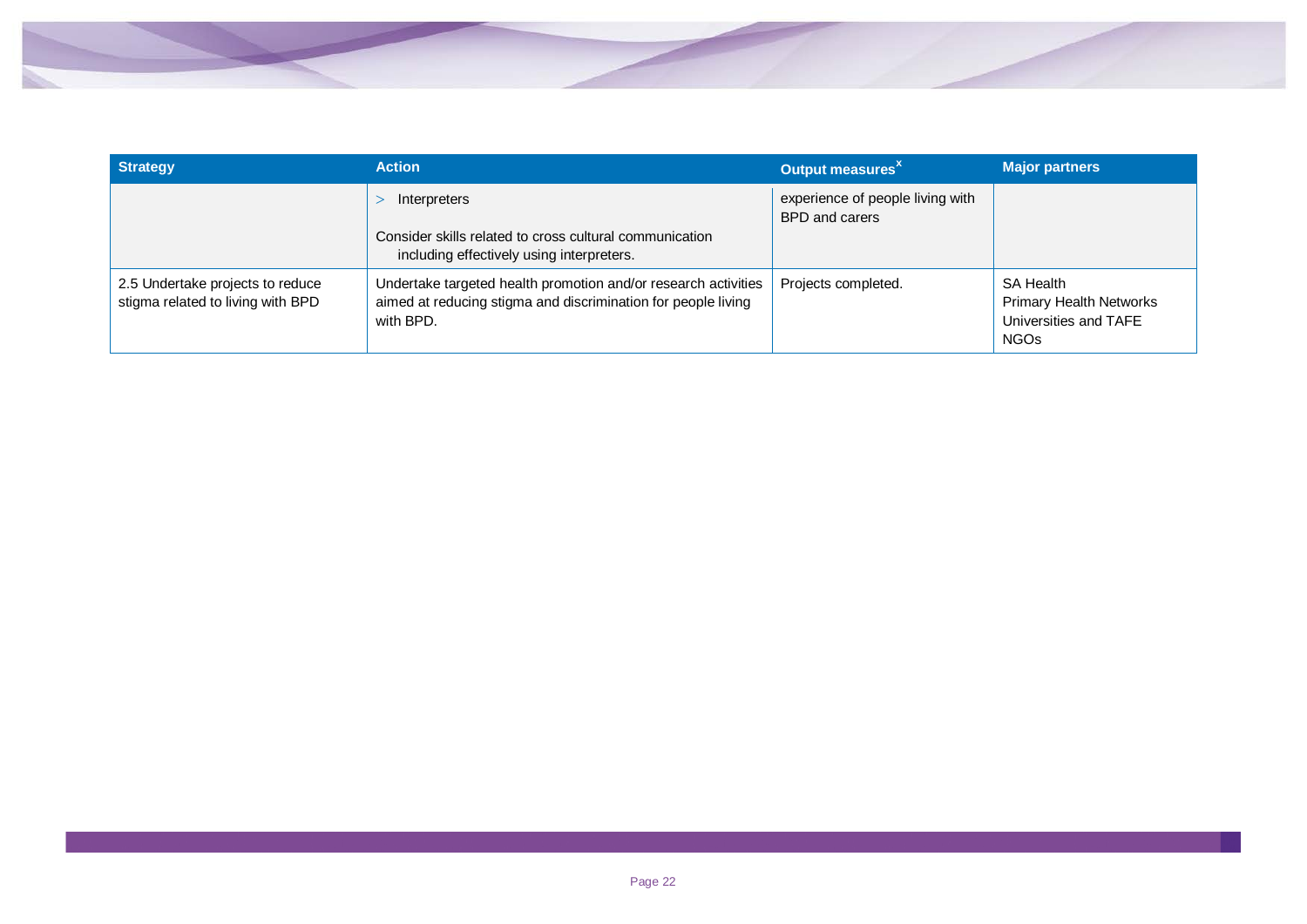

### <span id="page-26-1"></span><span id="page-26-0"></span>**Action area 3: Earlier identification and referral**

| <b>Strategy</b>                                                                                                                                                                    | <b>Action</b>                                                                                                                                                                                          | <b>Output measures</b>                                             | <b>Major partners</b>               |
|------------------------------------------------------------------------------------------------------------------------------------------------------------------------------------|--------------------------------------------------------------------------------------------------------------------------------------------------------------------------------------------------------|--------------------------------------------------------------------|-------------------------------------|
| 3.1 Build capacity of GPs, health,<br>education and social care workers to<br>identify young people and adults who<br>would benefit from clinical<br>assessment <sup>xi, xii</sup> | Adopt a common, validated BPD screening tool to use with<br>young people<br>Adopt a common, validated BPD screening tool to use with<br>adults                                                         | No. of people screened<br>No. of people referred for<br>assessment | SA Health, DECD and all<br>partners |
| 3.2 Build capacity of Aboriginal health<br>practitioners and workers to identify<br>young people and adults who would<br>benefit from clinical assessment                          | Adopt a common, validated BPD screening tool to use with<br>young people from Aboriginal backgrounds<br>Adopt a common, validated BPD screening tool to use with<br>adults from Aboriginal backgrounds | No. of people screened<br>No. of people referred for<br>assessment | SA Health and all partners          |
| 3.3 Build capacity of CALD health<br>workers to identify young people and<br>adults who would benefit from clinical<br>assessment                                                  | Adopt a common, validated BPD screening tool to use with<br>young people from CALD backgrounds<br>Adopt a common, validated BPD screening tool to use with<br>adults from CALD backgrounds             | No. of people screened<br>No. of people referred for<br>assessment | SA Health, DECD and all<br>partners |
| 3.4 Build capacity of Drug and Alcohol<br>Services staff to identify people who<br>would benefit from specialist<br>assessment                                                     | Adopt a common, validated BPD screening tool relevant for us<br>in the drug and alcohol setting                                                                                                        | No. of people screened<br>No. of people referred for<br>assessment | <b>DASSA</b>                        |

*xi \* A BPD diagnosis is not generally applied to pre-pubescent children*

*xii See NHMRC Guideline R4 for clinical triggers for assessment.*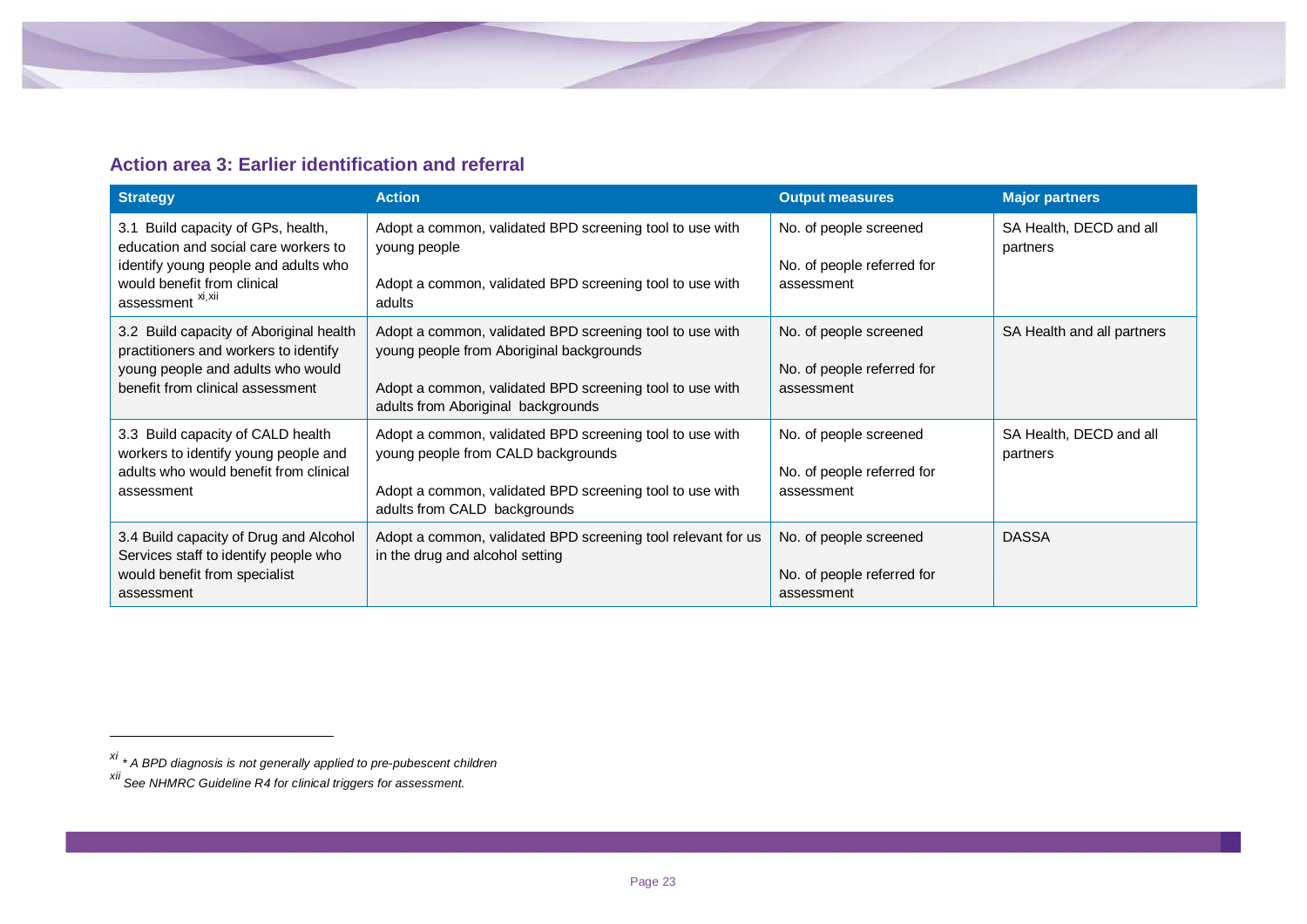## **Action area 4: Access, treatment, care and support**

| <b>Strategy</b>                                                                                                                                                                                                                                                                                                                                                                                | <b>Action</b>                                                                                                                                                                                                                                                                                                                                                                                                                                                                                                                                                                                                                                                                                                                                                                                                                                                                          | <b>Output measures</b>                                                                                                                                                                       | <b>Major partners</b>                             |
|------------------------------------------------------------------------------------------------------------------------------------------------------------------------------------------------------------------------------------------------------------------------------------------------------------------------------------------------------------------------------------------------|----------------------------------------------------------------------------------------------------------------------------------------------------------------------------------------------------------------------------------------------------------------------------------------------------------------------------------------------------------------------------------------------------------------------------------------------------------------------------------------------------------------------------------------------------------------------------------------------------------------------------------------------------------------------------------------------------------------------------------------------------------------------------------------------------------------------------------------------------------------------------------------|----------------------------------------------------------------------------------------------------------------------------------------------------------------------------------------------|---------------------------------------------------|
| 4.1 Increase access to evidence-<br>based treatments - both crisis<br>strategies and longer term<br>strategies (including structured, one<br>to one, flexible psychological<br>therapies and groups) for people<br>living with BPD symptoms in a<br>range of settings offering choice<br>(including services targeting young<br>people and parents, Aboriginal<br>people and CALD communities) | Develop a business case for a South Australian Personality<br>Disorder Hub to support LHNs and other partners to this Action<br>Plan to implement the NHMRC Guideline ensuring better access<br>to services for people living with BPD through:<br>developing a suite of SA guidelines, manuals and clinical<br>tools<br>evidence-based, recovery focussed workforce development<br>$\geq$<br>providing advice on local approaches to care planning,<br>service re-design and management of crisis presentations to<br>ED across the state<br>clinical training, workforce development and scholarships<br>$\geq$<br>specialised advice, liaison/secondary consultation<br>$\geq$<br>the establishment of targeted, individual, intensive<br>$\geq$<br>assessment and treatment program for the most severe and<br>complex cases<br>Provide program coordination for this Action Plan. | Business case supported,<br>SA guidelines developed and<br>implemented (including ED<br>guidelines)<br>Enhanced access based on<br>experience of people living with<br><b>BPD</b> and carers | <b>SA Mental Health</b><br>Commission / SA Health |
|                                                                                                                                                                                                                                                                                                                                                                                                | Department for Correctional Services and SA Health work<br>together to develop a model of care for people living with BPD in<br>prison                                                                                                                                                                                                                                                                                                                                                                                                                                                                                                                                                                                                                                                                                                                                                 | Model developed                                                                                                                                                                              | Department for Correctional<br>Services/SA Health |
|                                                                                                                                                                                                                                                                                                                                                                                                | Child and Adolescent Mental Health Services (CAHMS) to<br>investigate models for earlier intervention for young people<br>presenting with self-harm                                                                                                                                                                                                                                                                                                                                                                                                                                                                                                                                                                                                                                                                                                                                    | Model identified                                                                                                                                                                             | <b>CAHMHS/SA Health</b>                           |
|                                                                                                                                                                                                                                                                                                                                                                                                | Helen Mayo House to develop business case to carry on with<br>Mother - infant DBT program (currently research funded until<br>2017)                                                                                                                                                                                                                                                                                                                                                                                                                                                                                                                                                                                                                                                                                                                                                    | Business case supported and<br>service continued                                                                                                                                             | <b>WCHN/SA Health</b>                             |
|                                                                                                                                                                                                                                                                                                                                                                                                | Drug and alcohol treatment services to increase skills to treat<br>and support people living with BPD and prevent the<br>development of severe substance use disorders                                                                                                                                                                                                                                                                                                                                                                                                                                                                                                                                                                                                                                                                                                                 | Training completed                                                                                                                                                                           | <b>DASSA</b>                                      |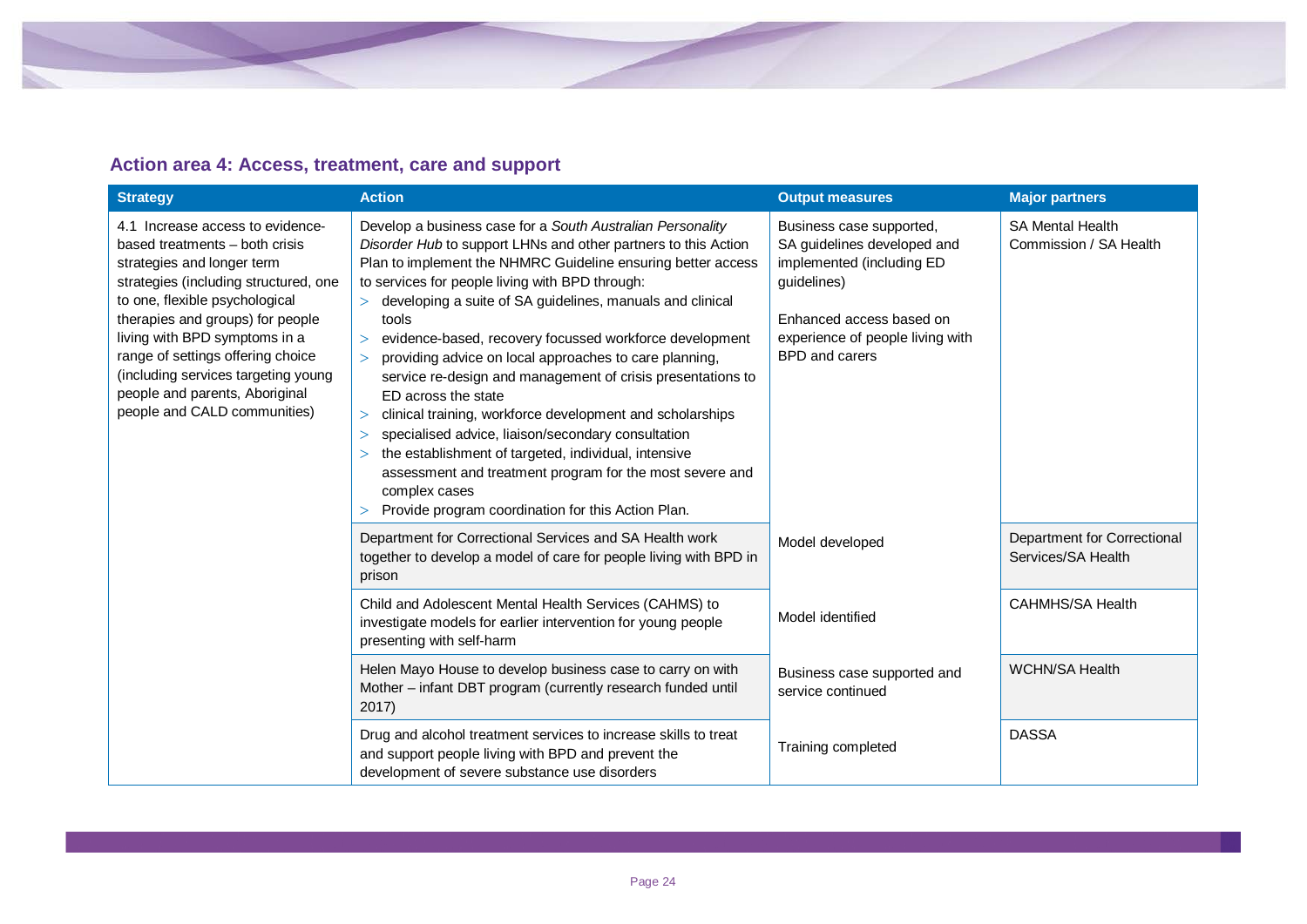

| <b>Strategy</b> | <b>Action</b>                                                                                                                                                                                       | Output measures                                                                                                                                                                     | <b>Major partners</b>                                                              |
|-----------------|-----------------------------------------------------------------------------------------------------------------------------------------------------------------------------------------------------|-------------------------------------------------------------------------------------------------------------------------------------------------------------------------------------|------------------------------------------------------------------------------------|
|                 | Ensure programs provide longer treatments and additional<br>treatment sessions for people living with BPD in primary care<br>(e.g. Primary Mental Health Services and Better Access)                | Initiatives expanded to provide<br>effective treatment for BPD                                                                                                                      | SA Health<br><b>Primary Health Networks</b>                                        |
|                 | Ensure people living with BPD with complex needs do not<br>remain in hospital for longer than clinically necessary due to lack<br>of community/psychosocial supports including supported<br>housing | People living with BPD in hospital<br>with complex needs provided with<br>timely supports for discharge,<br>housing and individualised<br>support, organised prior to<br>discharge. | <b>SA Health</b><br><b>Primary Health Networks</b><br>Housing SA<br>Other partners |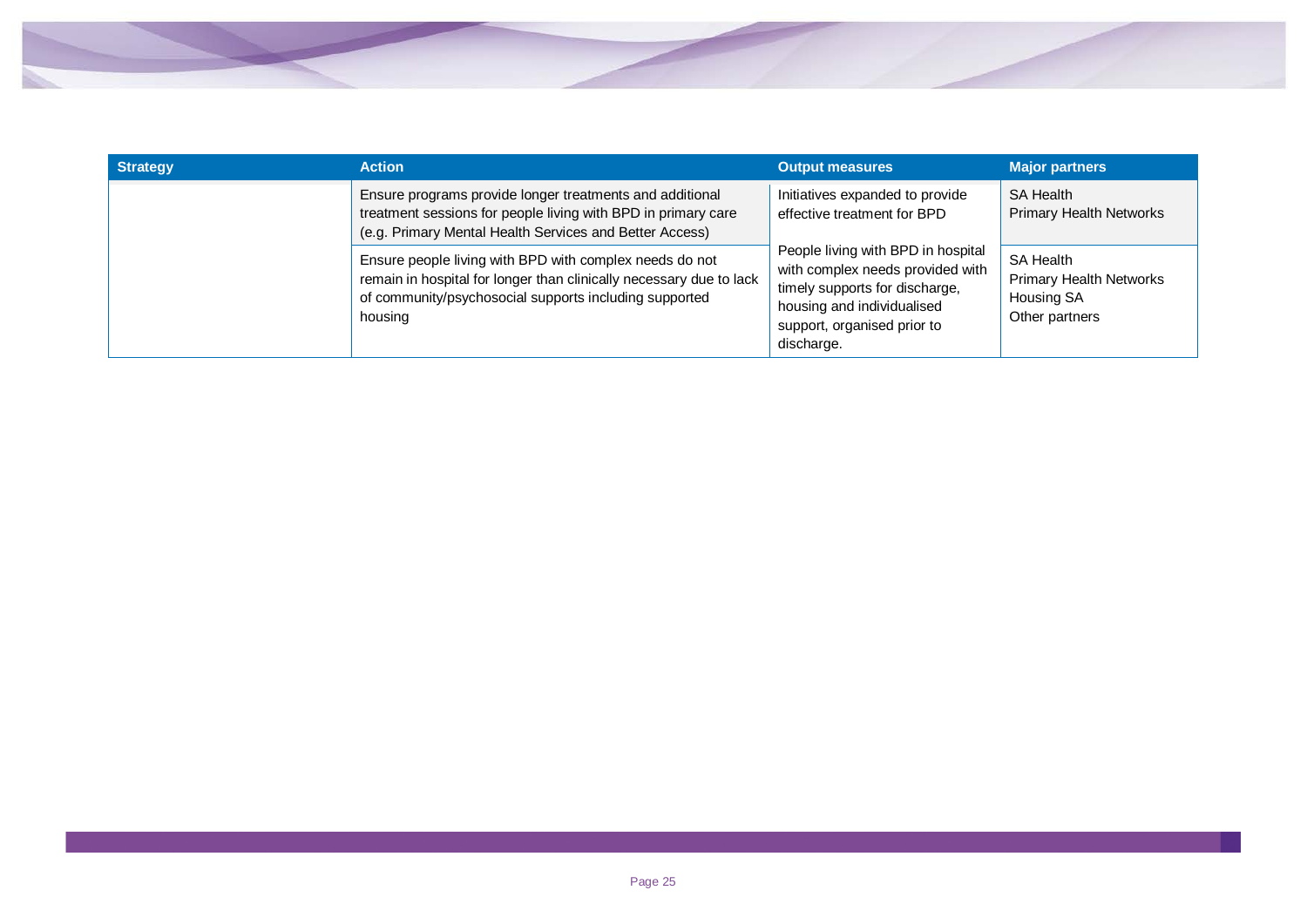## **Action area 5: Governance and partnerships**

<span id="page-29-10"></span><span id="page-29-9"></span><span id="page-29-8"></span><span id="page-29-7"></span><span id="page-29-6"></span><span id="page-29-5"></span><span id="page-29-4"></span><span id="page-29-3"></span><span id="page-29-2"></span><span id="page-29-1"></span><span id="page-29-0"></span>

| <b>Strategy</b>                                                                                                                                                                                                                                                                                                                                                                   | <b>Action</b>                                                                                                                                                                                                                                                                                                                                                                                                                                                                                                                                                                                                                                                                                                                                                                                                                                                                     | <b>Output measures</b>                                                                      | <b>Major partners</b>                                                       |
|-----------------------------------------------------------------------------------------------------------------------------------------------------------------------------------------------------------------------------------------------------------------------------------------------------------------------------------------------------------------------------------|-----------------------------------------------------------------------------------------------------------------------------------------------------------------------------------------------------------------------------------------------------------------------------------------------------------------------------------------------------------------------------------------------------------------------------------------------------------------------------------------------------------------------------------------------------------------------------------------------------------------------------------------------------------------------------------------------------------------------------------------------------------------------------------------------------------------------------------------------------------------------------------|---------------------------------------------------------------------------------------------|-----------------------------------------------------------------------------|
| 5.1 Establish an on-going BPD Model of<br>Care Reference Group to develop,<br>monitor and continuously improve a SA<br>Guidelines for the Treatment of<br>Personality Disorders and an SA Model<br>of Care for People Living with BPD, with<br>a focus on clinical pathways and shared<br>care arrangements for treatment and<br>community supports for people living<br>with BPD | Develop a model of care which gives consideration given to<br>guideline based care and using the learnings from earlier SA<br>health recommendations (2014 report) and other jurisdictions<br>including:<br>the episodic nature of people's needs<br>comorbidities not excluding people<br>$\geq$<br>enhancing teamwork<br>$\geq$<br>engagement at Emergency Departments (and people with<br>frequent presentations)<br>creating a stepped system (including NGOs) and the wider<br>$\rm{>}$<br>supports needed to support individual recovery<br>access to lived experience consultants<br>creating common documentation<br>><br>defining hubs and spokes in the tertiary system<br>$\rm{>}$<br>a model for prisoners<br>><br>considering people with disabilities, homeless and at risk<br>$\rm{>}$<br>of homelessness<br>considering people with language barriers<br>$\rm{>}$ | SA Model of Care developed                                                                  | SA Health (including SA Drug<br>and Alcohol Services) and<br>other partners |
| 5.2 Establish a set of clinical indicators<br>for the monitoring of BPD therapy                                                                                                                                                                                                                                                                                                   | Develop site-based clinical performance measures that also<br>include higher order indicators related to recovery and living a<br>contributing life.                                                                                                                                                                                                                                                                                                                                                                                                                                                                                                                                                                                                                                                                                                                              | Incorporation into corporate<br>performance monitoring<br>systems                           | SA Health and all other<br>partners                                         |
| 5.3 Continuously improve clinical<br>practice for treating people living with<br><b>BPD</b>                                                                                                                                                                                                                                                                                       | (See 2.3 establishing a BPD Model of Care Reference Group)<br>Enhance data collection systems to monitor this Action Plan<br>including evidence of recovery and living a contributing life.                                                                                                                                                                                                                                                                                                                                                                                                                                                                                                                                                                                                                                                                                       | Model of Care maintained and<br>continuously improving<br>Key indicators reported on        | SA Health and all other<br>partners                                         |
| 5.4 Jointly monitor this Action Plan<br>through cross-departmental/cross-<br>agency governance process and third                                                                                                                                                                                                                                                                  | Monitoring to be conducted by:<br>1) Action Plan for People Living with BPD Implementation and<br>Monitoring Group; and                                                                                                                                                                                                                                                                                                                                                                                                                                                                                                                                                                                                                                                                                                                                                           | A jointly prepared SA Action<br>Plan for People Living with BPD<br><b>Monitoring Report</b> | SA Health and all other<br>partners                                         |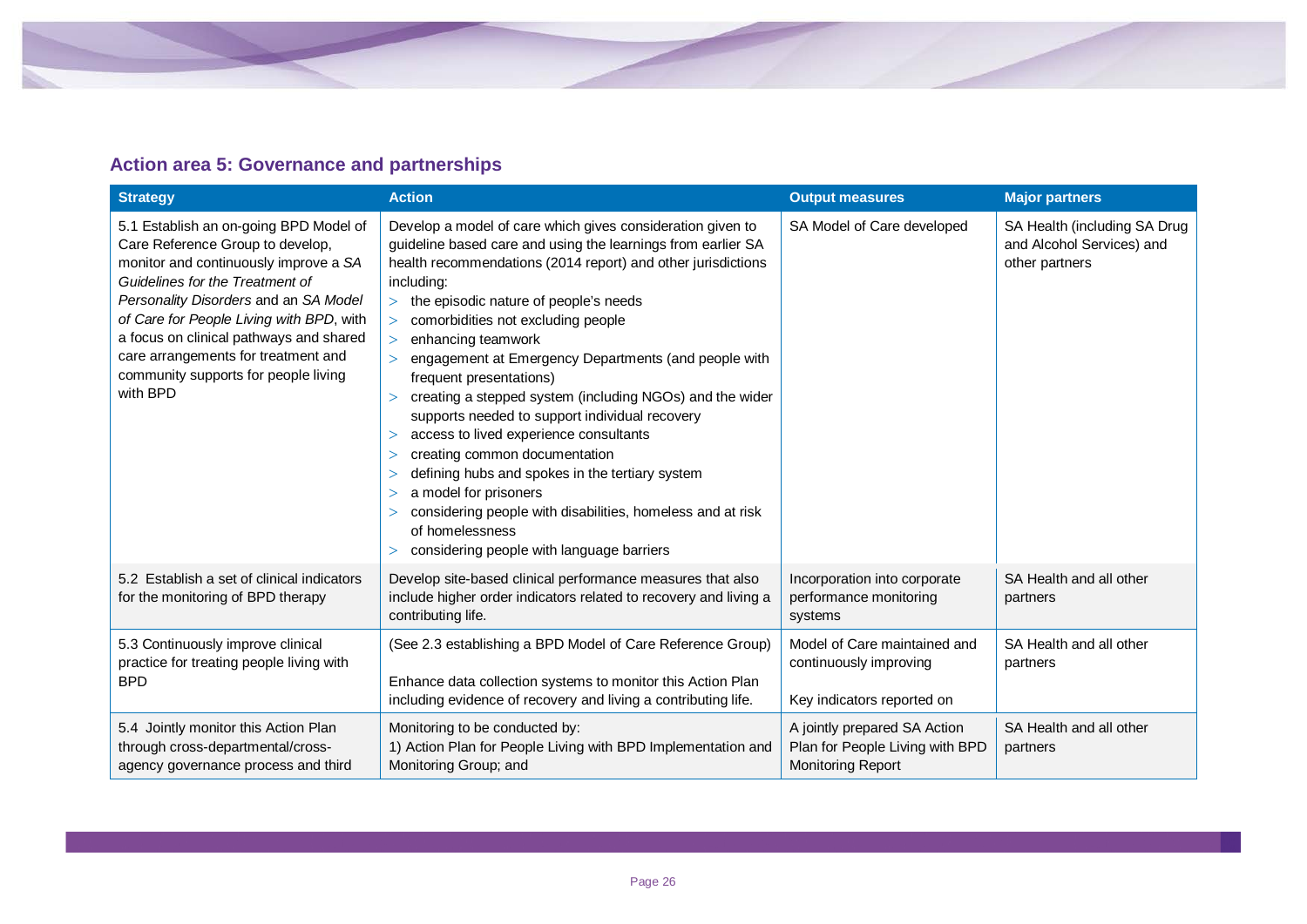

<span id="page-30-12"></span><span id="page-30-11"></span><span id="page-30-10"></span><span id="page-30-9"></span><span id="page-30-8"></span><span id="page-30-7"></span><span id="page-30-6"></span><span id="page-30-5"></span><span id="page-30-4"></span><span id="page-30-3"></span><span id="page-30-2"></span><span id="page-30-1"></span><span id="page-30-0"></span>

| <b>Strategy</b>                                                                                                                   | <b>Action</b>                                                                                                                                                                          | <b>Output measures</b>                                                                      | <b>Major partners</b>                                                          |
|-----------------------------------------------------------------------------------------------------------------------------------|----------------------------------------------------------------------------------------------------------------------------------------------------------------------------------------|---------------------------------------------------------------------------------------------|--------------------------------------------------------------------------------|
| party Program Evaluation                                                                                                          | 2) Government departmental executive committees                                                                                                                                        | Evaluation Report prepared for<br>the Implementation and<br>Monitoring Group                |                                                                                |
| 5.5 Participate in the strengthening of<br>national reporting and improving<br>understanding of burden of illness and<br>recovery | Improve reporting when required which may relate to<br>incidence and BPD related mortality and achieving recovery<br>and a contributing life.                                          | Annual provision of data<br>Annual provision of linked data<br>reporting mortality of cases | <b>SA Health</b><br><b>SA Primary Health Networks</b>                          |
|                                                                                                                                   | Mandate reporting of people with BPD who are current clients<br>of public and private mental health services who die by<br>suicide, and ensure any learnings translated into practice. | Number of deaths reported                                                                   | Office of Chief Psychiatrist                                                   |
| 5.6 Develop evidence-based responses<br>and evaluate the impact of programs;<br>and improve understanding through                 | Evaluate the Action Plan for People Living with BPD and<br>publish key learnings.                                                                                                      | Program evaluation conducted                                                                | <b>SA Health</b><br><b>SA Primary Health Networks</b><br>Universities and TAFE |
| research and promote balance in<br>research.                                                                                      | Work with universities to develop a research agenda for BPD<br>in South Australia.                                                                                                     | State research agenda includes<br><b>BPD</b>                                                |                                                                                |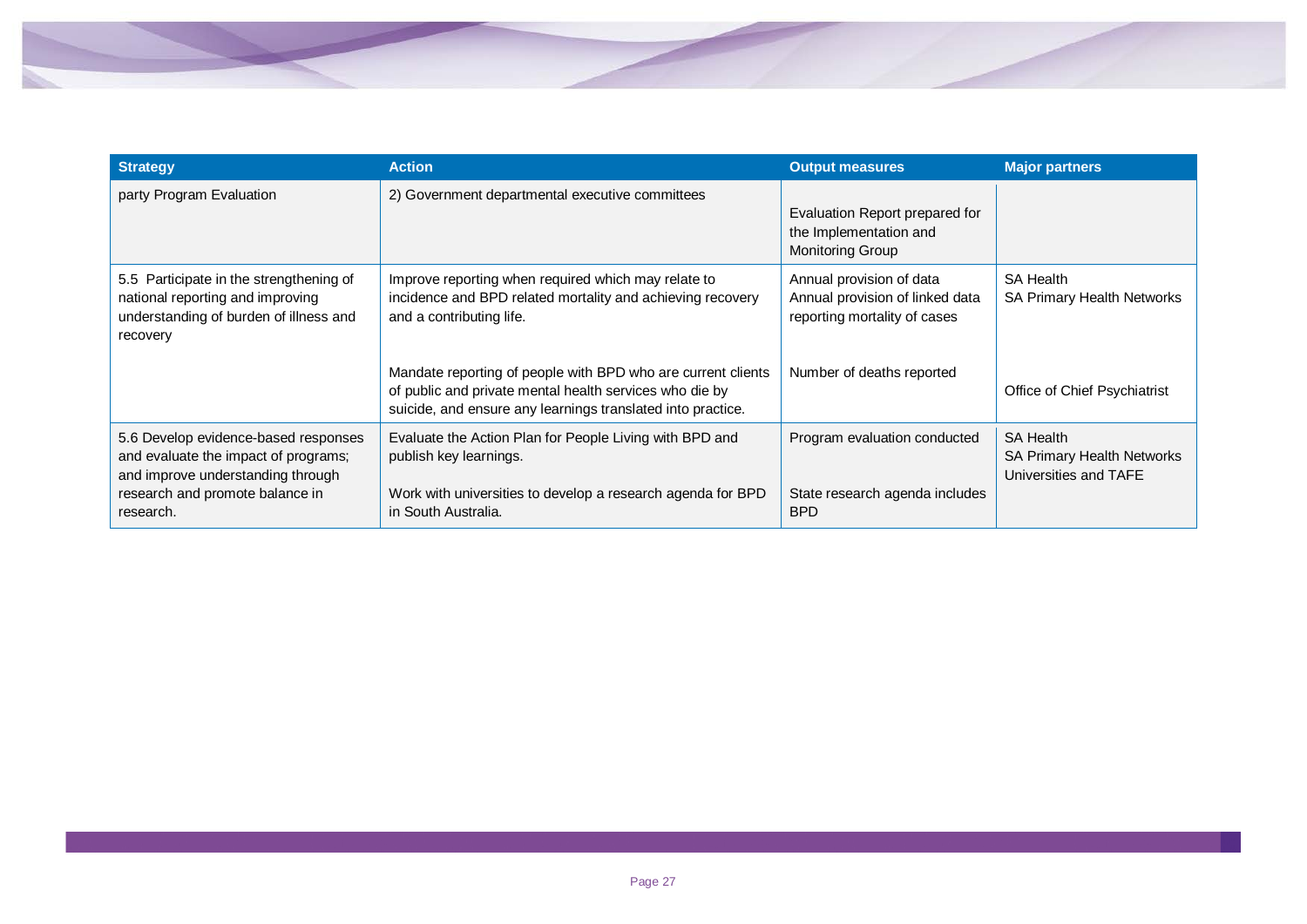# <span id="page-31-0"></span>**Appendix: Project Steering Group**

Members who participated either face to face meetings, or by correspondence:

<span id="page-31-12"></span><span id="page-31-11"></span><span id="page-31-10"></span><span id="page-31-9"></span><span id="page-31-8"></span><span id="page-31-7"></span><span id="page-31-6"></span><span id="page-31-5"></span><span id="page-31-4"></span><span id="page-31-3"></span><span id="page-31-2"></span><span id="page-31-1"></span>

| <b>Name</b>                                                   | <b>Position/Organisation</b>                                                                                                        |
|---------------------------------------------------------------|-------------------------------------------------------------------------------------------------------------------------------------|
| Karyn O'Keefe                                                 | Lived Experience Advisor/Educator (Chairperson)                                                                                     |
| Dr Paul Cammell                                               | Consultant Psychiatrist, Flinders Medical Centre, Southern Adelaide<br>Local Health Network                                         |
| Janne McMahon                                                 | Network Chair and CEO Private Mental Health<br>Consumer Carer Network (Australia)                                                   |
| Matthew Halpin                                                | Coordinator Lived Experience Workforce, CALHN                                                                                       |
| <b>Geoff Harris</b>                                           | Executive Director, Mental Health Coalition of SA                                                                                   |
| Karen Bailey                                                  | Parent, Sanctuary Support Group Representative                                                                                      |
| Dr Michael Findlay                                            | Medical Unit Head, SA Prison Health Service, Central Adelaide Local<br><b>Health Network</b>                                        |
| Luke Williams                                                 | Manager, High Dependency Unit, Department for Correctional Services                                                                 |
| Dr Narain Nambiar                                             | Clinical Director, Forensic Mental Health Service, Central Adelaide<br>Local Health Network                                         |
| Emma Williams (sharing<br>representation with Janet Muirhead) | Team Leader, MOSAIC Counselling Services, Relationships Australia<br>(SA)                                                           |
| Dr Ann Sved Williams                                          | Psychiatrist, Helen Mayo House, Women's and Children's Health<br>Network                                                            |
| Liz Prowse                                                    | Director, Strategic Mental Health Operations, Child and Adolescent<br>Mental Health Services, Women's and Children's Health Network |
| Jill Davidson                                                 | Chief Executive, SHineSA                                                                                                            |
| Sarah Murray                                                  | Executive Manager, Innovation and Design, Adelaide Primary Health<br>Network                                                        |
| <b>Tania Mansur</b>                                           | Assistant Manager, Child, Youth and Severe Mental Illness, Country SA<br>Primary Health Network                                     |
| Ann-Marie Hayes                                               | Executive Director, Statewide Services and Child Development,<br>Department for Education and Child Development                     |
| Pauline McIntee                                               | Director, Child and Family Health, Department for Education and Child<br>Development                                                |
| Janet Muirhead                                                | Practice Manager, Counselling Services, Relationships Australia (SA)                                                                |
| Dr Chis Wurm                                                  | GP Psychotherapist, Addiction Specialist, University of<br>Adelaide/Central Adelaide Local Health Network                           |
| Justyna Rosa                                                  | Program Manager, Partners in Recovery Life Without Barriers                                                                         |
| <b>Tracey Hutt</b>                                            | Principal Project Officer, SA Mental Health Commission                                                                              |
| lan James                                                     | Principal Aboriginal Health Advisor, Office of the Chief Psychiatrist, SA<br>Health                                                 |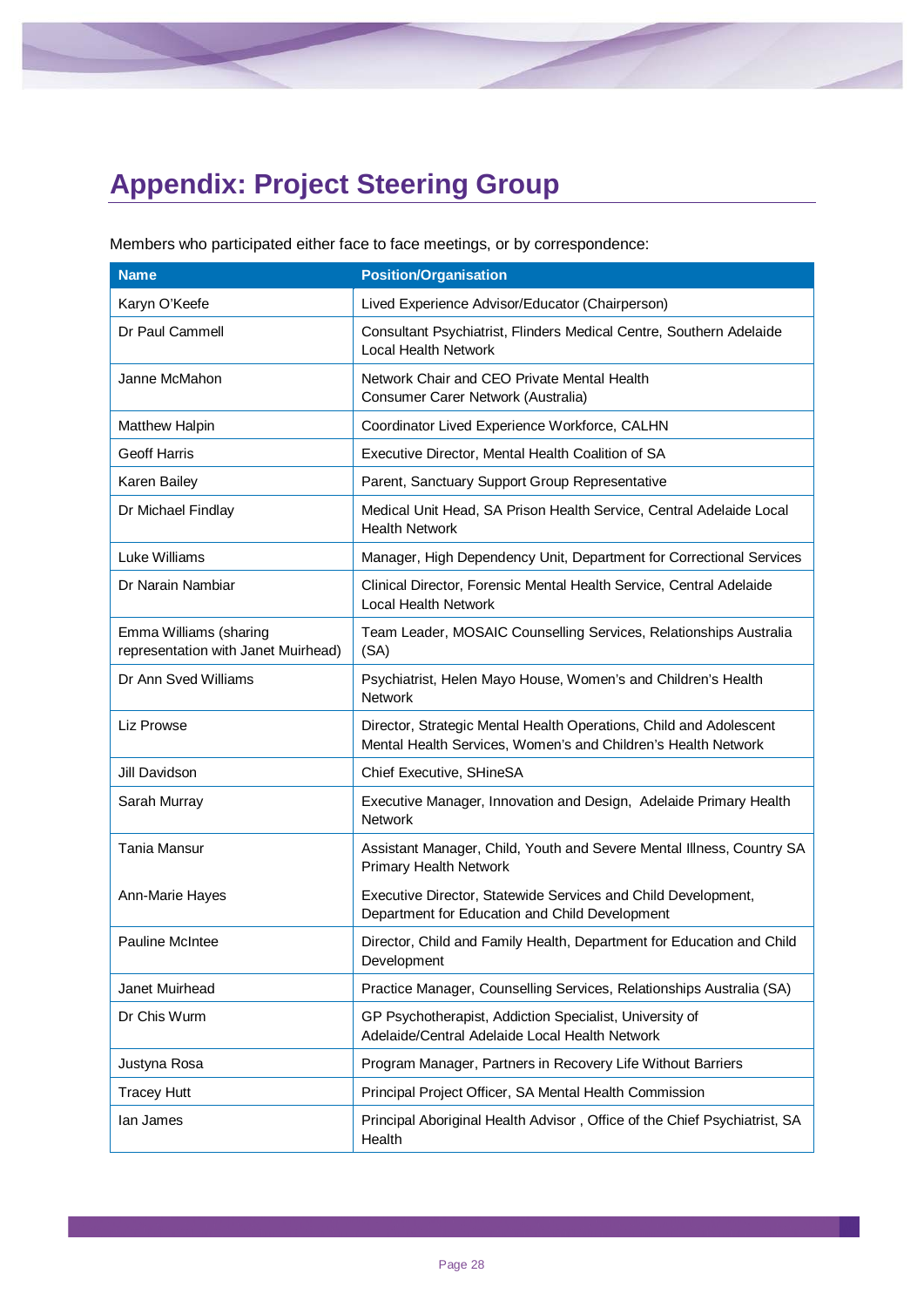<span id="page-32-8"></span><span id="page-32-7"></span><span id="page-32-6"></span><span id="page-32-5"></span><span id="page-32-4"></span><span id="page-32-3"></span><span id="page-32-2"></span><span id="page-32-1"></span><span id="page-32-0"></span>

| A/Prof Michael Baigent     | Senior Psychiatrist and Addiction Medicine Specialist, Drug and Alcohol<br>Services SA, SA Health                              |
|----------------------------|--------------------------------------------------------------------------------------------------------------------------------|
| Margaret Hartstone         | Psychologist in private practice                                                                                               |
| Joanne Peak                | Clinical Services Coordinator, Adelaide Women's Prison and Pre<br>Release Centre, SA Prison Health Service                     |
| Superintendent Robert Gray | Portfolios, Commissioner's Support Branch, SAPOL                                                                               |
| <b>Rob Elliot</b>          | Manager, Patient Transport Services, SA Ambulance Services                                                                     |
| <b>Ruth McPhail</b>        | Manager of Operations, Country Mental Health SA Local Health<br><b>Network</b>                                                 |
| Helen Schenscher           | Northern Adelaide Local Health Network, Project Lead Borderline<br>Personality Disorder Guideline Implementation Working Group |
| <b>Clare Bookless</b>      | Psychologist, private practice                                                                                                 |
| Jane Ellis                 | Consumer Consultant, Office of Chief Psychiatrist, SA Health                                                                   |
| Liz Hodgman                | Parent, Sanctuary Support Group                                                                                                |
| Judy Burke                 | Parent, Sanctuary Support Group                                                                                                |
| <b>Bob Burke</b>           | Parent, Sanctuary Support Group                                                                                                |
| Dr Aaron Groves            | Chief Psychiatrist, Office of Chief Psychiatrist, SA Health                                                                    |
| Dr Tarun Bastiampillai     | Executive Director, Mental Health Strategy, SA Health (Project<br>Sponsor)                                                     |
| Emma Willoughby            | Consumer Consultant, Office of Chief Psychiatrist, SA Health                                                                   |
| Nicole Moulding            | Associate Professor Nicole Moulding, UniSA                                                                                     |
| Dr Mark Lourghead          | Lecturer, Lived Experience UniSA                                                                                               |
| Dr Gizelle Dias            | Clinical Lead, Northern Health Network                                                                                         |
| <b>Charmaine Gallagher</b> | Social Worker, Western Community Mental Health, Central Adelaide<br><b>Local Health Network</b>                                |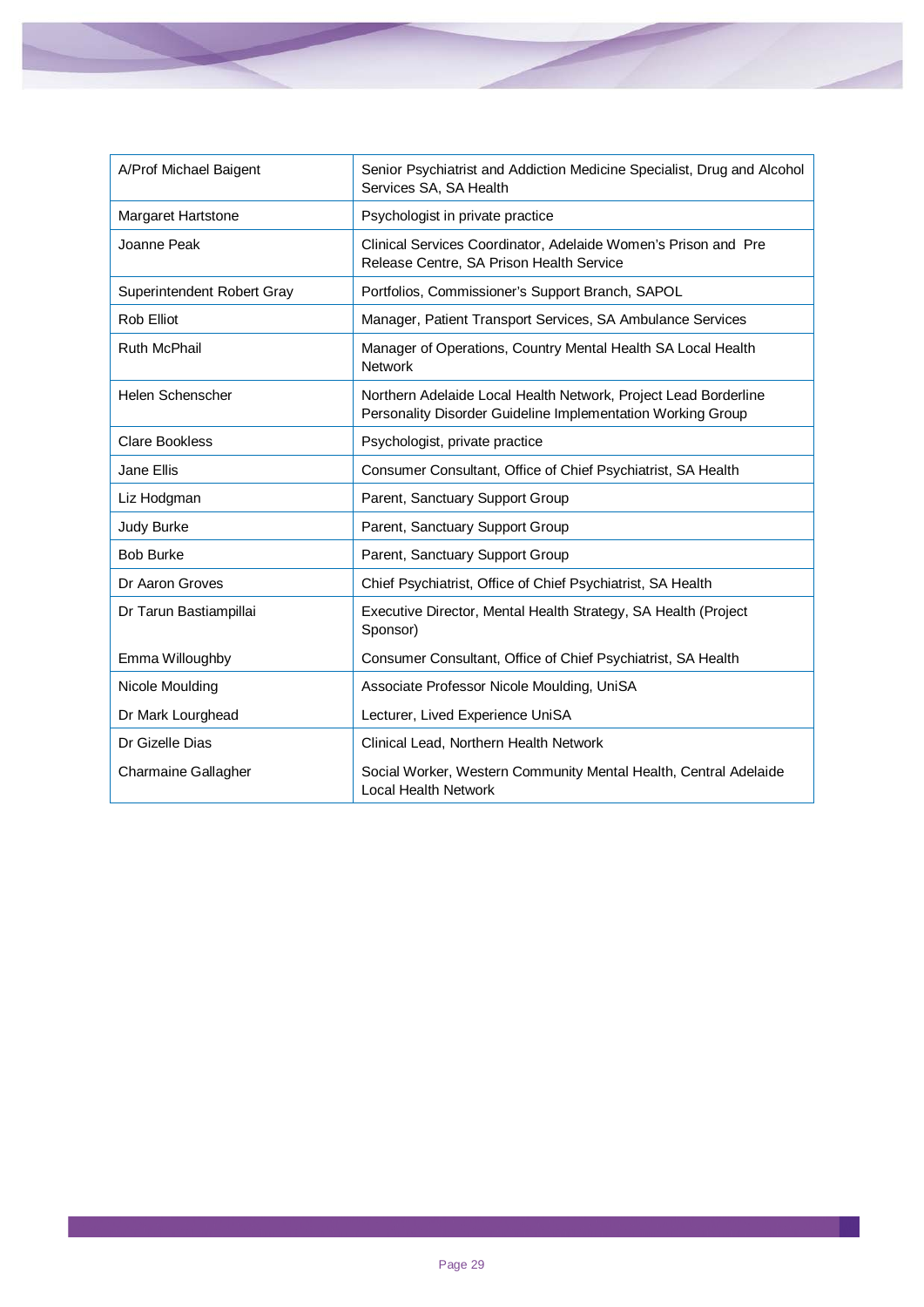# **Acronyms**

| <b>AUD</b>   | Australian dollars                           |
|--------------|----------------------------------------------|
| <b>BPD</b>   | <b>Borderline Personality Disorder</b>       |
| <b>CALD</b>  | culturally and linguistically diverse        |
| <b>DBT</b>   | dialectical behaviour therapy                |
| <b>GP</b>    | general practitioner                         |
| <b>NGO</b>   | non-government organisation                  |
| <b>NHMRC</b> | National Health and Medical Research Council |
| <b>PTSD</b>  | Post-traumatic stress disorder               |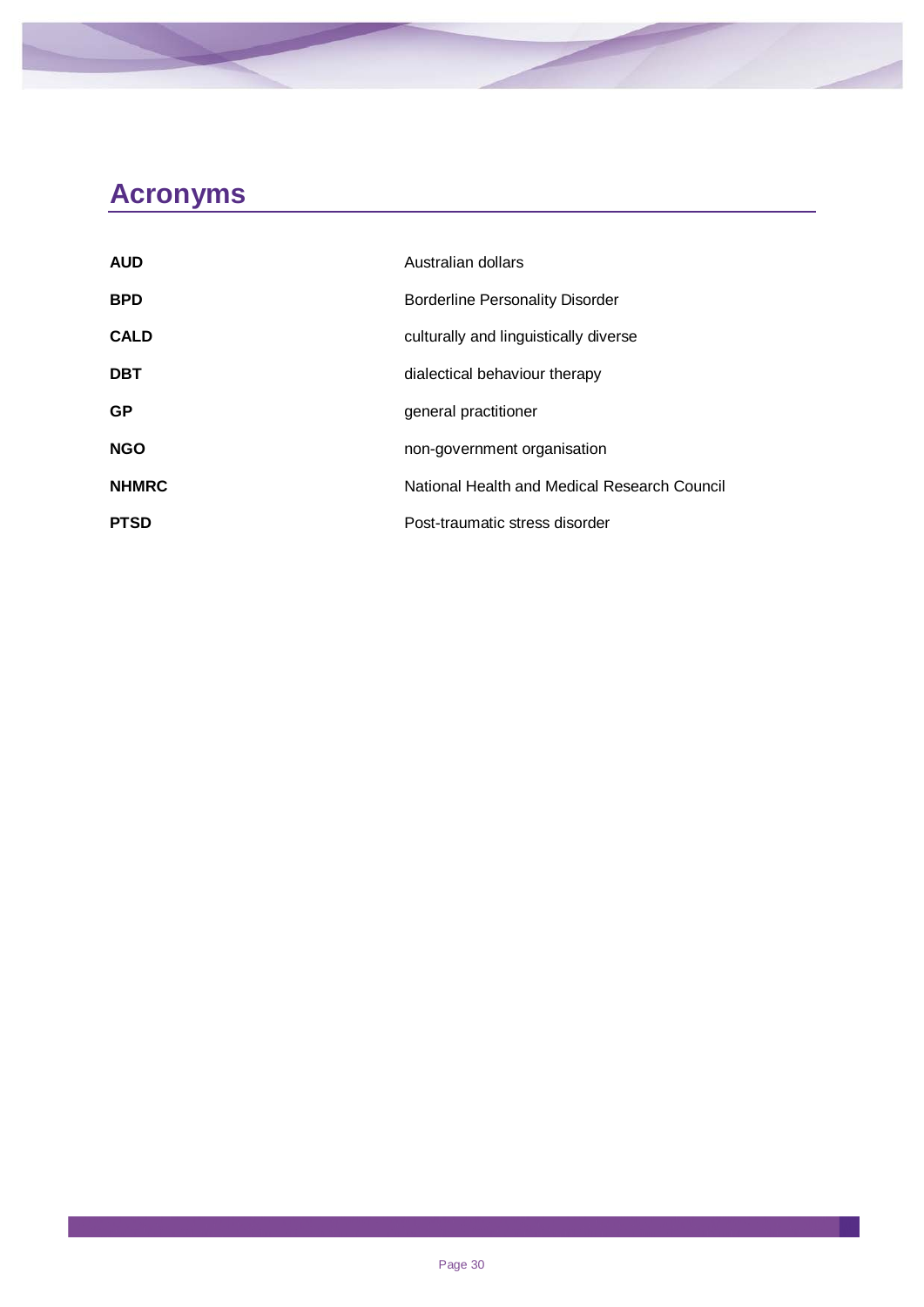## **Definitions**

| Aboriginal      | In the context of this report, the term Aboriginal is used to mean Aboriginal<br>and Torres Strait Islander. |
|-----------------|--------------------------------------------------------------------------------------------------------------|
| <b>Consumer</b> | Person living with, or recovered from BPD                                                                    |
| Carer           | Person with lived experience of caring for a person living with BPD                                          |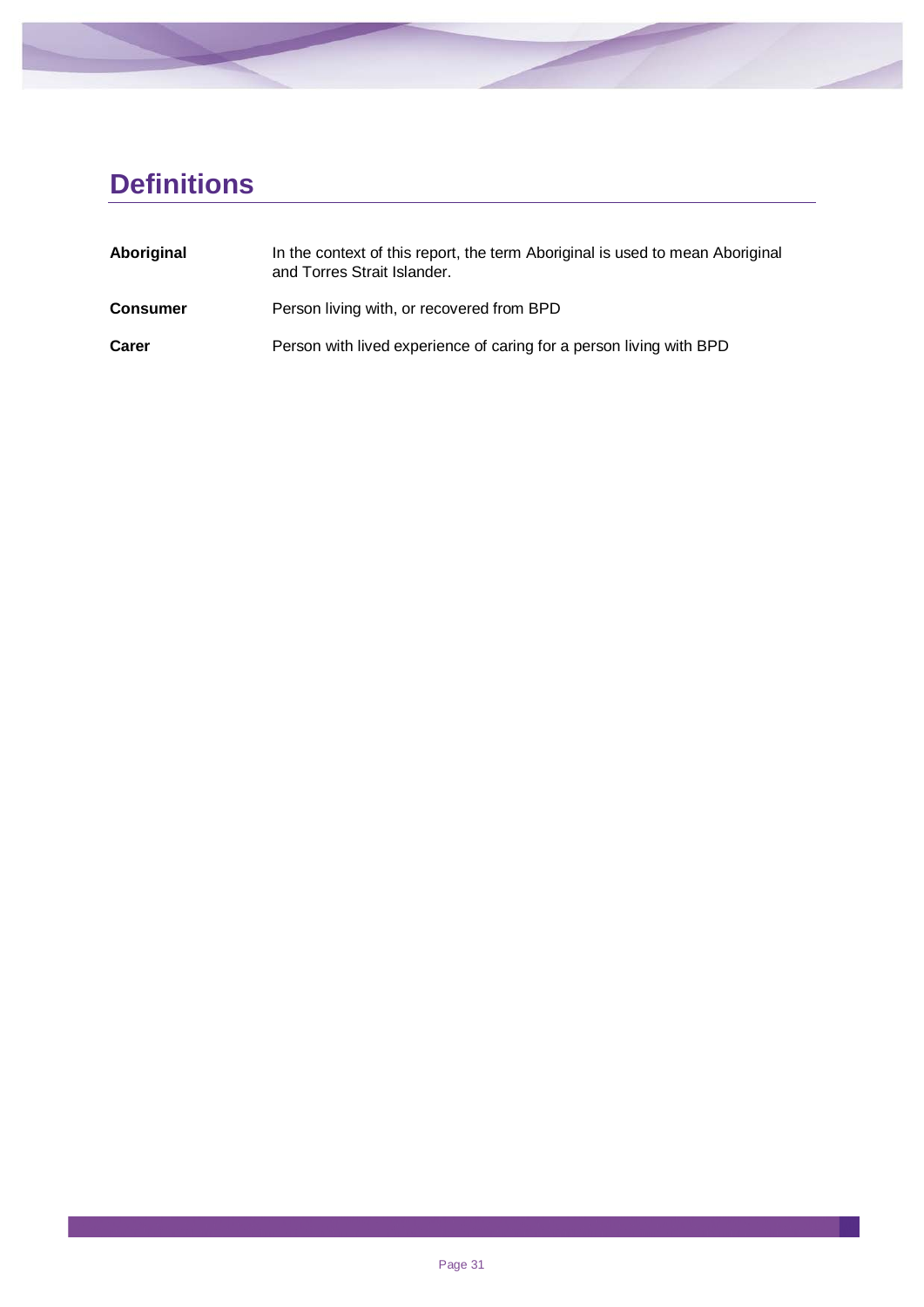## **References**

- <sup>1</sup> National Health and Medical Research Council (NHMRC) Clinical Practice Guideline for the Management of Borderline Personality Disorder 2012. Available at: https://www.nhmrc.gov.au/\_files\_nhmrc/publications/attachments/mh25\_borderline\_personality\_quid [eline.pdf.](https://www.nhmrc.gov.au/_files_nhmrc/publications/attachments/mh25_borderline_personality_guideline.pdf)
- <sup>2</sup> SA Health (2012) The Framework for recovery oriented rehabilitation in mental health care. Available at: http://mhcsa.org.au/wp-content/uploads/Rehab+Recovery+Framework-mental+health-20130108.pdf.
- <sup>3</sup> National Health and Medical Research Council (NHMRC) Clinical Practice Guideline for the Management of Borderline Personality Disorder 2012. Available at: https://www.nhmrc.gov.au/\_files\_nhmrc/publications/attachments/mh25\_borderline\_personality\_quid [eline.pdf.](https://www.nhmrc.gov.au/_files_nhmrc/publications/attachments/mh25_borderline_personality_guideline.pdf)
- <sup>4</sup> Australian Government (2008) Towards recovery: mental health services in Australia. Available at: http://www.aph.gov.au/Parliamentary\_Business/Committees/Senate/Community\_Affairs/Completed\_i nquiries/2008-10/mental\_health/report/index.
- <sup>5</sup> Department for Correctional Services (2014) Strong Foundations & Clear Pathways: Women Offender Framework and Action Plan 2014-2019. Available at: [http://www.corrections.sa.gov.au/\\_\\_files/f/3725/Dept%20for%20Correctional%20Services%20-](http://www.corrections.sa.gov.au/__files/f/3725/Dept%20for%20Correctional%20Services%20-%20Women%20Offender%20Framework%20and%20Action%20Pla....pdf) [%20Women%20Offender%20Framework%20and%20Action%20Pla....pdf.](http://www.corrections.sa.gov.au/__files/f/3725/Dept%20for%20Correctional%20Services%20-%20Women%20Offender%20Framework%20and%20Action%20Pla....pdf)
- <sup>6</sup> SA Health (2104) Caring with Kindness: The Nursing & Midwifery Professional Practice Framework. Available at: http://www.sahealth.sa.gov.au/wps/wcm/connect/5ef9730045d5c89ebccffc574adac1f8/NM+Practice +Framework+%28May2016%29.pdf?MOD=AJPERES&CACHEID=5ef9730045d5c89ebccffc574adac 1f8.
- <sup>7</sup> Australian Government (2009) Fourth National Mental Health Plan 2009-2014. Available at: https://www.health.gov.au/internet/main/publishing.nsf/Content/9A5A0E8BDFC55D3BCA257BF0001 C1B1C/\$File/plan09v2.pdf.
- <sup>8</sup> National Health and Medical Research Council (NHMRC) Clinical Practice Guideline for the Management of Borderline Personality Disorder 2012. Available at: [https://www.nhmrc.gov.au/\\_files\\_nhmrc/publications/attachments/mh25\\_borderline\\_personality\\_guid](https://www.nhmrc.gov.au/_files_nhmrc/publications/attachments/mh25_borderline_personality_guideline.pdf) [eline.pdf.](https://www.nhmrc.gov.au/_files_nhmrc/publications/attachments/mh25_borderline_personality_guideline.pdf)
- <sup>9</sup> National Education Alliance for Borderline Personality Disorder/About BPD. Text taken from: http://www.borderlinepersonalitydisorder.com/what-is-bpd/bpd-overview/
- <sup>10</sup> Headspace. Evidence Summary: Treating Borderline Personality Disorder in Adolescence. Available at: https://headspace.org.au/assets/Uploads/Resource-library/Health-professionals/coe3461-esbpdtreatment-v2.pdf.
- <sup>11</sup> Gunderson J (2014) Handbook of Good Psychiatric Management for Borderline Personality Disorder. Arlington, Virginia, USA. American Psychiatric Association Publishing.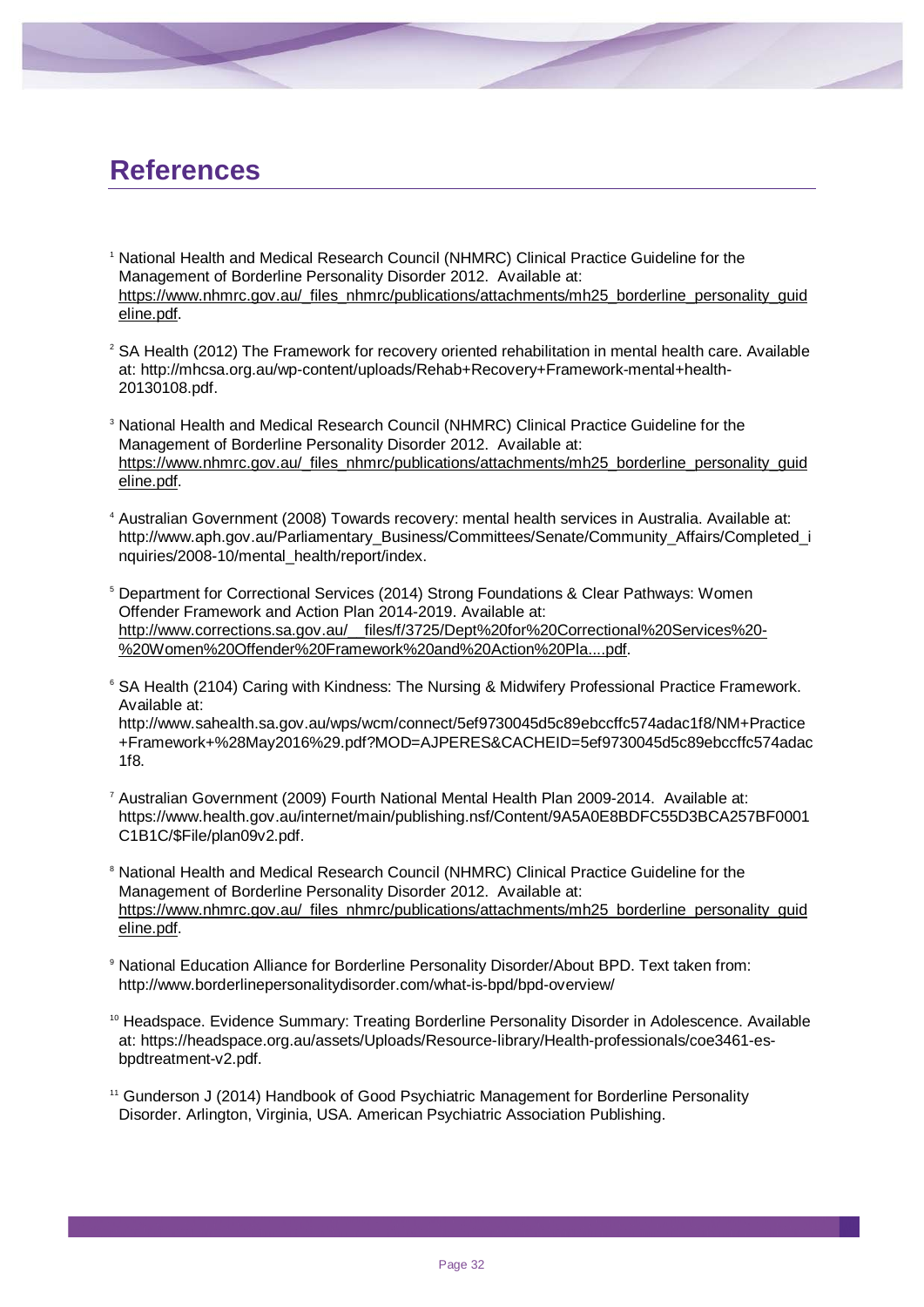- $12$  Samuels J et al (2002) Prevalence and correlates of personality disorders in a community sample. Br J Psychiatry. 2002;180:536–542. doi: 10.1192/bjp.180.6.536.
- <sup>13</sup> Arens E A et al (2013) Borderline Personality Disorder in four different age groups: a cross-sectional study of community residents in Germany. J Personal Disord.2013;27:196–207. doi: 10.1521/pedi\_2013\_27\_072.

14Coid J et al (2006) Prevalence and correlates of personality disorder in Great Britain. Br J Psychiatry. 2006;188:423–431. doi: 10.1192/bjp.188.5.423.

- <sup>15</sup> Jackson H J and Burgess P M (2000) Personality disorders in the community: a report from the Australian National Survey of Mental Health and Wellbeing. Soc Psychiatry Psychiatr Epidemiol. 2000;35:531–538. doi: 10.1007/s001270050276.
- <sup>16</sup>Lenzenweger MF, Lane MC, Loranger AW, Kessler RC, DSM-IV Personality Disorders in the National Comorbidity Survey Replication. Biol Psychiatry. 2007;62:553–564. doi: 10.1016/j.biopsych.2006.09.019.
- <sup>17</sup>Torgersen S et al (2001) The prevalence of personality disorders in a community sample. Arch Gen Psychiatry. 2001;58:590–596. doi: 10.1001/archpsyc.58.6.590.
- <sup>18</sup>Tomko RL et al (2014) Characteristics of borderline personality disorder in a community sample: comorbidity, treatment utilization, and general functioning. J Pers Disord. 2014 Oct;28(5):734-50. doi: 10.1521/pedi\_2012\_26\_093.
- <sup>19</sup> Grant BF et al (2008) Prevalence, correlates, disability, and comorbidity of DSM-IV borderline personality disorder: results from the wave 2 National Epidemiologic Survey on alcohol and related conditions. J Clin Psychiatry. 2008;69:533–545. doi: 10.4088/JCP.v69n0404
- <sup>20</sup> Australian Bureau of Statistics 3101.0 Australian Demographic Statistics, Dec 2015. Available at: http://www.abs.gov.au/ausstats/abs@.nsf/mf/3101.0.
- <sup>21</sup> Source: Based on data from: Australian Institute of Health and Welfare, National Hospital Morbidity Database, "Separation statistics by principal diagnosis (ICD−10−AM 8th edition), Australia, 2013−14", accessed 07 July 2016, http://reporting.aihw.gov.au/Reports/openRVUrl.do?rsRID=SBIP://METASERVER/AIHW/ReleasedPu blic/Hospitals/Reports/HDU\_PDX 1314.srx(Report)
- <sup>22</sup> Source: Dr Ann Sved Williams, Psychiatrist, Helen Mayo House, South Australia.
- <sup>23</sup> Jackson H J and Burgess P M (2004) Personality disorders in the community: Results from the Australian National Survey of Mental Health and Wellbeing Part III. Available at: https://www.researchgate.net/publication/8061463\_Jackson\_HJ\_Burgess\_PM\_Personality\_disorders in the community results from the Australian National Survey of Mental Health and Well-Being\_Part\_III\_Relationships\_between\_specific\_type\_of\_personality\_dis.
- <sup>24</sup> Source: Based on data from Australian Institute of Health and Welfare, National Community Mental Health Care Database, 'Community mental health care contacts' data cube, http://reporting.aihw.gov.au/Reports/openRVUrl.do?rsRID=SBIP%3A%2F%2FMETASERVER%2FAI HW%2FReleasedPublic%2FMental+Health%2FReports%2FMHU\_CMHC\_200607to201011.srx%28 Report%29&amp:rsTS=R\_ELMT\_08152011654132228, accessed 15 July 2016.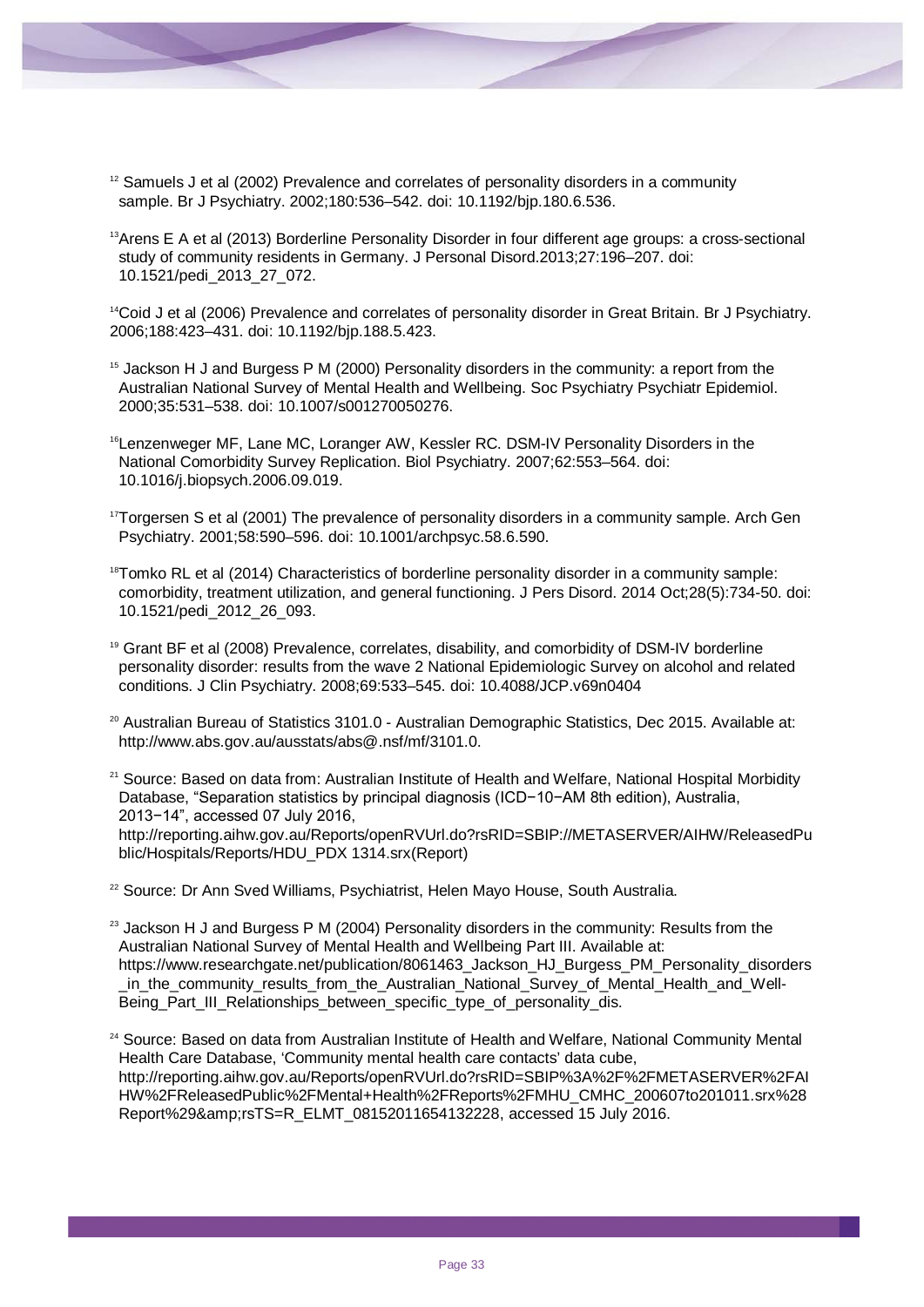<sup>25</sup> Source: Based on data from Australian Institute of Health and Welfare, National Community Mental Health Care Database, 'Community mental health care contacts' data cube, http://reporting.aihw.gov.au/Reports/openRVUrl.do?rsRID=SBIP%3A%2F%2FMETASERVER%2FAI HW%2FReleasedPublic%2FMental+Health%2FReports%2FMHU\_CMHC\_200607to201011.srx%28 Report%29&rsTS=R\_ELMT\_08152011654132228, accessed 15 July 2016.

- <sup>26</sup> Petfield L et al (2015) Parenting in mothers with borderline personality disorder and impact on child outcomes. Available at[: http://www.ncbi.nlm.nih.gov/pubmed/26205740](http://www.ncbi.nlm.nih.gov/pubmed/26205740)
- <sup>27</sup> Stepp S D et al (2012) Children of mothers with borderline personality disorder: identifying parenting behaviors as potential targets for intervention. Available at: http://www.ncbi.nlm.nih.gov/pmc/articles/PMC3268672/.

<sup>28</sup> Eyden J (2016) A systematic review of the parenting and outcomes experienced by offspring of mothers with borderline personality pathology: Potential mechanisms and clinical implications. Available at:

https://www.researchgate.net/publication/301761704 A systematic review of the parenting and o utcomes experienced by offspring of mothers with borderline personality pathology Potential mechanisms and clinical implications

- <sup>29</sup> WA Government (2013) Mental health and substance use problems in Western Australian prisoners: Report from the Health and Emotional Wellbeing Survey of Western Australian Reception Prisoners, 2013.
- $30$  Data provided by Department for Correctional Services SA,  $7<sup>th</sup>$  September 2016.
- <sup>31</sup> Black DW, Gunter T, Allen J, et al. Borderline personality disorder in male and female offenders newly committed to prison. Compr Psychiatry. 2007;48:400–405. [as cited in Sansone RA, Sansone LA. Borderline personality and criminality. Psychiatry. 2009;6(10):16–20].
- <sup>32</sup> Jordan K. Schlenger WE, Fairbank JA, Caddell JM. Prevalence of psychiatric disorders among incarcerated women. Arch Gen Psychiatry. 1996;53:513–519 [as cited in Sansone RA, Sansone LA. Borderline personality and criminality. Psychiatry. 2009;6(10):16–20].
- <sup>33</sup> Davison S, Leese M, Taylor PJ. Examination of the screening properties of the Personality Diagnostic Questionnaire 4+ (PDQ-4+) in a prison population. J Personal Disord. 2001;15:180–194 [as cited in Sansone RA, Sansone LA. Borderline personality and criminality. Psychiatry. 2009;6(10):16–20].
- <sup>34</sup> Australian Government (2012) Standard Guidelines for Corrections in Australia. Available at: https://www.correctiveservices.wa.gov.au/\_files/about-us/statistics-publications/studentsresearchers/guidelines-for-corrections-aust.pdf
- <sup>35</sup> Miller N & Najavits L (2012) Creating trauma-informed correctional care: a balance of goals and environment Available at: http://www.ncbi.nlm.nih.gov/pmc/articles/PMC3402099/.
- <sup>36</sup> Ombudsman SA (2013) Final Report Department for Correctional Services May 2013 Available at: <http://www.ombudsman.sa.gov.au/wp-content/uploads/Correctional-Services-2013.pdf>
- <sup>37</sup> Headspace Evidence Summary. Treating Borderline Personality Disorder in Adolescence. Available at: [http://headspace.org.au/assets/Uploads/Resource-library/Health-professionals/coe3461-es](http://headspace.org.au/assets/Uploads/Resource-library/Health-professionals/coe3461-es-bpdtreatment-v2.pdf)[bpdtreatment-v2.pdf.](http://headspace.org.au/assets/Uploads/Resource-library/Health-professionals/coe3461-es-bpdtreatment-v2.pdf)